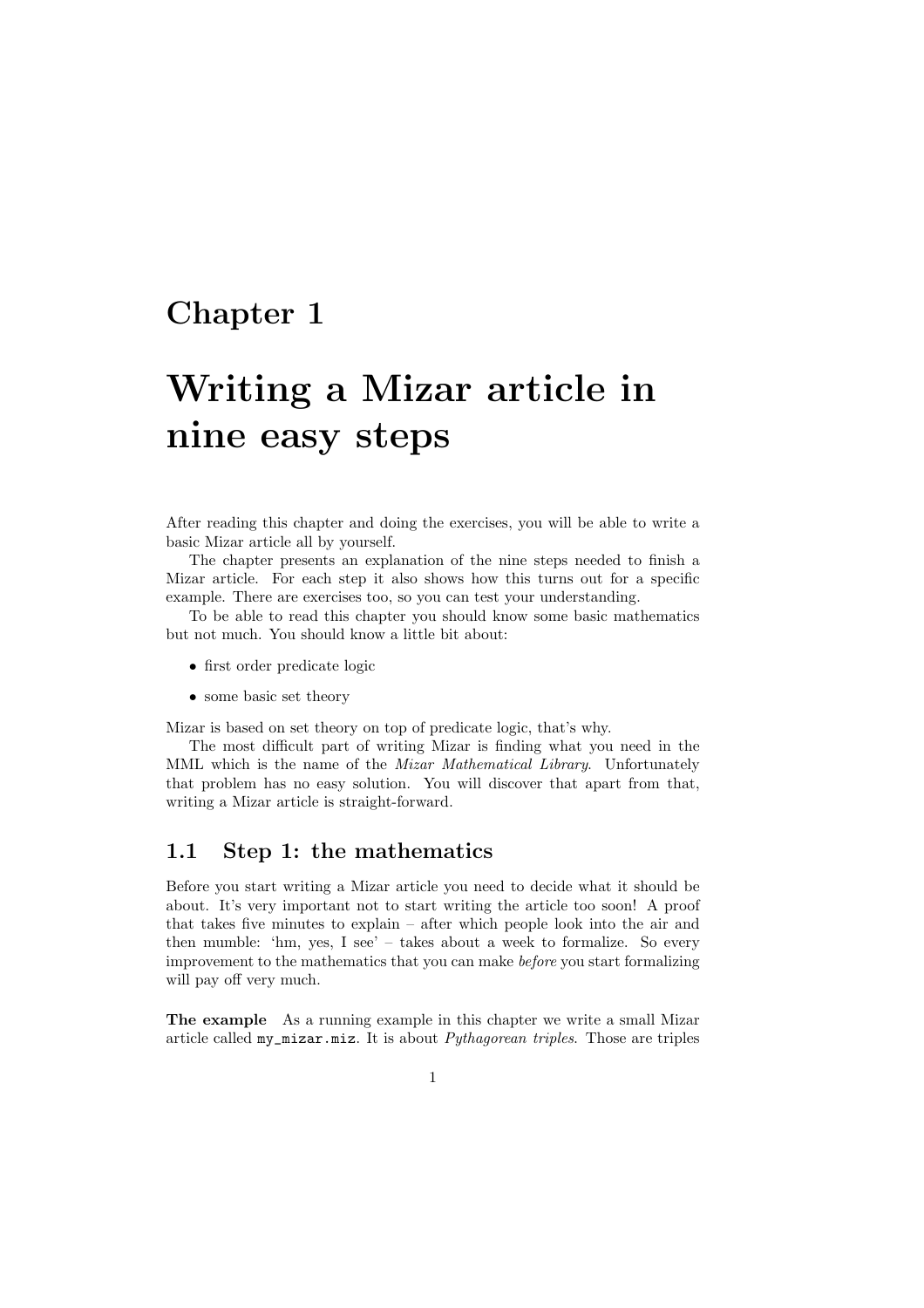of natural numbers  $\{a, b, c\}$  for which holds that:

$$
a^2 + b^2 = c^2
$$

The Pythagorean theorem tells us that these triples correspond to square angled triangles that have sides of integer length. The best known of these triples are  $\{3, 4, 5\}$  and  $\{5, 12, 13\}$  but there are an infinite number of them.

The theorem that we will formalize says that all Pythagorean triples are given by the formula:

$$
a = n2 - m2
$$
  $b = 2mn$   $c = n2 + m2$ 

or are multiples of such a triple. For instance the triple  $\{3, 4, 5\}$  is given by  $n = 2, m = 1$ , and the triple  $\{5, 12, 13\}$  is given by  $n = 3, m = 2$ .

The proof of the theorem is straight-forward. You only needs to consider the case where a and b are relative prime. Some thought about parity gives that one of the  $a$  and  $b$  has to be even, and that the other and  $c$  is odd. Then if  $b$  is the even number of the two we get that:

$$
\left(\frac{b}{2}\right)^2 = \frac{c^2 - a^2}{4} = \left(\frac{c-a}{2}\right)\left(\frac{c+a}{2}\right)
$$

But if the product of two relative prime numbers is a square, then both of those numbers are squares. So you get:

$$
\frac{c-a}{2} = m^2 \qquad \frac{c+a}{2} = n^2
$$

which leads to the required formula.

Exercise 1.1.1 Study the Mizar Mathematical Library and try to decide whether Mizar is equally suited to all fields of mathematics and computer science, or that Mizar is best suited to certain subjects. In the latter case, what is most easily formalized in Mizar? And what least?

Exercise 1.1.2 We mentioned the Pythagorean theorem which says that the sides a, b and c of a square angled triangle satisfy  $a^2 + b^2 = c^2$ . Try to find this theorem in the MML. If it's there, in what article does it occur and what is the theorem's reference? If not, or if you don't like the version that you find (exercise for when you finished this chapter): write an article that proves it.

## 1.2 Step 2: the empty Mizar article

In order to write a Mizar article you need a working Mizar system and a file to put the Mizar article in. In fact, as you will find out, you will need two files: a .miz file for your article and a .voc file for its vocabulary.

In this tutorial we follow the Windows conventions of naming files. For Mizar under Unix the backslashes should go the other way. So what is called text\my\_mizar.miz here, under Unix should be text/my\_mizar.miz.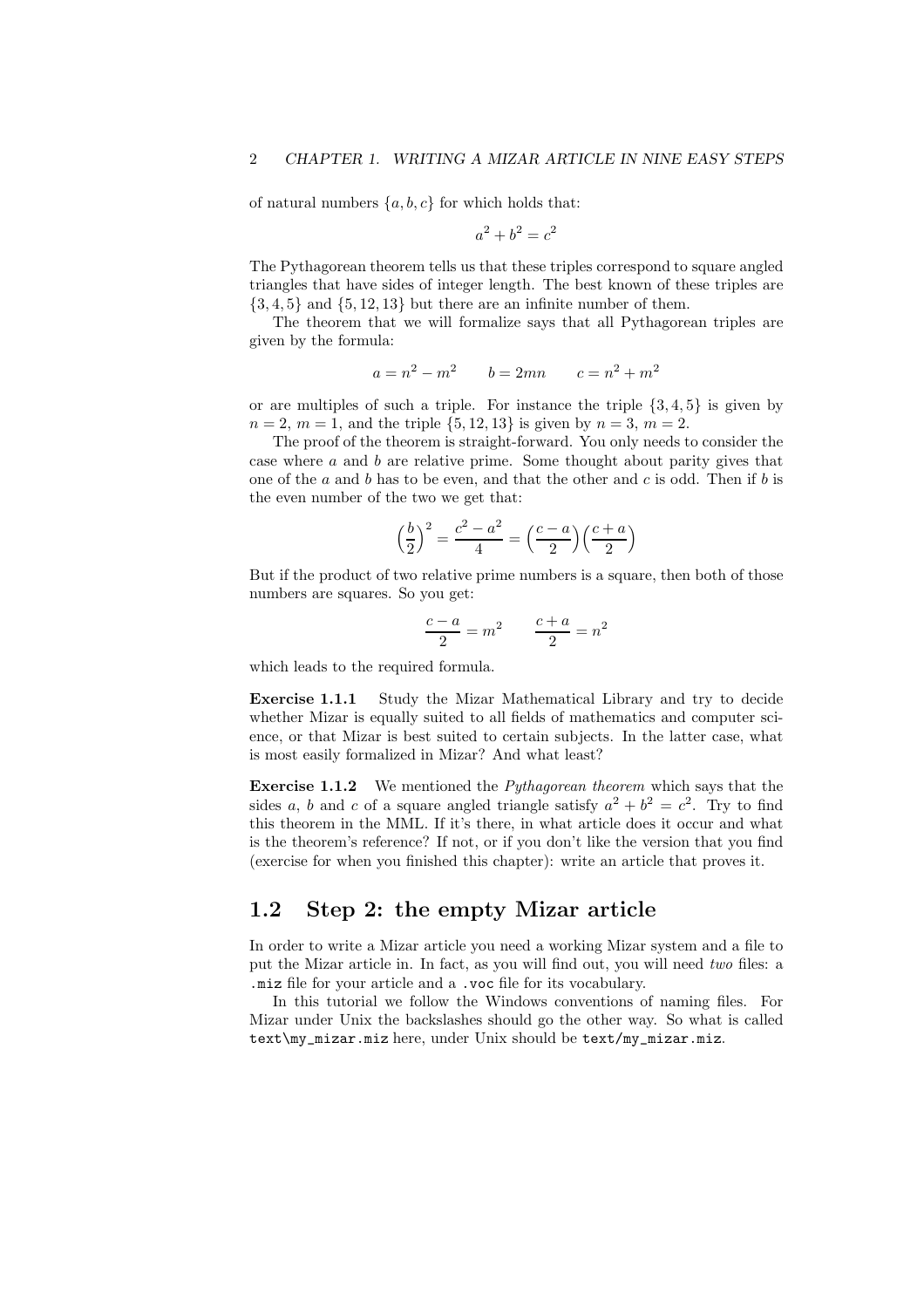#### 1.2. STEP 2: THE EMPTY MIZAR ARTICLE 3

We will assume that you already have a properly installed Mizar system. For a description of how to install Mizar see the readme.txt file that is in the Mizar distribution (under Unix it is called README).

To write your article, you need to be in a directory that has two subdirectories called text and dict. If those directories don't exist yet, make them. Put in the text directory an empty file called my\_mizar.miz and put in the dict directory an empty file called my\_mizar.voc. (Replace the my\_mizar with a more appropriate name if you are writing an article of your own.)

The smallest legal .voc file is empty but the smallest legal .miz file looks like this:

environ begin

Use your favorite text editor to put those two lines in the my\_mizar.miz file. Then check it using the command:

#### mizf text\my\_mizar.miz

It will both check syntax and mathematics of your article. If everything is well this command prints something like:

```
Make Environment, Mizar Ver. 7.0.01 (Win32/FPC)
Copyright (c) 1990,2004 Association of Mizar Users
-Vocabularies-Constructors-Clusters-Notation
```

```
Verifier, Mizar Ver. 7.0.01 (Win32/FPC)
Copyright (c) 1990,2004 Association of Mizar Users
Processing: text\my_mizar.miz
```
Parser [ 2] 0:00 Analyzer 0:00 Checker [ 1] 0:00 Time of mizaring: 0:00

meaning that this 'article' contains no errors. (If you use the emacs editor with its Mizar mode you don't need to type the mizf command. In that case all you need to do to check the file is hit C-c RET.)

Apart from the my\_mizar.miz file, the text directory now contains 25 other files. You never need to look inside them. They are only used internally by the Mizar system.

The next step is to connect the .miz file to the .voc vocabulary. Add a vocabularies directive to your article:

environ vocabularies MY\_MIZAR;

begin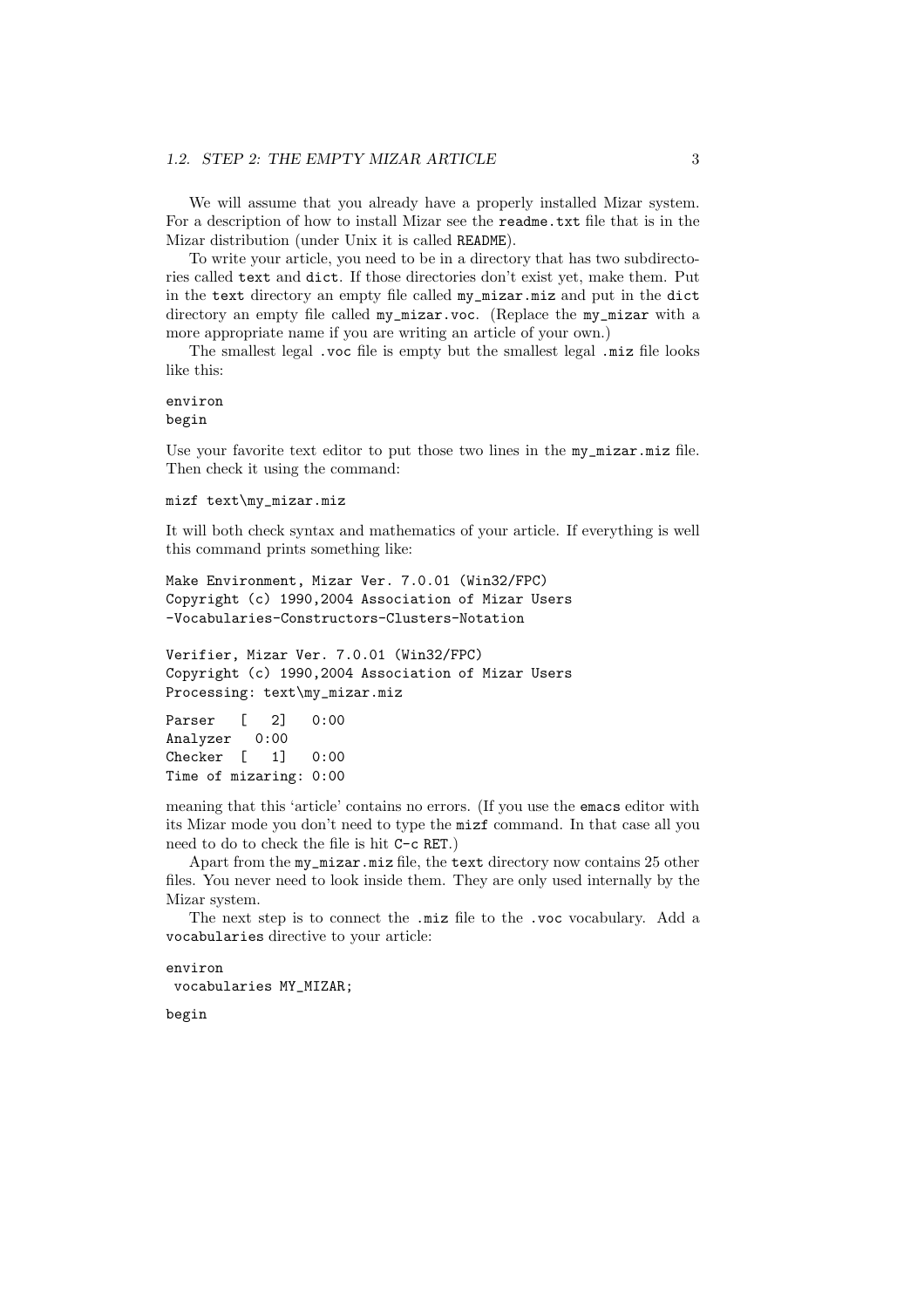(Important: the name of the vocabulary has to be written in capitals! This is a remnant of Mizar's DOS origins.)

Now the article is ready to be written. For the moment add some line of text at the end of the file just to find out what happens if the article contains errors:

```
environ
vocabularies MY_MIZAR;
```
begin hello Mizar!

After you run the mizf text\my\_mizar.miz command again, Mizar will insert the error messages inside your file. It will put a \* with a number below any error. Also there will be an explanation of those error numbers at the end of the file. So after running the mizf command again your file looks like:

```
environ
```

```
vocabularies MY_MIZAR;
begin
hello Mizar!
::> *143,321
::> 143: No implicit qualification
::> 321: Predicate symbol or "is" expected
```
There is no need to try to understand those two error messages, because of course hello Mizar! is not legal Mizar. So remove this line, now that you have seen what Mizar thinks of it. You don't need to remove the error message lines. They vanish the next time you run mizf.

The lines containing error messages can be recognized because they start with :: >. Mizar only gives you error numbers. It never prints anything about why it thinks it is wrong. Sometimes this lack of explanation is frustrating but generally Mizar errors are quite obvious.

Exercise 1.2.1 The minimal Mizar article that we showed is 2 lines long. What is the shortest article in the MML? What is the longest? What is the average number of lines in the articles in the MML?

As a rule of thumb an article less than a 1000 lines is considered too short to be submitted to the MML. However several articles in the MML are less than a 1000 lines long since articles are shortened during revision of the MML. How many of the articles in the MML are currently shorter than a 1000 lines?

Exercise 1.2.2 Copy an article from the MML to your private text directory. Check that the Mizar checker mizf processes it without error messages. Experiment with making small modifications to it and see whether Mizar can detect where you tampered with it.

Put one screen-full of non-Mizar text – for instance from a Pascal or C program – somewhere in the middle of the article. How many error messages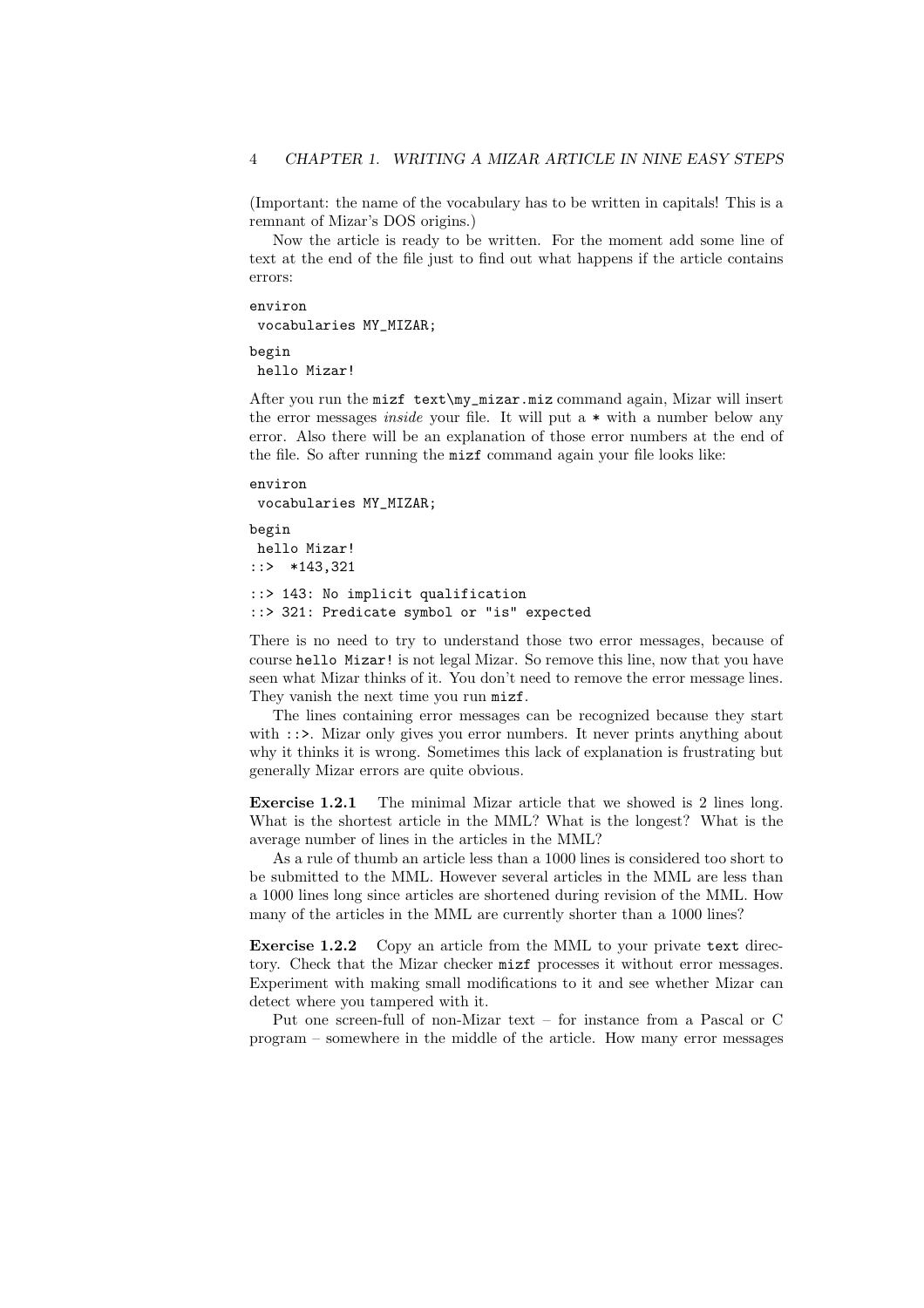will you get? Can Mizar sufficiently recover from those errors to check the second half of the file reasonably well?

## 1.3 Step 3: the statement

To start translating your mathematics to Mizar you need to write the theorem that you want to prove in Mizar syntax.

There are two things about Mizar syntax that are important for you to note:

• There are no spelling variants in Mizar. Although Mizar resembles natural language a lot, it is a formal language and there are no possibilities to choose between phrasings. For example:

and means something different from &

not means something different from non

such that means something different from st

assume means something different from suppose

NAT means something different from Nat means something different from natural

So you should really pay attention to the exact keywords in the Mizar syntax. It's not enough if it resembles it.

The only exception to this rule is that be and being are alternative spellings. So although it's more natural to write let X be set and for X being set holds ... you are also allowed to write let X being set and for X be set holds ...

• There is no distinction in Mizar between 'function notation' and 'operator notation'. In most programming languages something like  $f(x,y)$  and x+y are syntactically different things. In Mizar this distinction doesn't exist. In Mizar *everything* is an operator. If you write  $f(x,y)$  in Mizar then it really is a 'operator symbol' f with zero left arguments and two right arguments.

Similarly predicate names and type names can be any string of characters that you might wish. You can mix letters, digits and any other character you might like in them. So for instance if you want to call a predicate \/-distributive you can do so in Mizar. And it will be one 'symbol'.

If you are not sure what characters go together as a symbol in a Mizar formula, you can go to the web pages of the MML abstracts. In those pages the symbols are hyperlinks that point to definitions. So just click on them to find out what symbol they are.

To write Mizar you need to know how to write terms and how to write formulas. We tackle this in top-down fashion. First we describe how to translate formulas from predicate logic into Mizar. Then we describe how the syntax of Mizar terms works.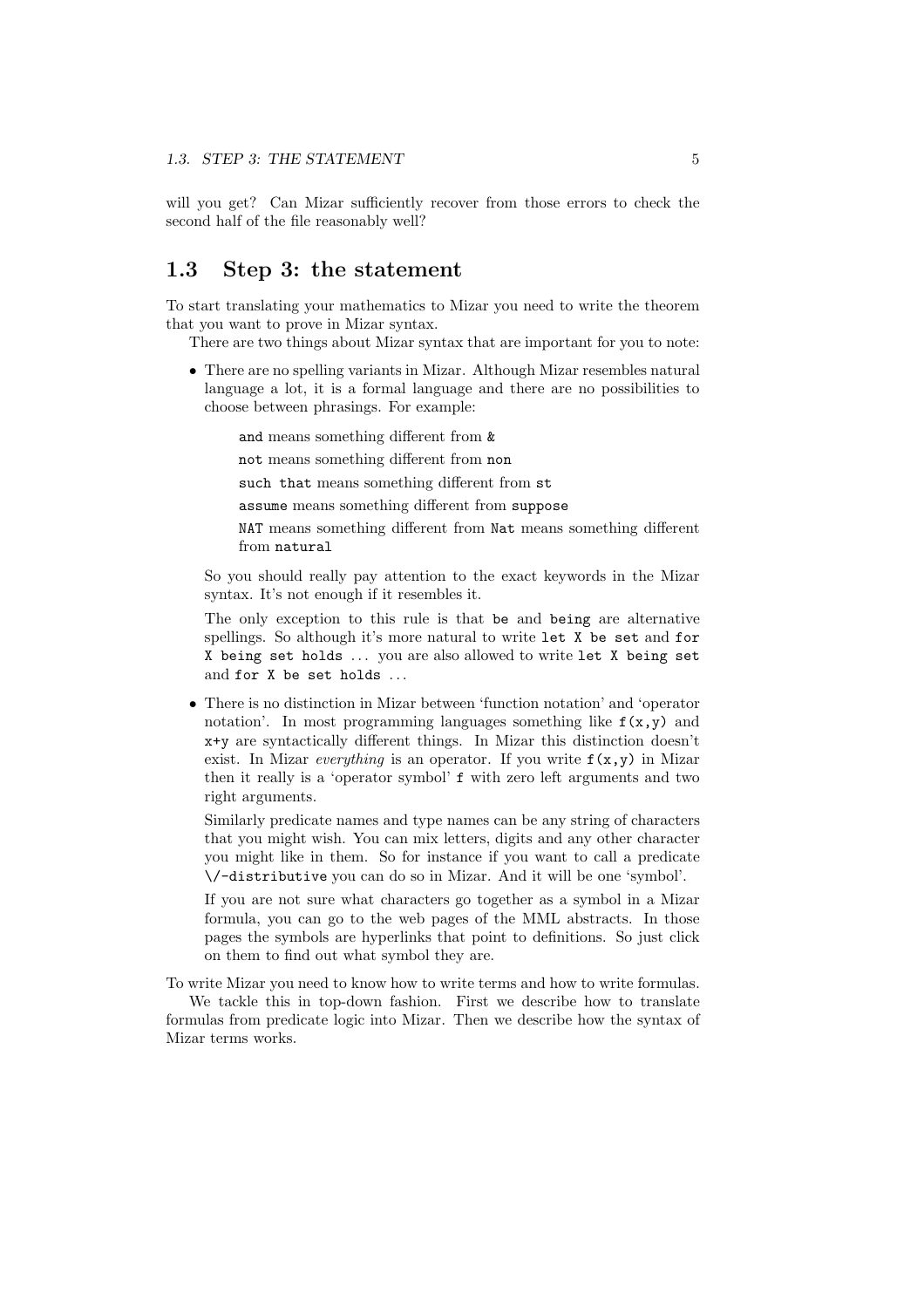#### 1.3.1 Formulas

Here is a table that shows all you want to know about how to write predicate logic in Mizar:

> $\perp$  contradiction<br> $\neg \phi$  not  $\phi$  $\neg \phi$  not  $\phi$ <br>  $\phi \land \psi$   $\phi$  &  $\psi$  $\begin{array}{ccc} \phi \wedge \psi & \phi \& \psi \\ \phi \vee \psi & \phi \text{ or } v \end{array}$  $\phi \lor \psi$   $\phi$  or  $\psi$ <br>  $\phi \Rightarrow \psi$   $\phi$  impli  $\begin{array}{ccc}\n\phi \Rightarrow \psi & \phi \text{ implies } \psi \\
> \phi \Leftrightarrow \psi & \phi \text{ iff } \psi\n\end{array}$  $\begin{array}{ccc}\n\phi \Leftrightarrow \psi & \phi \text{ iff } \psi \\
> \exists x.\psi & \text{ex x st}\n\end{array}$  $\exists x.\psi$  ex x st  $\psi$ <br>  $\forall x.\psi$  for x hole for x holds  $\psi$  $\forall x.(\phi \Rightarrow \psi)$  for x st  $\phi$  holds  $\psi$

There is no special way to write ⊤ in Mizar. One usually writes not contradiction for this. Note that with the quantifiers it should be st and not such that. Also note that for x st  $\phi$  holds  $\psi$  is just 'syntactic sugar' for for x holds ( $\phi$ implies  $\psi$ ). After the parser processed it, the rest of the system will not see any difference between those two formulas.

Using this table you now can write logical formulas in Mizar.

There is one more thing that you need to know to write Mizar formulas in practice. Mizar is a typed language. We will discuss Mizar types in detail in Section 1.3.4 below, but the types turn up in the predicate logic formulas too. All variables that you use in formulas need to have a type. There are two ways to give a variable a type:

• Put the type in the formula using a being type attribution. For instance you can write an existential formula about natural numbers  $m$  and  $n$  as:

ex m,n being Nat st ...

• Give the type for the variable with a reserve statement. This doesn't introduce a variable, it just introduces a notation convention. If you use a reserve statement you can leave out the type in the formula:

reserve m,n for Nat; ex m, n st ...

This way of typing variables in formulas is much more convenient than explicitely typing the variables and so it is the method that is generally used.

Exercise 1.3.1 Translate the following Mizar formulas into predicate logic notation:

 $\phi$  iff not not  $\phi$ not  $(\phi \And \psi)$  implies not  $\phi$  or not  $\psi$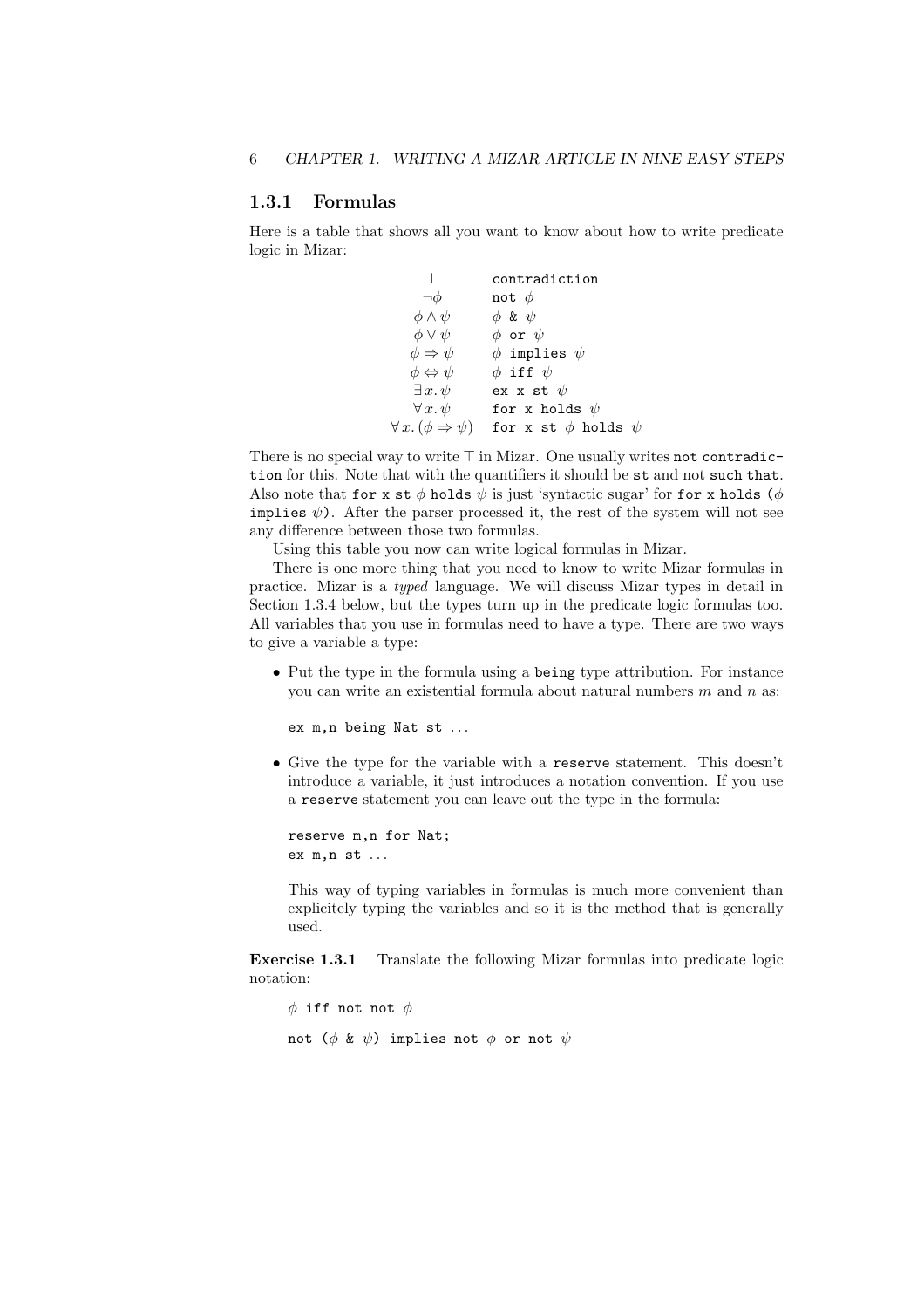1.3. STEP 3: THE STATEMENT 7

ex x st  $\phi$  implies  $\psi$ for x st for y st  $\phi$  holds  $\psi$  holds  $\chi$ 

To do this exercise you need to know the priorities of the logical operators in Mizar. They are the usual ones in predicate logic:

 $ex/for$ 

This means that you should read not  $\phi$  implies  $\psi$  as (not  $\phi$ ) implies  $\psi$ (because the not binds stronger), but that  $ex \times st \phi$  implies  $\psi$  means  $ex \times st$  $(\phi$  implies  $\psi$ ).

Exercise 1.3.2 Translate the following predicate logic formulas into Mizar syntax:

$$
\neg \phi \Leftrightarrow \neg \neg \neg \phi
$$
  
\n
$$
\neg (\phi \lor \psi) \Rightarrow (\neg \phi \land \neg \psi)
$$
  
\n
$$
\exists x. (\phi \land \psi)
$$
  
\n
$$
\exists x. ((\exists y. (\phi \Rightarrow \psi)) \Rightarrow \chi)
$$

#### 1.3.2 Relations

You still need to know how to write atomic formulas. In Mizar there are two ways to write those:

 $\bullet\,$  If  $R$  is a  $predicate$  symbol, write:

$$
x_1, x_2, \ldots, x_m R x_{m+1}, \ldots, x_{m+n}
$$

Both  $m$  or  $n$  might be 0, in which case this becomes prefix or postfix notation. Note that postfix notation can have more than one argument, as for instance in x,y are\_relative\_prime. Please note that brackets around the arguments of the predicate are not allowed.

• If  $\mathcal T$  is a type, or the adjectives part of a type, write:

 $x$  is  $T$ 

For instance you can write x is prime. We will discuss types in Section 1.3.4 below.

To find out what relations are available to you, you will need to browse the MML. Here is a short list of some of the most frequent used relations to get you started.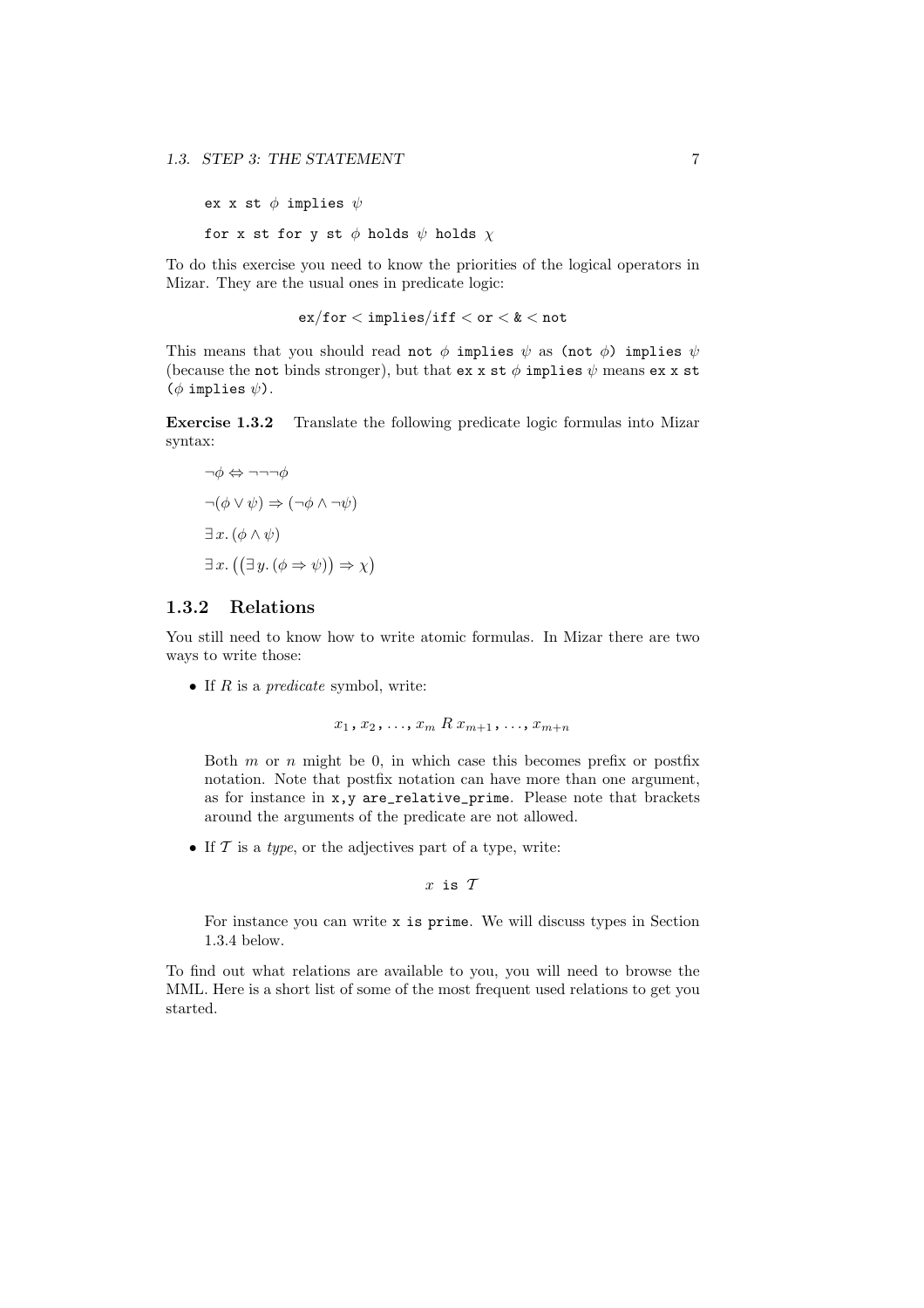```
=\neq \leftrightarrow< <
     \lt =∈ in
       c=
```
The first character in the Mizar representation of  $\subseteq$  is the letter  $\mathtt{c}.$ 

#### 1.3.3 Terms

There are three ways to write Mizar terms:

• If  $f$  is an operator symbol, which Mizar calls a *functor*, write:

$$
(x_1,x_2,\ldots,x_m) f (x_{m+1},\ldots,x_{m+n})
$$

Again,  $m$  or  $n$  might be 0, in which case this becomes prefix or postfix notation. As an example of a postfix operator there is  $\hat{ }$  2 for square. The brackets around either list of arguments can be omitted if there is just one argument.

• If  $\mathcal L$  and  $\mathcal R$  are *bracket* symbols, write:

$$
\mathcal{L} x_1, x_2, \ldots, x_n \mathcal{R}
$$

In this case brackets ( and ) around the arguments are not necessary, since the symbols themselves are already brackets. An example of this kind of term is the ordered pair  $[x, y]$ . In that case  $n = 2$ ,  $\mathcal{L}$  is [ and  $\mathcal{R}$ is ].

• Any natural number is a Mizar term. If you write natural numbers, you should add to your environ the line:

```
requirements SUBSET, NUMERALS, ARITHM;
```
because else they won't behave like natural numbers.

The word *functor* for function symbol or operator symbol is Mizar terminology. It has nothing to do with the notion of functor in category theory. It is used to distinguish a function symbol in the logic from a function object in the set theory (which is a set of pairs).

Again to find out what operators are available to you, you will need to browse the MML. Here is a short list of some of the most frequent used operators to get you started.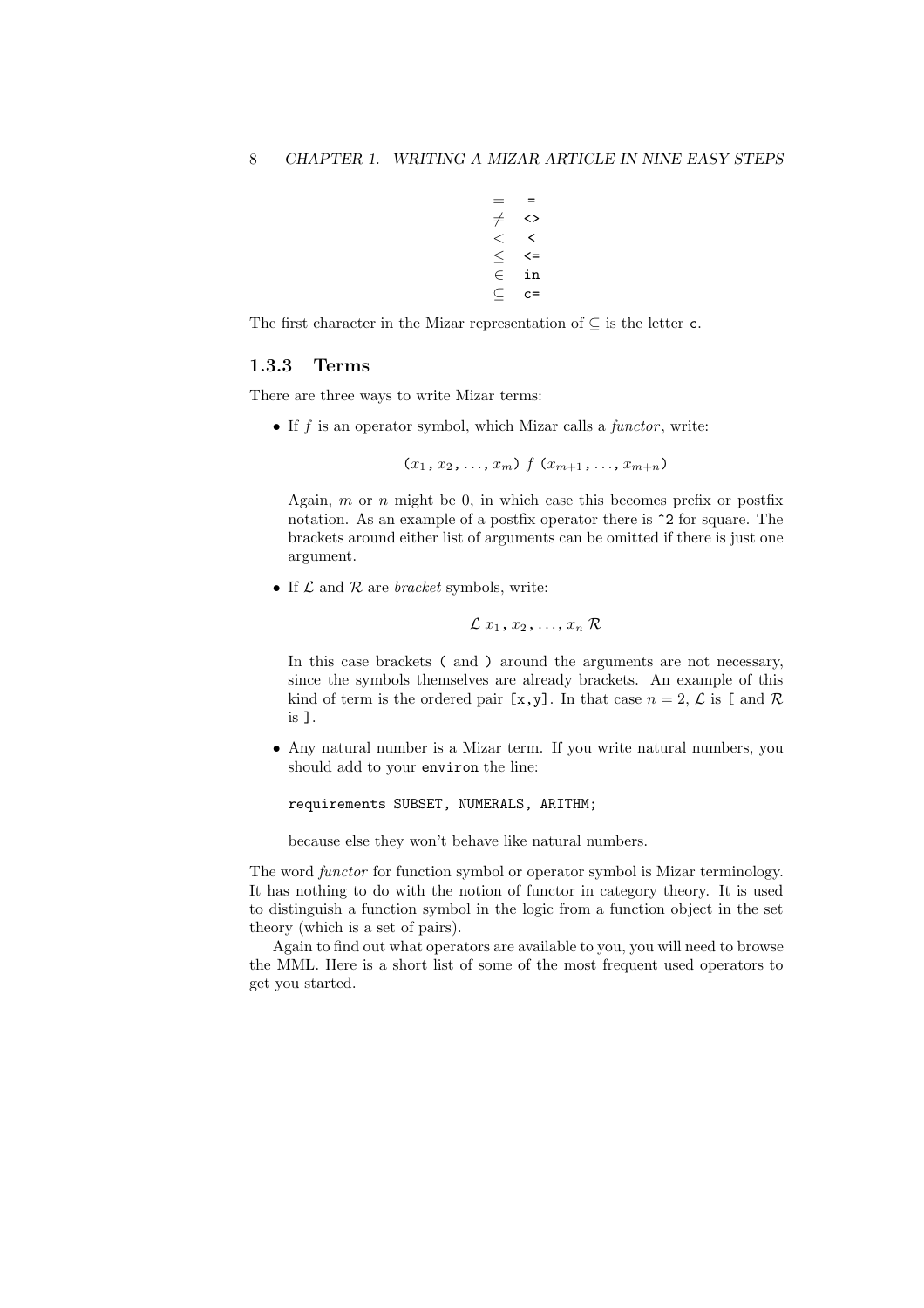∅ {} {x} { x } {x, y} { x,y } X ∪ Y X \/ Y X ∩ Y X /\ Y N NAT Z INT R REAL x + y x + y x − y x - y −x - x xy x \* y x/y x / y x <sup>2</sup> x^2 x <sup>y</sup> x to\_power y √ x sqrt x P(X) bool X (x, y) [ x,y ] X × Y [:X,Y :] Y <sup>X</sup> Funcs(X,Y ) f(x) f.x hi <\*>D hxi <\* x \*> hx, yi <\* x,y \*> p · q p^q

The digit 2 is part of the symbol for the square operator. The last four operators are used to build finite sequences over the set D.

The . operation is function application *inside the set theory*. If **f** is a symbol in the language representing a functor with zero left arguments and one right argument then you write:

f x

or (you can always put a term in brackets):

 $f(x)$ 

If  $f$  is a function in the set theory – a set of pairs – then

#### f.x

is the image of  $x$  under  $f$ , in other words it is the  $y$  such that  $[x, y]$  in  $f$ .

Exercise 1.3.3 Translate the following Mizar formulas into mathematical notation:

NAT c= REAL  $1/0 = 0$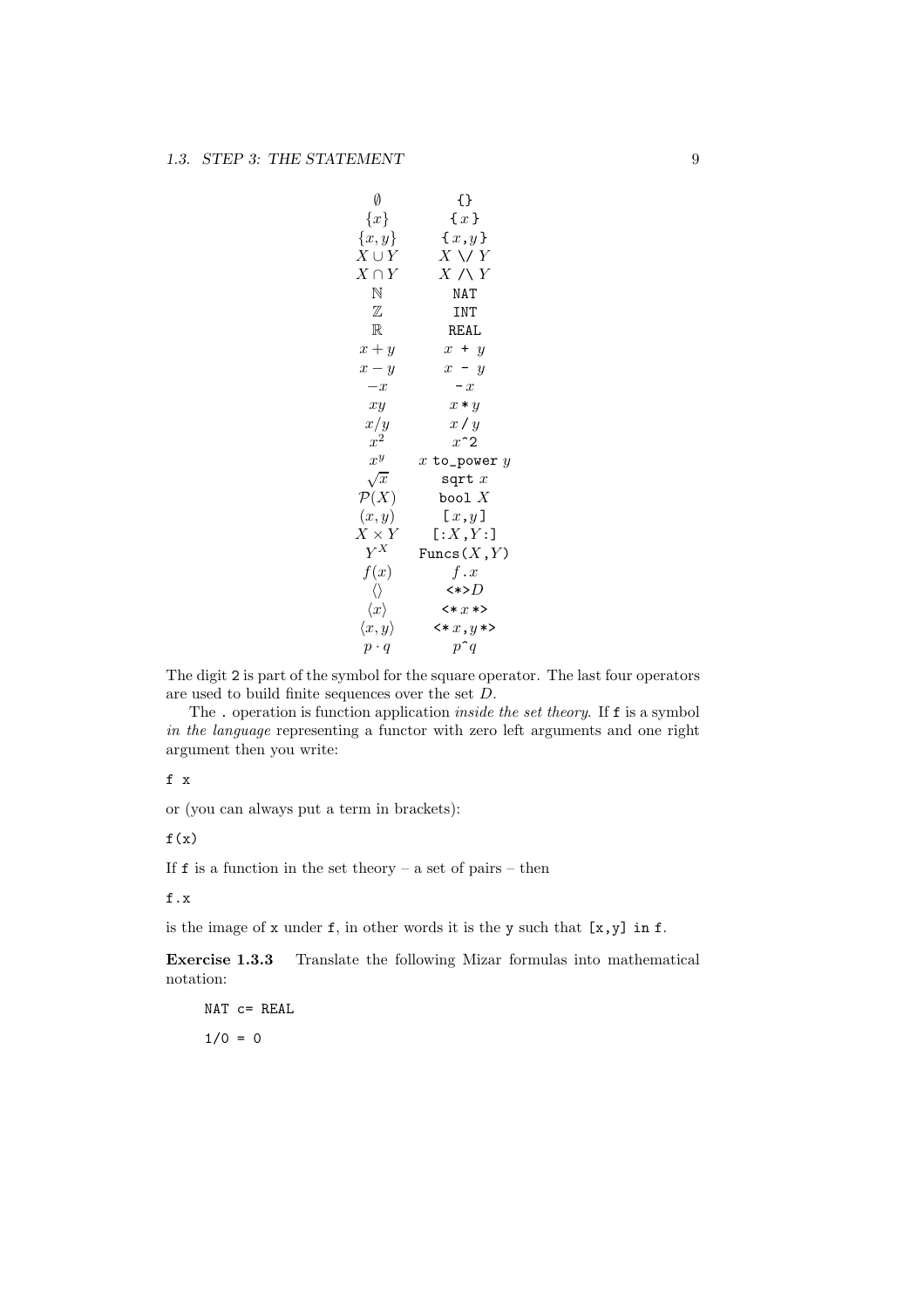sqrt -1 in REAL  $sqrt(x^2)$   $\leftrightarrow$  x  $\{x\}$  /  $\{x\} = \{x\}$  /  $\{0\}$  $[x,y] = \{\{x,y\},\{x\}\}\$  $p = \langle *p.1, p.2* \rangle$ 

Exercise 1.3.4 Translate the following mathematical formulas into Mizar syntax:

 $\sqrt{xy} \leq \frac{x+y}{2}$  $(-1,\sqrt{2}) \in \mathbb{Z} \times \mathbb{R}$  $X \cap Y \subseteq X \cup Y$  $Y^X \in \mathcal{P}(\mathcal{P}(X \times Y))$  $\langle x, y \rangle = \langle x \rangle \cdot \langle y \rangle$  $p \cdot \langle \rangle = p$  $f(g(x)) \neq g(f(x))$ 

#### 1.3.4 Types: modes and attributes

The one thing left for you to understand to write Mizar formulas is Mizar's types. Although Mizar is based on ZF-style set theory – so the *objects* of Mizar are untyped – the terms of Mizar are typed.

An example of a Mizar type is:

non empty finite Subset of NAT

This type should be parsed as:



A Mizar type consists of an instance of a mode with in front a cluster of adjectives. The type without the adjectives is called the radix type. In this case the mode is Subset and its argument is NAT, the radix type is Subset of NAT, and the two adjectives are non empty and finite.

To put this abstractly, a Mizar type is written:

 $\alpha_1 \ \alpha_2 \ \ldots \ \alpha_m \ \mathcal{M}$  of  $x_1, x_2, \ldots, x_n$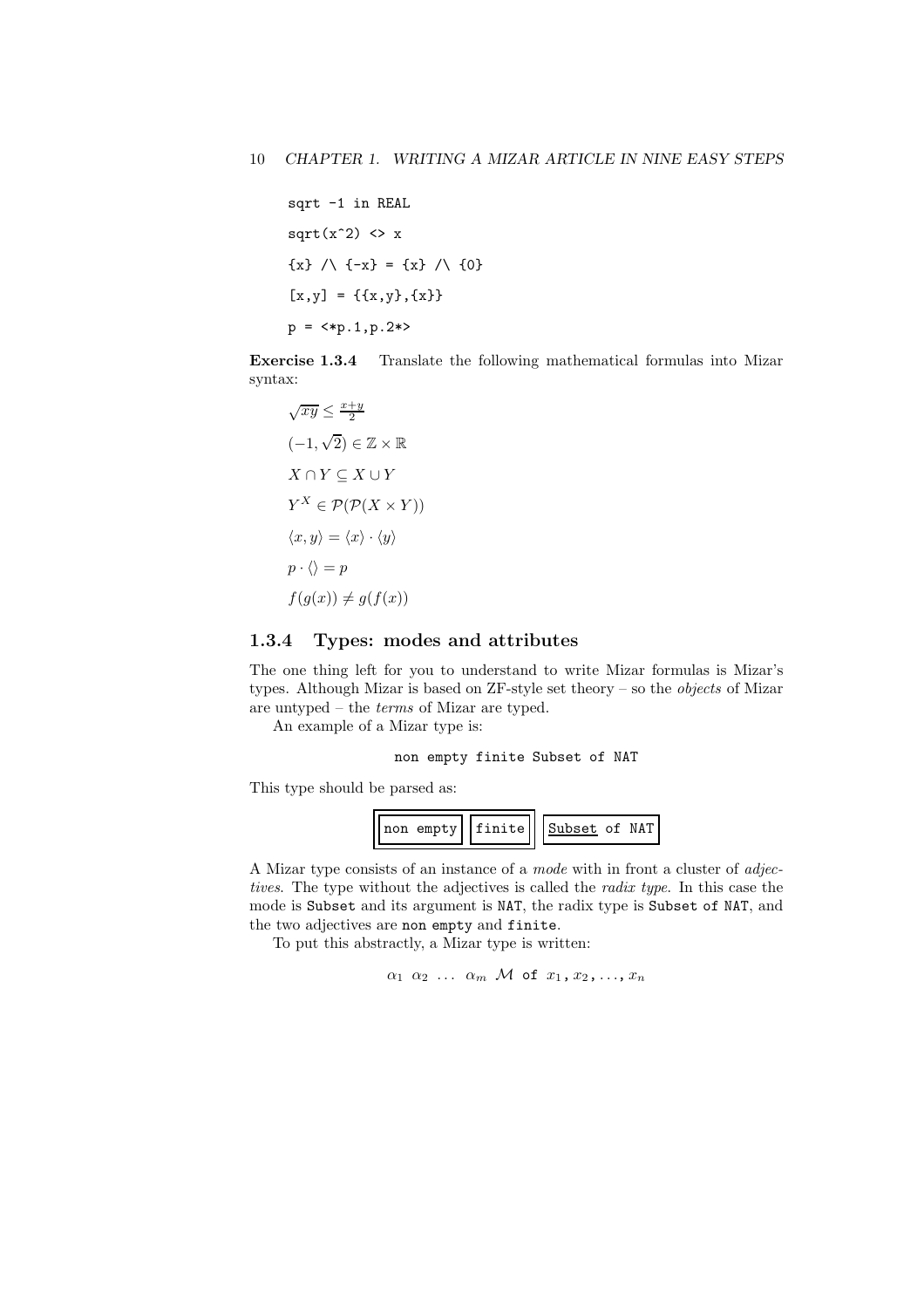where  $\alpha_1, \ldots, \alpha_m$  are adjectives, M is a mode symbol and  $x_1, x_2, \ldots, x_n$  are terms. The keyword of binds the arguments of the mode to the mode. It's like the brackets in a term.

The number of arguments  $n$  is part of the definition of the mode. For instance for set it is zero. You can't write set of . . . , because there does not exist a set mode that takes arguments.

Modes are dependent types. To find out what modes are available to you, you will need to browse the MML. Here is a short list of some of the most frequent used modes to get you started.

```
set
     number
  Element of XSubset of X
      Nat
     Integer
      Real
    Ordinal
    Relation
Relation of X, YFunction
Function of X, YFinSequence of X
```
Note that there both are modes Relation and Function with no arguments, and more specific modes Relation of X, Y and Function of X, Y with two arguments. They share the mode symbol but they are different.

Also note that the modes depend on terms. So there are no types representing the functions from a type to a type. The Function mode represents the functions from a set to a set. As an example the function space  $(X \to Y) \times X \to Y$ corresponds to the Mizar type Function of [:Funcs(X,Y),X:],Y

Adjectives restrict a radix type to a subtype. They either are an attribute, or the negation of an attribute using the keyword non. Again, to find out what attributes are available to you, you will need to browse the MML. Here is a list of a few attributes.

> empty even odd prime natural integer real finite infinite countable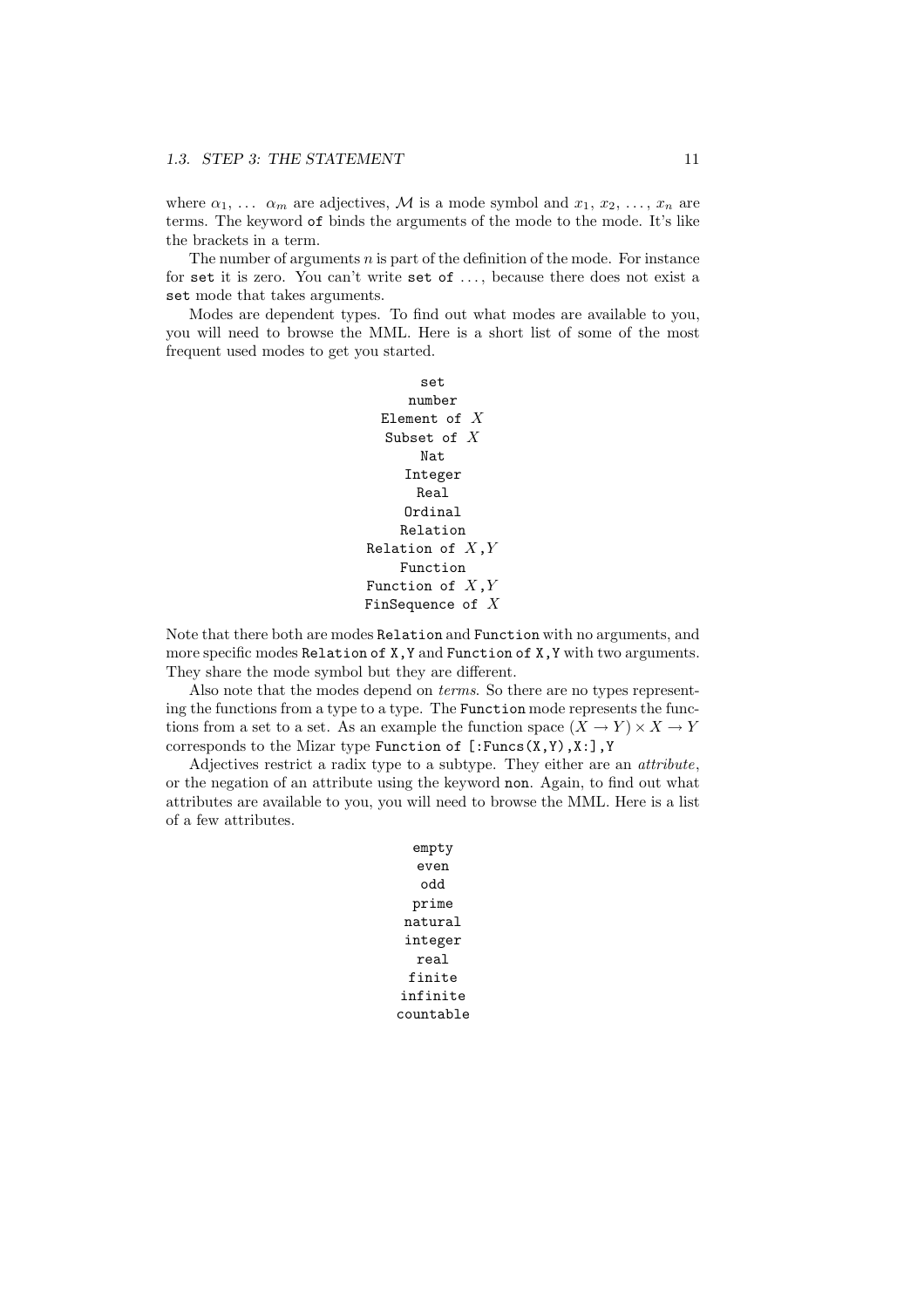Maybe you now wonder about how types are used in Mizar. To clarify this take a look at three Mizar notions – NAT, Nat and natural – that all mean the same thing: the set of natural numbers. Here is a table that compares their uses:

| meaning            | declaration                      | formula  |
|--------------------|----------------------------------|----------|
| $n \in \mathbb{N}$ |                                  | n in NAT |
| $n:\mathbb{N}$     | n be Nat                         | n is Nat |
| $n:\mathbb{N}$     | n be natural number n is natural |          |

NAT is a term, Nat is a type and natural is an adjective. be/being are a typing in a declaration and go between a variable and a type. in is the  $\in$  relation of the set theory and goes between two terms. is goes between a term and a type or between a term and an adjective. Note that in Mizar you can have a 'type judgement' as a formula in the logic.

The example We now give the statement of the theorem for the example. The statement that we will prove in this chapter is:

reserve a,b,c,m,n for Nat;

 $a^2$  + b<sup>2</sup> = c<sup>2</sup> & a,b are\_relative\_prime & a is odd implies ex m, n st m <= n & a = n^2 - m^2 & b = 2\*m\*n & c = n^2 + m^2;

So put this after the begin line of your my\_mizar.miz file.

We also could have made the quantification of the **a**, **b** and **c** explicit:

for a,b,c st  $a^2$  + b<sup>2</sup> = c<sup>2</sup> & a,b are\_relative\_prime & a is odd holds ex m, n st m <= n & a = n^2 - m^2 & b = 2\*m\*n & c = n^2 + m^2;

but it is not necessary. Mizar automatically quantifies over free variables.

We now analyze this statement in some detail. The formula has the structure:

 $\phi_1$  &  $\phi_2$  &  $\phi_3$  implies ex m,n st  $\phi_4$  &  $\phi_5$  &  $\phi_6$  &  $\phi_7$ ;

The predicate logic formula that corresponds to this is:

 $(\phi_1 \land \phi_2 \land \phi_3) \Rightarrow \exists m, n. (\phi_4 \land \phi_5 \land \phi_6 \land \phi_7)$ 

The first three atomic formulas in this are:

$$
\phi_1 \equiv a^2 + b^2 = c^2
$$
  
\n
$$
\phi_2 \equiv a, b \text{ are} \text{relative} \text{ prime}
$$
  
\n
$$
\phi_3 \equiv a \text{ is odd}
$$

They have the structure:

$$
\begin{array}{rcl}\n\phi_1 & \equiv & t_1 \equiv t_2 \\
\phi_2 & \equiv & t_3, t_4 \text{ are_relative-prime} \\
\phi_3 & \equiv & t_5 \text{ is } \mathcal{T}\n\end{array}
$$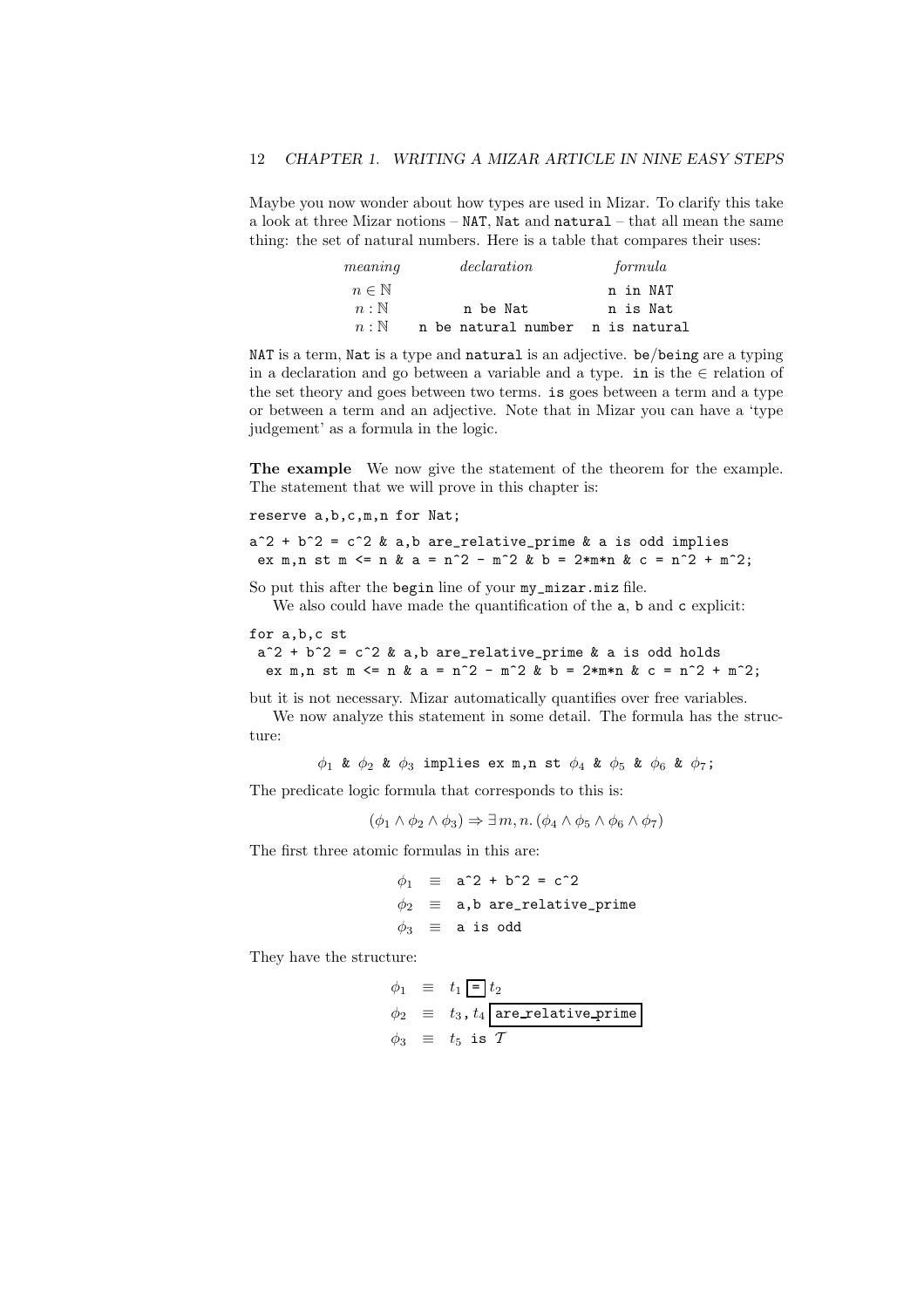In this = and  $are\_relative\_prime$  are predicate symbols.  $\mathcal T$  is the adjective odd. So we here see both kinds of atomic formula: twice a relation between terms and once a typing.

The first term  $t_1$  in  $\phi_1$  is:

$$
t_1 \equiv \mathsf{a}^2 + \mathsf{b}^2
$$

It has the structure:

$$
t_1 \equiv u_1 + u_2
$$
  
\n
$$
u_1 \equiv v_1 \underline{\hspace{0.2cm}1} \underline{\hspace{0.2cm}2}
$$
  
\n
$$
u_2 \equiv v_2 \underline{\hspace{0.2cm}1} \underline{\hspace{0.2cm}2}
$$
  
\n
$$
v_1 \equiv a
$$
  
\n
$$
v_2 \equiv b
$$

In this + and ^2 are functor symbols.

Exercise 1.3.5 Find Mizar types for the following concepts:

odd number that is not a prime number

empty finite sequence of natural numbers

uncountable set of reals

element of the empty set

non-empty subset of the empty set

What is the problem with the last two concepts? Do you think they should be allowed in Mizar? Study this manual to find out whether they are.

Exercise 1.3.6 Write the following statements as Mizar formulas:

The only even prime number is 2.

If a prime number divides a product it divides one of the factors.

There is no biggest prime number.

There are infinitely many prime twins.

Every even number  $\geq 4$  is the sum of two primes.

Write these statements first using reserve statements. Then write them again but this time with the types in the formulas.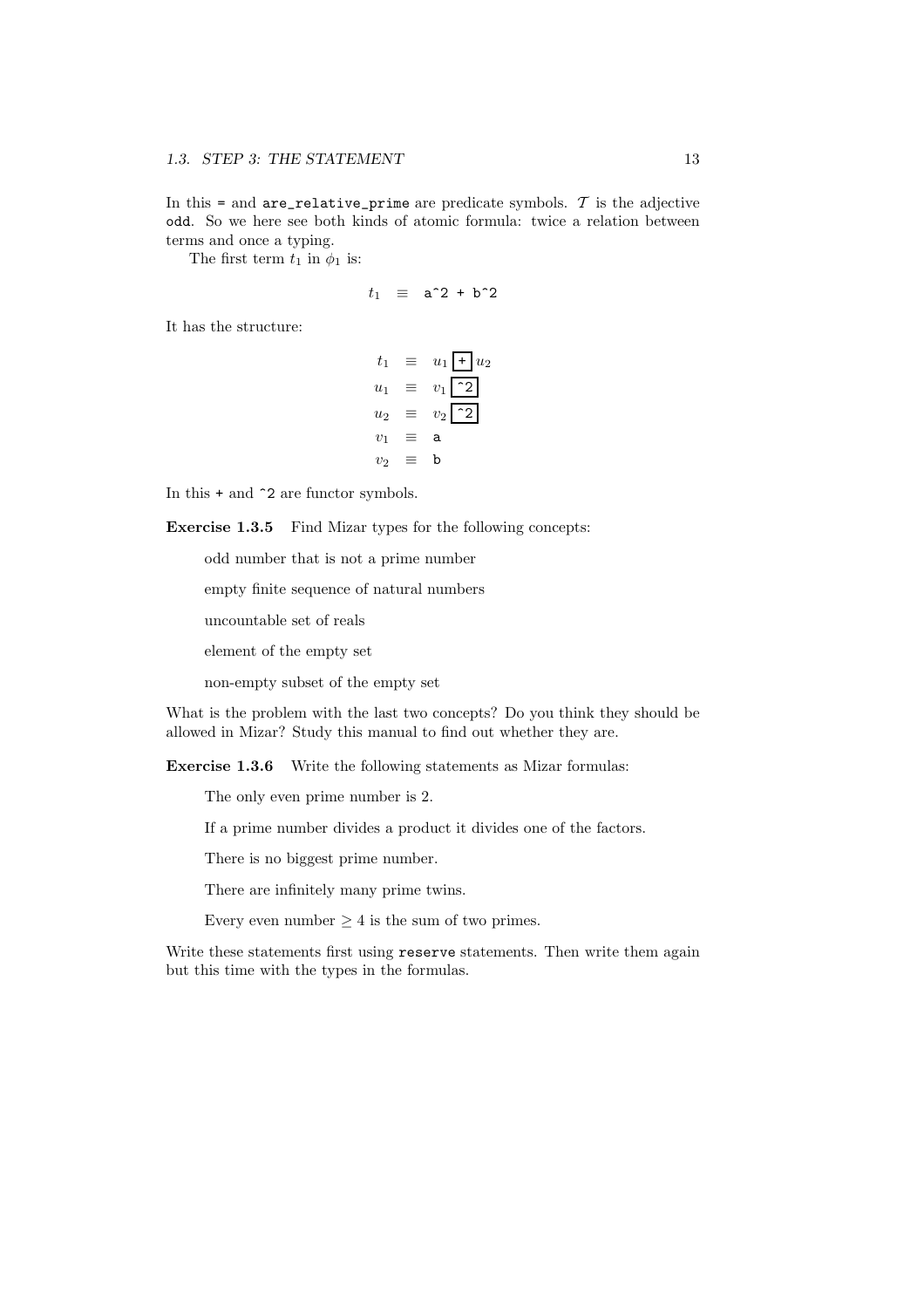## 1.4 Step 4: getting the environment right

Add the statement that you wrote to your article. Then check it. You will get error messages:

```
environ
vocabularies MY_MIZAR;
begin
reserve a,b,c,m,n for Nat;
::> *151
a^2 + b<sup>2</sup> = c<sup>2</sup> & a,b are_relative_prime & a is odd implies
::>,203
ex m, n st m \leq n & a = n^2 - m^2 & b = 2*m*n & c = n^2 + m^2;
::> 151: Unknown mode format
::> 203: Unknown token, maybe the forbidden underscore character used
in an identifier
```
That's because you didn't import what you used from the MML. There's nothing wrong with the statement, there's something wrong with the environment (it's empty). To correct this, you need to add *directives* to the environ part of the article to import what you need.

It is hard to get the environment of a Mizar article correct. In practice people often just copy the environment of an old article. However that doesn't help much when it doesn't work, and occasionally it doesn't work. So you still will have to understand how the environment works, to get it right when you get environment related errors.

Exercise 1.4.1 Try to use an environment of an existing article from the MML. Do the errors go away? If so, you might consider the rest of *Step 4* for now, and just use this environment.

#### 1.4.1 Vocabulary, notations, constructors

The rule is quite simple. For everything you use – predicate, functor, mode or attribute – you have to add a relevant reference to three directives:

- vocabularies
- notations
- constructors

The list of references for notations and constructors is generally almost identical. In fact, if you follow the algorithm from this section to get them right they will be identical. These directives are about: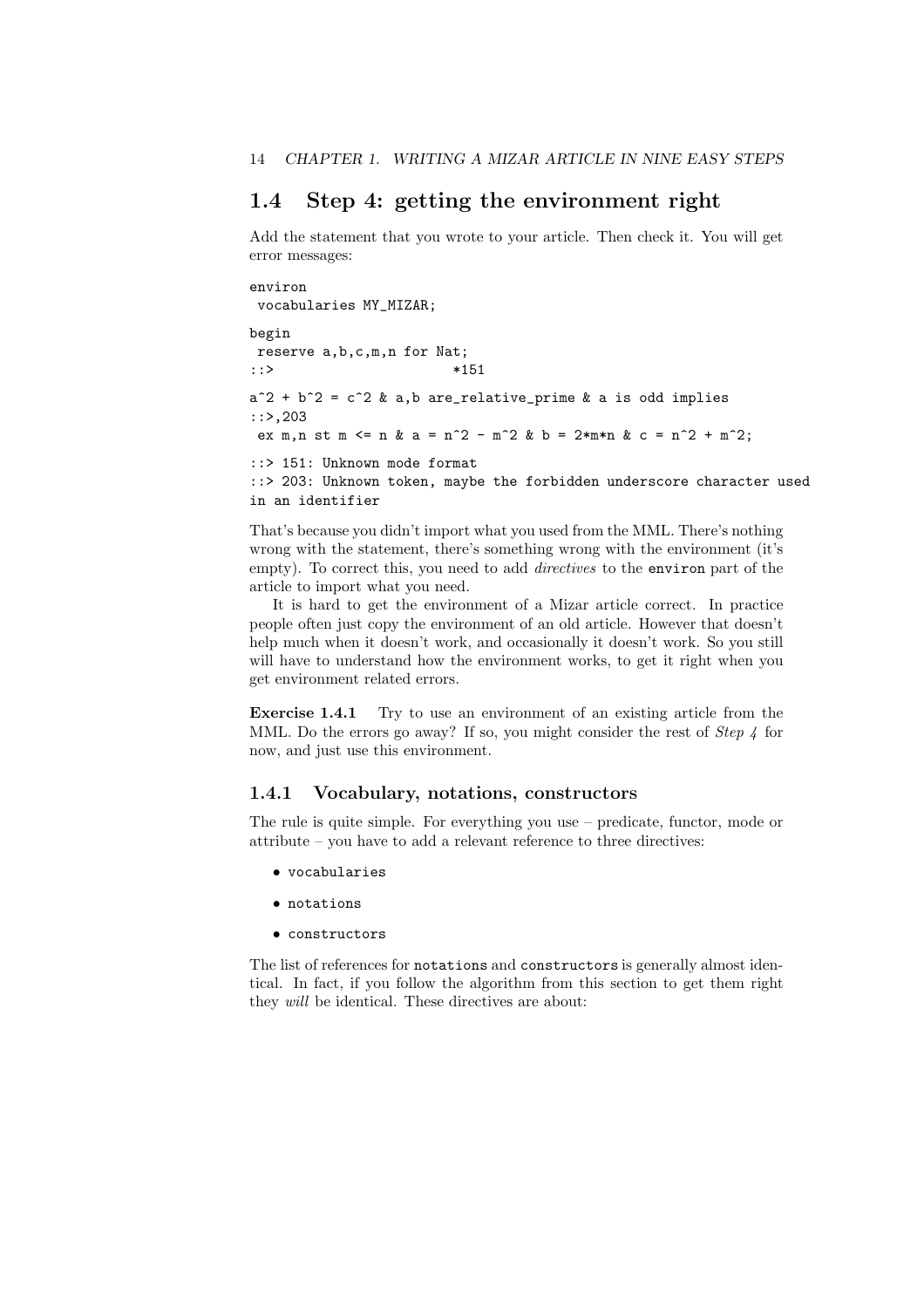- Lexical analysis. The tokens in a Mizar article come from lists called vocabularies. Mizar variables are identifiers with a fixed syntax, but the predicates, functors, types and attributes all are symbols which can contain any character. You need to indicate from what vocabularies you use symbols.
- Parsing of expressions. To have an expression you need to list the articles that you use predicates, functors, types and attributes from. The notations directive is for the syntax of expressions. The constructors directive is for its meaning.

Here is a list of what was use in the statement, what kind of thing it is, and what vocabularies and articles you need for it:

| symbol             | $\,$ | vocabulary          | article  |
|--------------------|------|---------------------|----------|
| $=$                | pred |                     | HIDDEN   |
| $\leq$             | pred | HIDDEN              | XXREAL_O |
| $+$                | func | HIDDEN              | XCMPLX_0 |
| $\ast$             | func | HIDDEN              | XCMPLX_0 |
|                    | func | ARYTM 1             | XCMPLX_0 |
| Nat                | mode | HIDDEN              | $NAT_1$  |
| are_relative_prime | pred | ARYTM_3             | $INT_2$  |
| $\hat{c}$          | func | SQUARE_1            | SQUARE_1 |
| odd                | attr | MATRIX <sub>2</sub> | ABIAN    |

You don't need to refer to the HIDDEN vocabulary or the HIDDEN article but you need to list the others. The vocabularies should go in the vocabularies directive and the articles should go both in the notations and constructors directives. So your environment needs to be:

```
environ
vocabularies MY_MIZAR, ARYTM_1, ARYTM_3, SQUARE_1, MATRIX_2;
notations XXREAL_0, XCMPLX_0, NAT_1, INT_2, SQUARE_1, ABIAN;
constructors XXREAL_0, XCMPLX_0, NAT_1, INT_2, SQUARE_1, ABIAN;
```
Here is the way to find out what the vocabulary and article a given symbol are:

• To find the vocabulary use the command:

findvoc  $-w$  'symbol'

For instance the command:

findvoc  $-w$  '-'

gives: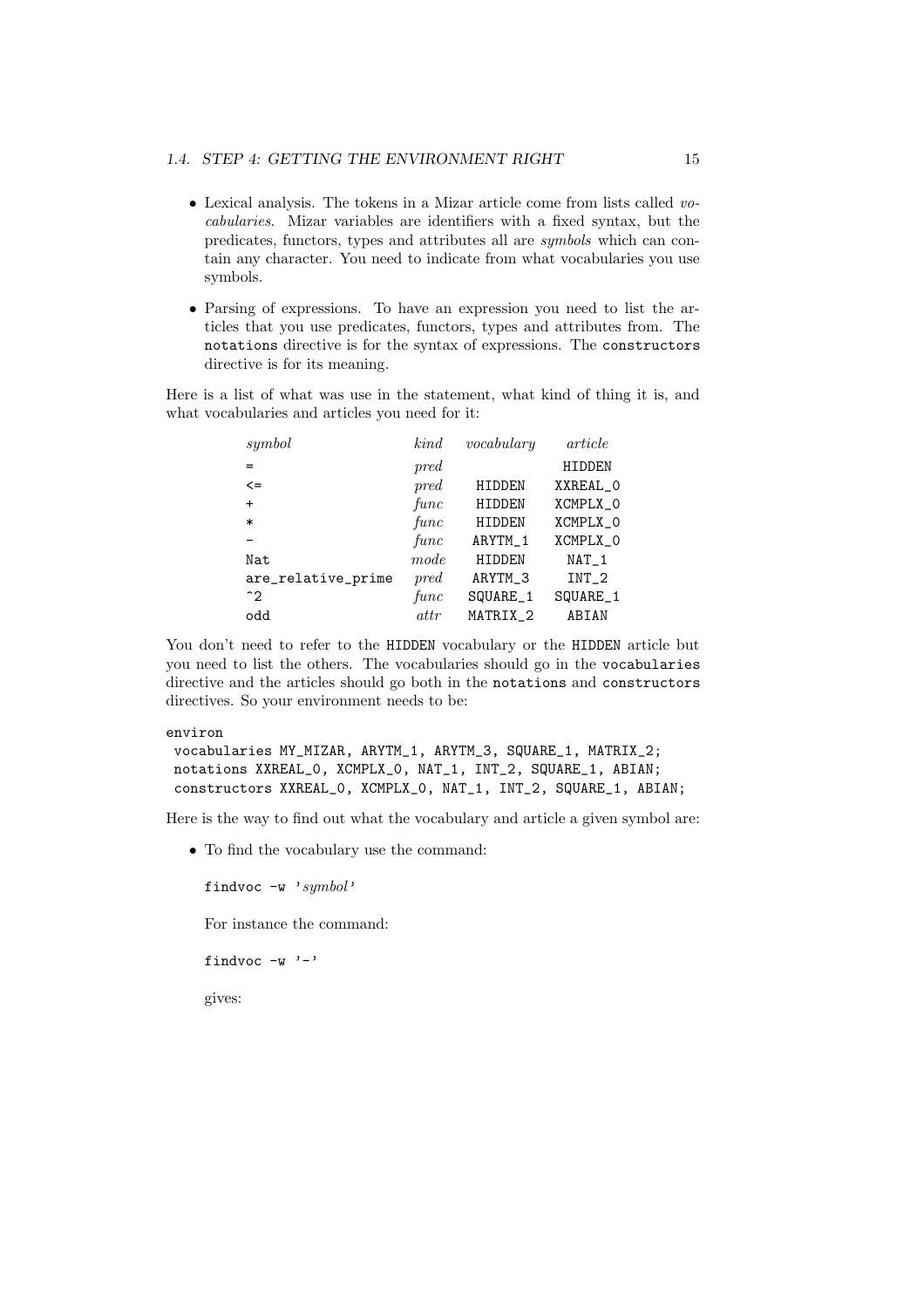```
FindVoc, Mizar Ver. 7.0.01 (Win32/FPC)
Copyright (c) 1990,2003 Association of Mizar Users
vocabulary: ARYTM_1
O- 32
```
The O means that this is a functor symbol, and 32 is the priority.

• To find the article, the easiest way is to go to the web pages of the abstracts of the MML on the Mizar web site, find a use of the symbol somewhere, and click on it to go to the definition.

Exercise 1.4.2 Find out what is in the HIDDEN vocabulary by typing:

listvoc HIDDEN

For each of the 25 symbols in this vocabulary, find an article that introduces a notation that uses it.

#### 1.4.2 Redefinitions and clusters

But now things get tough. It turns out that your environment still does not work! The problem is that the types are wrong. If you check the article with the new environment you get:

```
a^2 + b^2 = c^2 & a,b are_relative_prime & a is odd implies
::> *103
ex m, n st m \leq n & a = n^2 - m^2 & b = 2*m*n & c = n^2 + m^2;
::> *102 *103 *103 *103
::> 102: Unknown predicate
::> 103: Unknown functor
```
To get rid of this kind of typing problems is the most difficult part of writing a Mizar article. (In practice this kind of error often is caused because a cluster is missing. So if you are completely mystified by a Mizar typing error, start thinking 'cluster!')

The errors that you see here are indeed almost all caused by the fact that some clusters are not imported in the environment. This causes the expressions not to have the right types. For instance the first error is caused by the fact that a<sup>2</sup> and b<sup>2</sup> have type Element of REAL, while the + wants its arguments to have type complex number. We will show in detail why this is the case, and how to fix this by importing the right clusters.

A Mizar expression doesn't have just one type, it has a whole set of types. For instance, with the right environment the number 2 has the following types: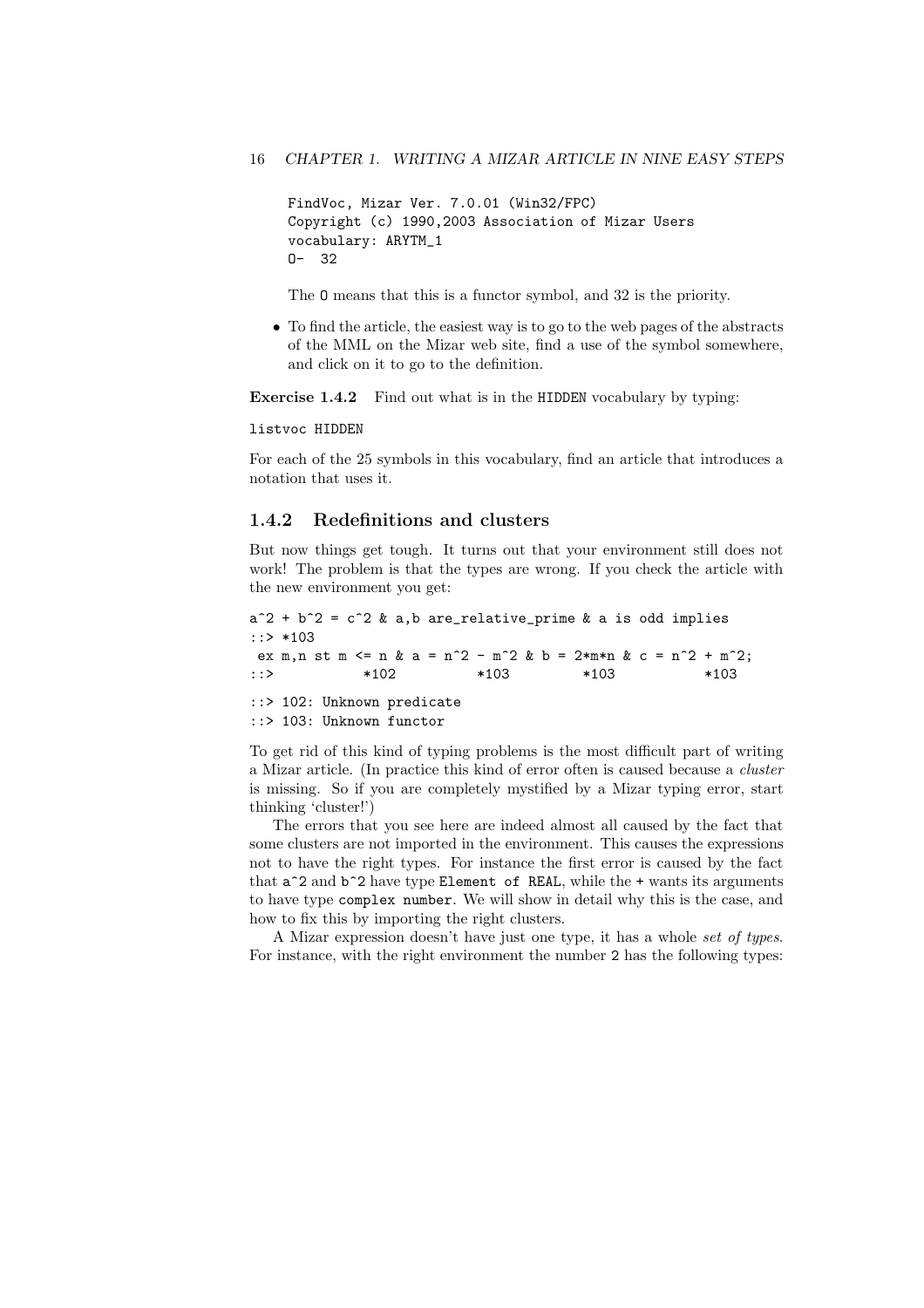```
Nat
natural number
prime Nat
Integer
integer number
even Integer
Real
real number
Complex
complex number
Ordinal
ordinal number
set
finite set
non empty set
. . .
```
There are two ways to influence the types of an expression.

• To give a specific expression a more precise radix type, you use redefinitions. A functor can have many redefinitions that cause it to get different types depending on the types of its arguments.

Here is an example of a redefinition taken from PEPIN:

```
definition let n be Nat;
redefine func n<sup>2</sup> -> Nat;
end;
```
What this does is change the type of some of the terms that use the  $\hat{}$ 2 operator.

The original definition (of which this is a redefinition) is in SQUARE\_1:

```
definition let x be complex number;
func x^2 -> set equals x * x;
end;
```
In SQUARE\_1 there already are two other redefinitions of ^2:

```
definition let x be Element of COMPLEX;
redefine func x^2 -> Element of COMPLEX;
end;
definition let x be Element of REAL;
redefine func x^2 -> Element of REAL;
end;
```
Now suppose that in your environment you have the directive: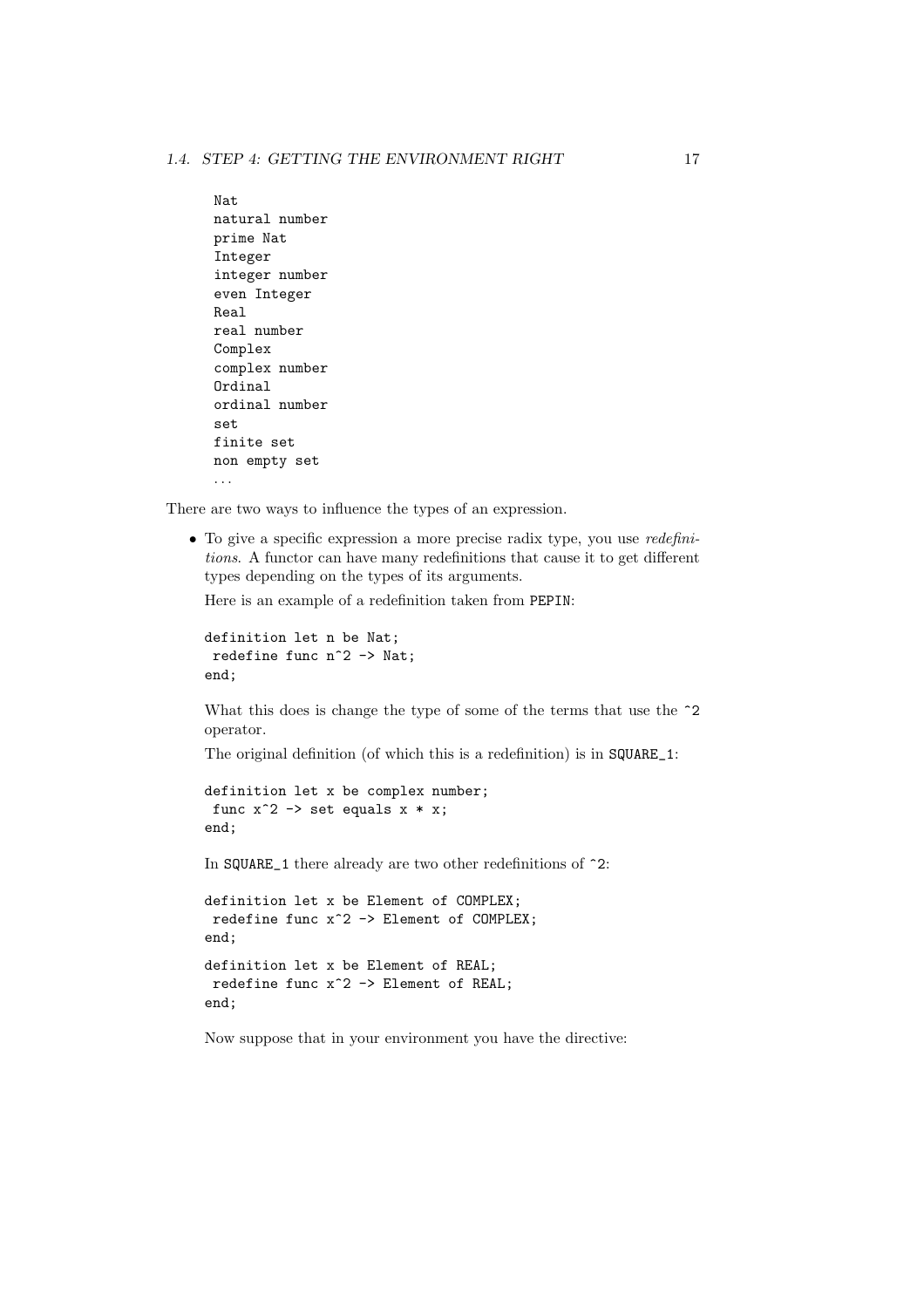notations ..., SQUARE\_1, PEPIN, ...;

Then if you write an expression  $t^2$ , the type of this expression will depend on the type of  $t$ . All definitions and redefinitions of  $\hat{ }$  2 will be considered in the order that they are imported through the notations directive. So in this case the definition for complex number is first, then there is the redefinition for Element of COMPLEX, then the redefinition for Element of REAL, and finally (go to the next article, which is PEPIN) there is the redefinition for Nat.

Now the rule is that the last redefinition that fits the type of all arguments applies.

So if t has type Nat then  $t^2$  has type Nat too, while if t does not have any of the types Element of COMPLEX or Element of REAL or Nat, then it will have type set.

Note that since the the order of the articles in the notations directive is important for this!

• To generate more adjectives for an expression, Mizar has something called clusters. The process of adding adjectives according to these clusters is called the rounding up of clusters.

Here are three examples of clusters, taken from FINSET\_1.

```
registration
 cluster empty -> finite set;
end;
```
This means that every set that has adjective empty also will get adjective finite.

```
registration let B be finite set;
 cluster -> finite Subset of B;
end;
```
This means that every expression that has type Subset of B where B has type finite set also will get adjective finite.

```
registration let X,Y be finite set;
 cluster X \setminus / Y \rightarrow finite;
end;
```
This means that every expression of the shape  $X \setminus / Y$  where X and Y have type finite set also will get adjective finite.

These examples show both kinds of cluster that add adjectives to the set of types of an expression. The first two do this based on the type of the expression (this is called 'rounding up' a type), and the third add adjectives based on the shape of the expression.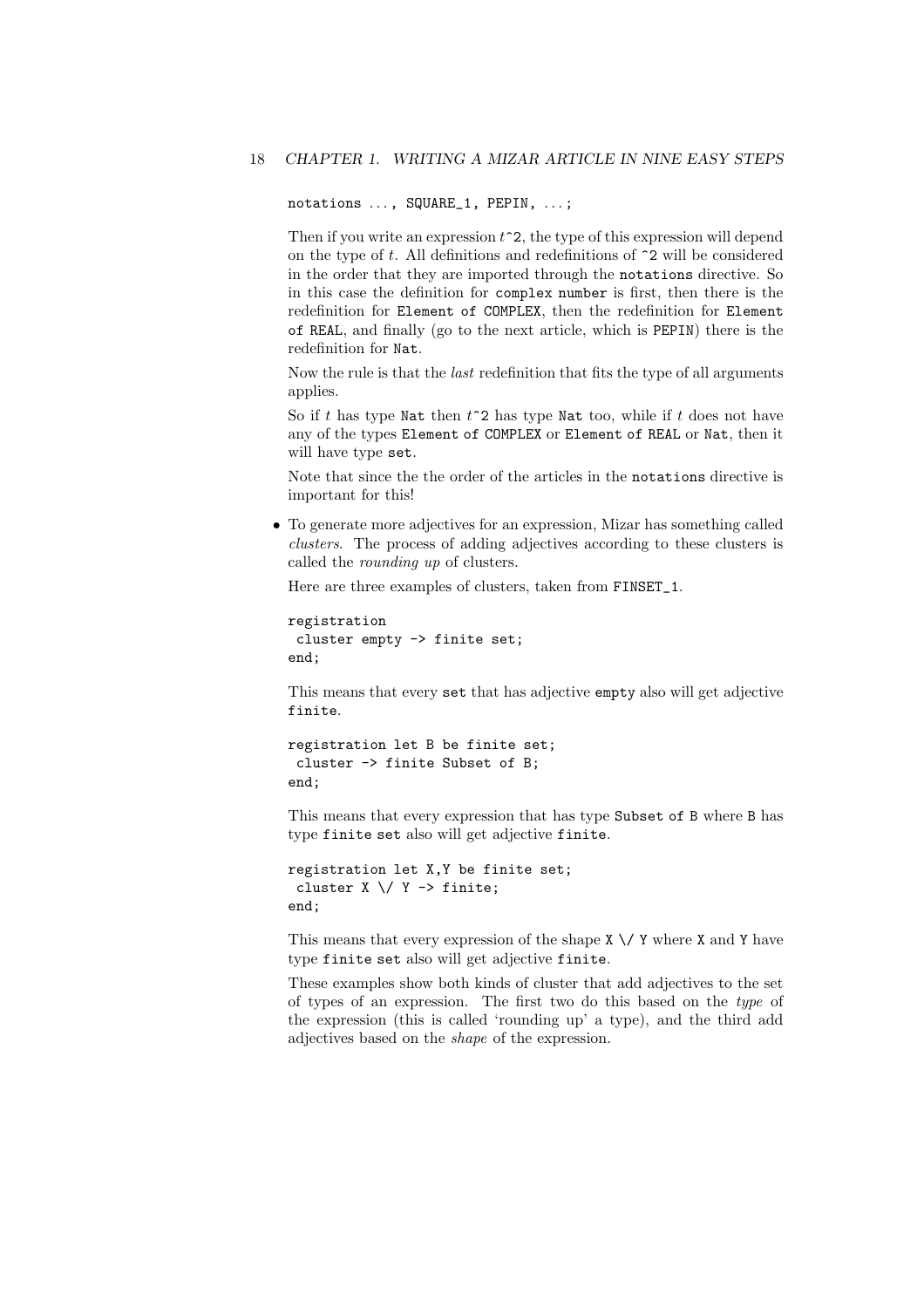To summarize: redefinitions are for narrowing the radix type and clusters are for extending the set of adjectives. (There are also redefinitions that have nothing to do with typing – because they redefine something different from the type – and a third kind of cluster that has nothing to do with adding adjectives. You should not be confused by this.)

You can always test whether some type  $\mathcal T$  is in the set of types of an expression t by changing it to ( $t$  qua  $T$ ). You get an error if  $t$  didn't have  $T$  in its set of types. In that case you might start looking for a redefinition or cluster that changes this situation.

The example The first error in the example:

```
a^2 + b<sup>2</sup> = c<sup>2</sup> & a,b are_relative_prime & a is odd implies
::> *103
ex m, n st m <= n & a = n^2 - m^2 & b = 2*m*n & c = n^2 + m^2;
::> *102 *103 *103 *103
::> 102: Unknown predicate
::> 103: Unknown functor
```
is that the  $+$  in  $a^2 + b^2$  is not well-typed. (The  $*$  of the error message  $*103$ indicates the position of the error. In this case it is below the + symbol.) The definition of ^2 that is in effect here is from SQUARE\_1:

```
definition let x be Element of REAL;
redefine func x^2 -> Element of REAL;
end;
```
and the definition of + is from XCMPLX\_0:

```
definition let x,y be complex number;
func x+y means ...
. . .
end;
```
So this shows that you would like  $a^2$  and  $b^2$  which have type Element of REAL to also get type complex number. This means that you want these expressions to get an extra adjective – the adjective complex – and so you need a cluster. (Once again: for more adjectives you need clusters, while for a more precise radix type you need a redefinition.)

It turns out that an appropriate cluster is in XCMPLX\_0:

```
registration
 cluster -> complex Element of REAL;
end;
After you add
```
registrations XCMPLX\_0;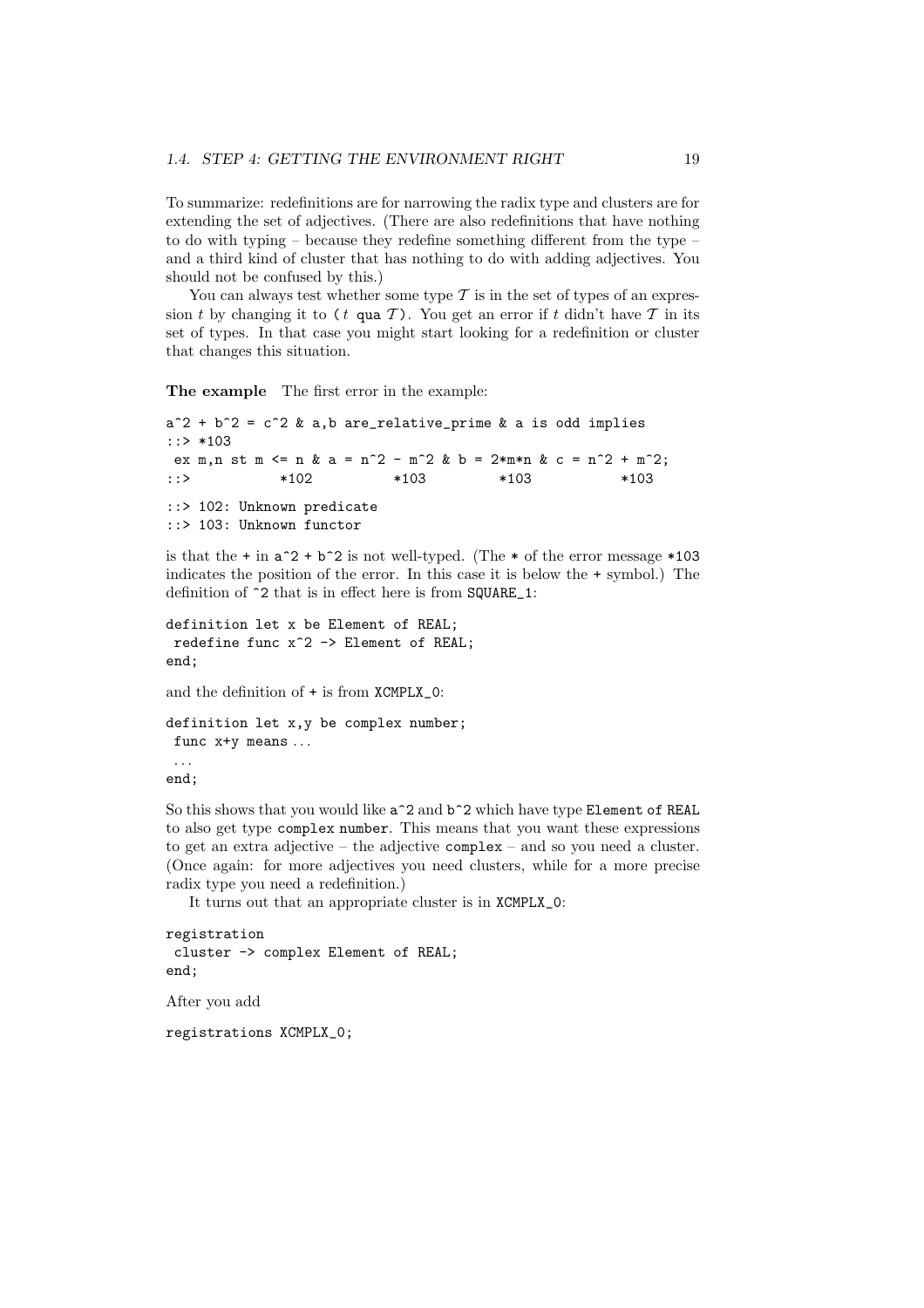to the environment the first error indeed is gone and you only have two errors left:

```
a^2 + b<sup>2</sup> = c<sup>2</sup> & a,b are_relative_prime & a is odd implies
ex m,n st m <= n & a = n^2 - m^2 & b = 2*m*n & c = n^2 + m^2;
::> *102 *103
::> 102: Unknown predicate
::> 103: Unknown functor
```
The next error (the  $*102$  below the  $\leq$ ) is similar to the previous one. The  $\leq$ predicate expects arguments of type real number, but m and n have type Nat. If you study the MML for some time you will find that Nat is the same as Element of omega (the definition of Nat in NAT\_1 and the synonym in NUMBERS.)

Therefore the following two clusters give you what you need. From ARYTM\_3:

```
registration
```
. . .

```
cluster -> natural Element of omega;
end;
```
and from XREAL\_0:

```
registration
 cluster natural -> real number;
 . . .
end;
```
The cluster directive now has become:

registrations XCMPLX\_0, ARYTM\_3, XREAL\_0;

With this directive in the environment the only error left is:

```
a^2 + b<sup>2</sup> = c<sup>2</sup> & a,b are_relative_prime & a is odd implies
ex m,n st m <= n & a = n^2 - m^2 & b = 2*m*n & c = n^2 + m^2;
::> *103
```
::> 103: Unknown functor

This error is caused by the fact that Mizar does not consider 2 to be a Nat. You will see below, after the discussion of the requirement directive, how to get rid of this final error.

#### 1.4.3 The other directives

Here is a list of the eight kinds of directives in the environ and the kind of reference they take: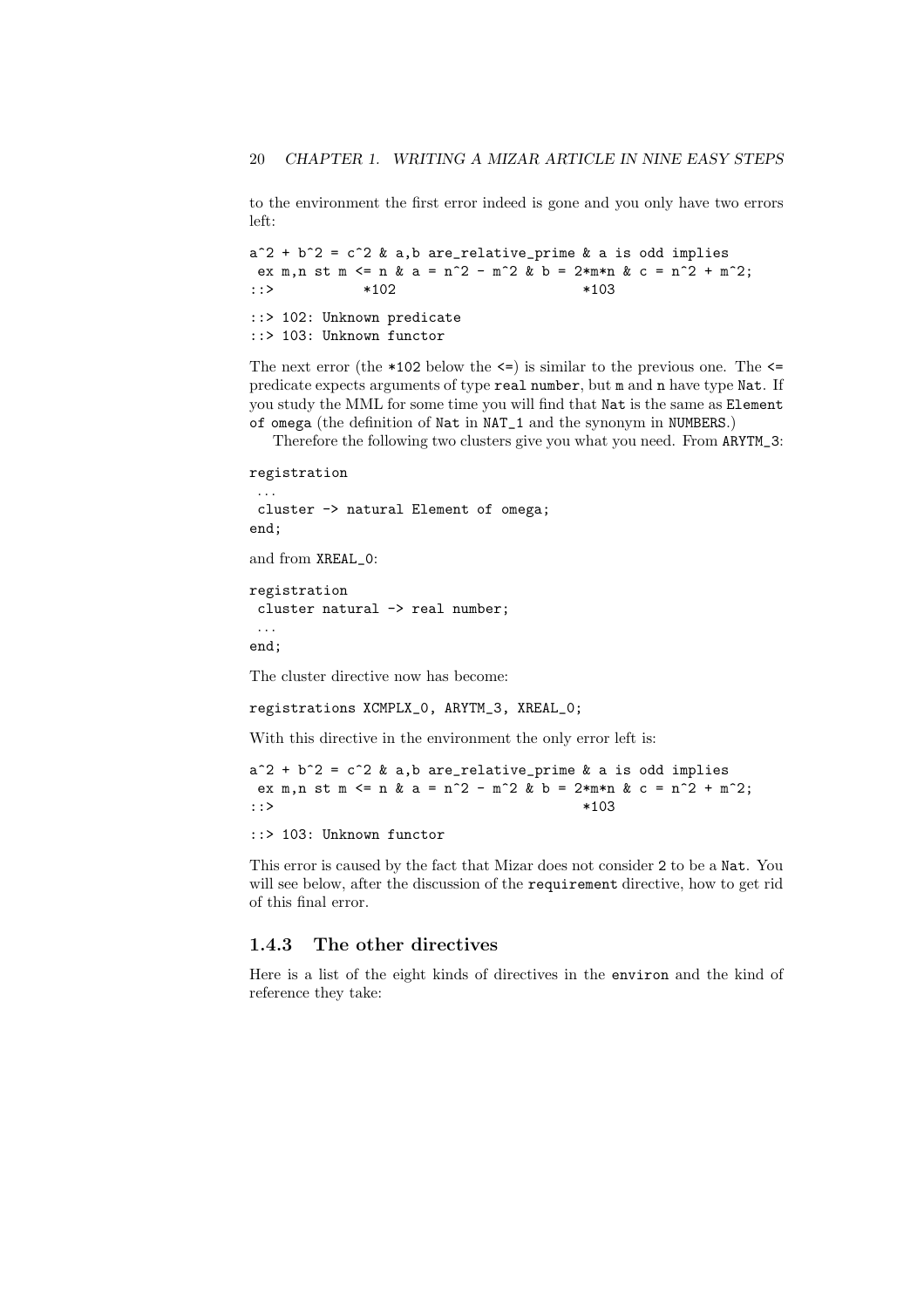```
vocabularies vocabulary
notations article
constructors article
registrations article
definitions article
theorems article
schemes articlerequirements BOOLE, SUBSET, NUMERALS, ARITHM, REAL
```
Here is when you need the last four kinds of directive:

• The definitions directive is not about being able to use the theorems that are part of the definitions (that's part of the theorems directive.) It's about automatically unfolding predicates in the thesis that you are proving.

This directive is useful but not important. You can ignore it until you get up to speed with Mizar.

• The theorems and schemes directives list the articles you use theorems and schemes from. So whenever you refer to a theorem in a proof, you should check whether the article is in the list of this directive.

These are easy directives to get right.

• The requirements directive makes Mizar know appropriate things automatically.

For instance to give numerals type Nat you need

```
requirements SUBSET, NUMERALS;
```
This is the solution to the last typing error left in your article.

With ARITHM Mizar also knows some basic equations about numbers automatically. For instance with it, Mizar accepts 1+1 = 2 without proof.

This is an easy directive to get right. Just put in all requirements and be done with it.

So now that you got the environment right, the article checks like this:

```
environ
vocabularies MY_MIZAR, ARYTM_1, ARYTM_3, SQUARE_1, MATRIX_2;
notations XXREAL_0, XCMPLX_0, NAT_1, INT_2, SQUARE_1, ABIAN;
constructors XXREAL_0, XCMPLX_0, NAT_1, INT_2, SQUARE_1, ABIAN;
registrations XCMPLX_0, ARYTM_3, XREAL_0;
requirements SUBSET, NUMERALS;
begin
```
reserve a,b,c,m,n for Nat;

 $a^2 + b^2 = c^2$  & a,b are\_relative\_prime & a is odd implies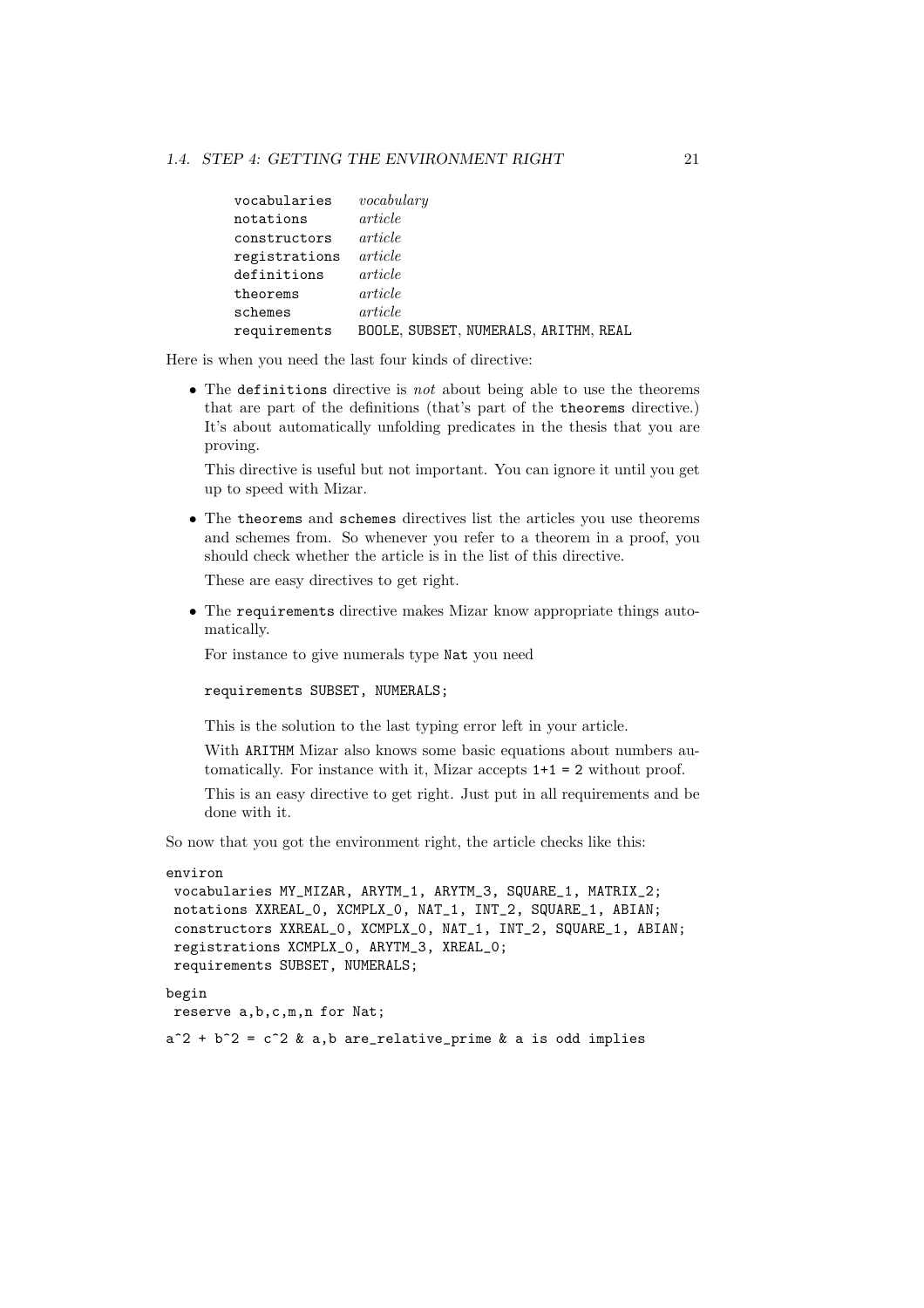ex m, n st m <= n & a = n^2 - m^2 & b = 2\*m\*n & c = n^2 + m^2;  $\therefore$  \*4

#### ::> 4: This inference is not accepted

The only error left is \*4. It means that Mizar is not able to prove the statement on its own.

This is an important milestone. Articles with only \*4 errors are 'almost finished'. They just need a bit of proof.

Exercise 1.4.3 For each of the following statements find an environment that makes all errors different from error \*4 go away:

```
for X,Y being non empty set,
     f being Function of X,Y, g being Function of Y,X st
      f is one-to-one & g is one-to-one holds
      ex h being Function of X,Y st h is bijective
    for p being FinSequence, D being set st
     for i being Nat st i in dom p holds p.i in D holds
     p is FinSequence of D;
    for G being Group, H being Subgroup of G st
     G is finite holds ord G = ord H * index H;for GX being TopSpace, A,C being Subset of GX st
     C is connected & C meets A & C \ A <> {}GX holds
     C meets Fr A;
Exercise 1.4.4 Consider the nine types:
    Element of NAT
    Element of INT
    Element of REAL
    Element of COMPLEX
    Nat
    Integer
    Real
    Complex
    natural number
    integer number
    real number
    complex number
```
There are 81 pairs of different types  $\mathcal{T}_1$  and  $\mathcal{T}_2$  from this list for which the formula:

```
for x being T_1 holds (x qua T_2) = x;
```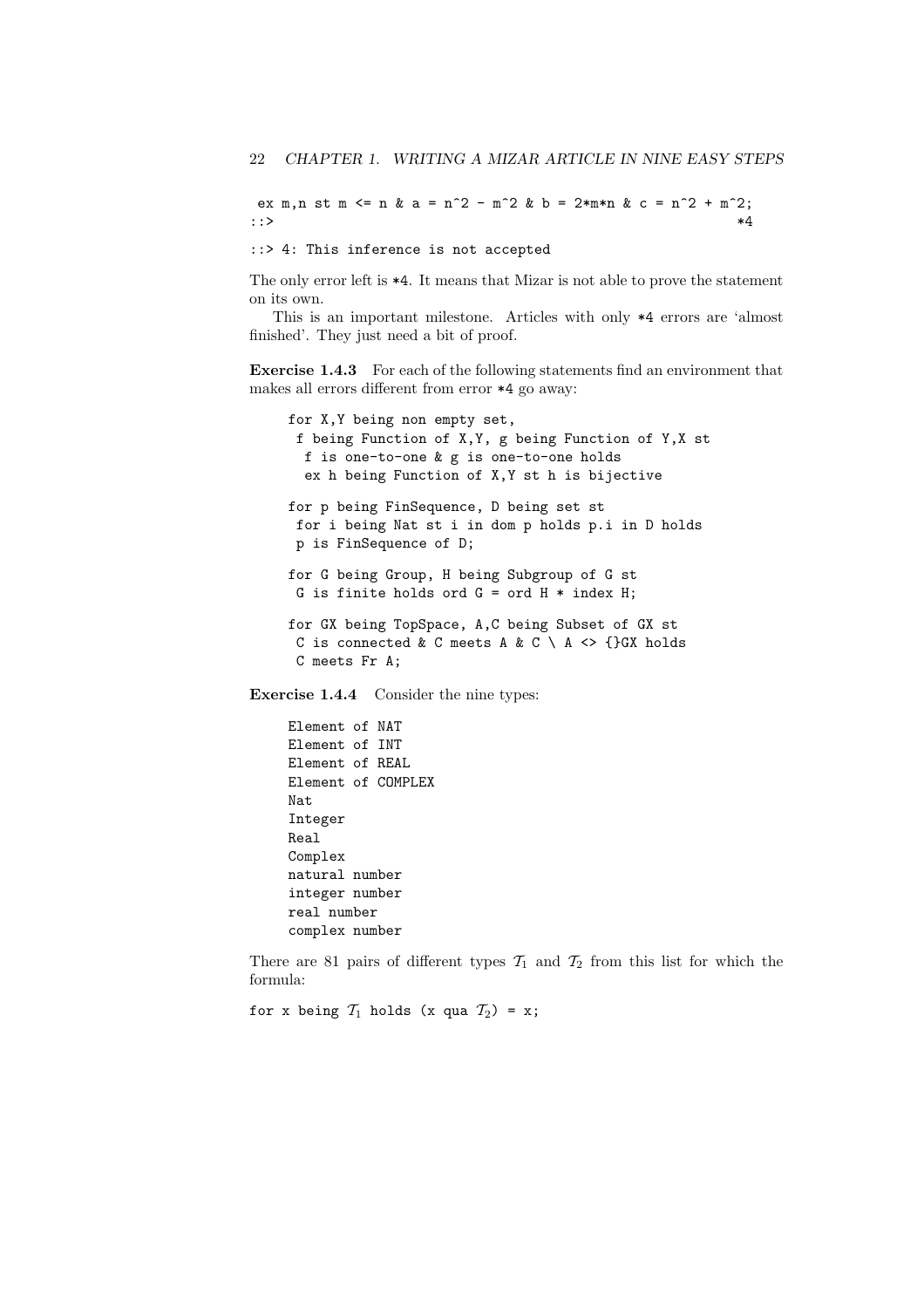should be allowed (however not all of them are provable in the MML). What is an environment that gives the minimum number of error messages \*116 (meaning Invalid "qua")? What is used from the articles in this environment?

Exercise 1.4.5 Apart from the kinds of cluster that we showed in Section 1.4.2 (the ones that generate extra adjectives for terms), Mizar has something called existential clusters. These are the clusters without ->. They don't generate extra adjectives for a term. Instead they are needed to be allowed to add adjectives to a type.

The reason for this is that Mizar types always have to be non-empty. So to be allowed to use a type something has to be proved. That is what an existential cluster does.

For example to be allowed to use the type:

non empty finite Subset of NAT

you needs an existential cluster from GROUP\_2:

```
registration let X be non empty set;
 cluster finite non empty Subset of X;
end;
```
If you don't have the right existential clusters in your article you will get error \*136 which means non registered cluster.

Which types in the following list have an existential cluster in the MML? For the ones that have one, where did you find them? For the ones that don't have one, what would be an appropriate existential cluster?

```
empty set
odd prime Nat
infinite Subset of REAL
non empty Relation of NAT,NAT
```
## 1.5 Step 5, maybe: definitions and lemmas

Step 5 you can skip. Then you just start working on the proof of the theorem immediately.

However if you did step 1 right, you probably have some lemmas that you know you will need. Or maybe you need to define some notions before being able to state your theorem at all.

So do so in this step. Add relevant definitions and lemmas to your article now. Just like the statement in step 3. Without proof. Yet.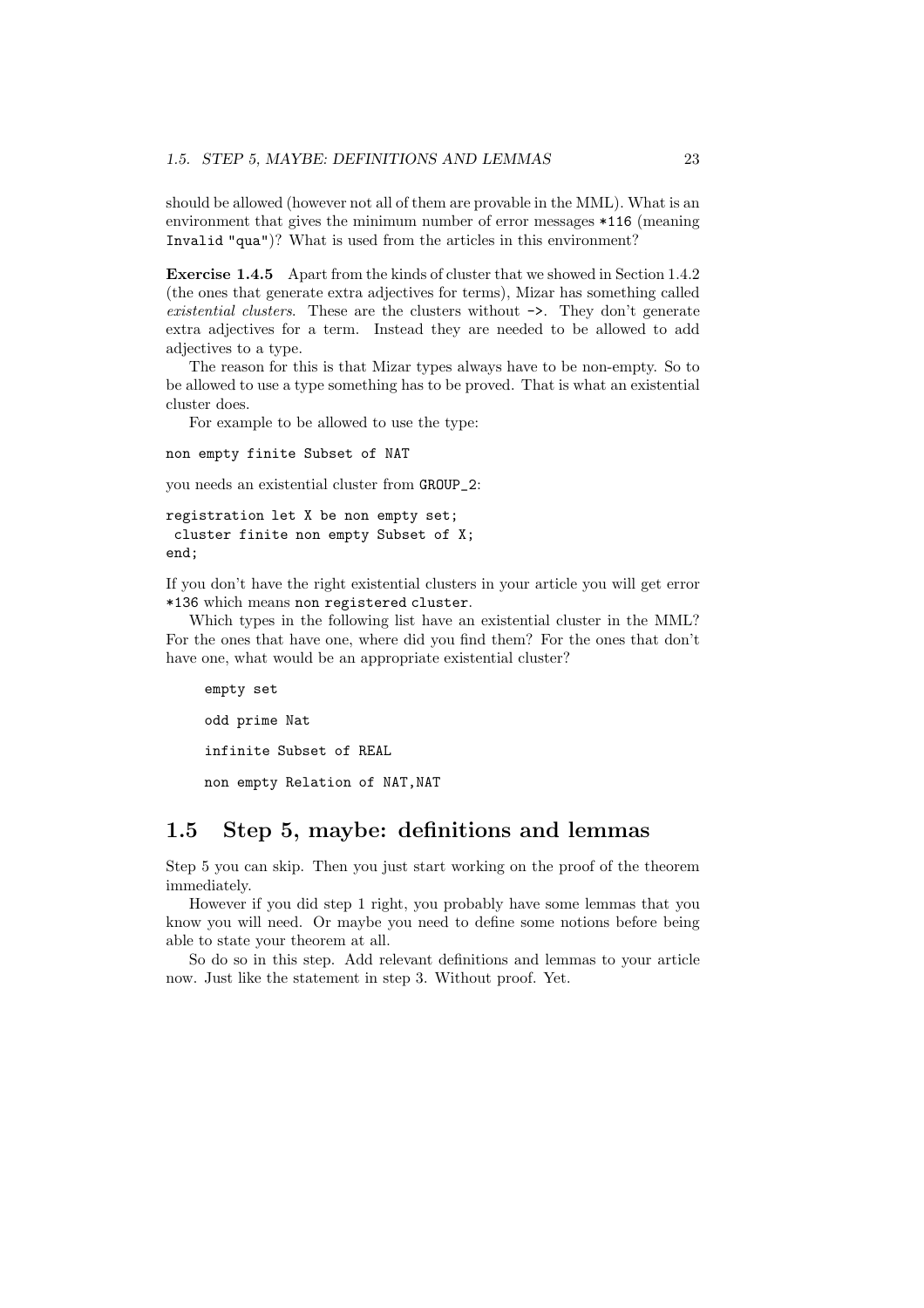#### 1.5.1 Functors, predicates

There are two ways to define a functor in Mizar:

• As an abbreviation:

```
definition let x be complex number;
 func x^2 -> complex number equals x * x;
 coherence;
end;
```
The coherence correctness condition is that the expression  $x * x$  really has type complex number like it was claimed. If Mizar can't figure this out by itself you will have to prove it.

• By a characterization of the result:

```
definition let a be real number;
 assume 0 \leq a;
 func sqrt a -> real number means
  0 \le it & it<sup>2</sup> = a;
 existence;
uniqueness;
end;
```
In the characterizing statement the variable it is the result of the functor.

The existence and uniqueness are again correctness conditions. They state that there always exists a value that satisfies the defining property, and that this value is unique. (In the proof of them you are allowed to use that the assumption from the definition is satisfied.)

In this case existence is the statement:

```
ex x being real number st 0 \le x \le x^2 = a
```
and uniqueness is the statement:

for x,x' being real number st 0 <= x & x^2 = a & 0 <= x' & x'^2 = a holds x = x'

And here is an example of the way to define a predicate:

```
• definition let m,n be Nat;
  pred m,n are_relative_prime means
   m hcf n = 1;
  end;
```
The definition of a predicate doesn't have a correctness condition. (In this example hcf is the greatest common divisor.)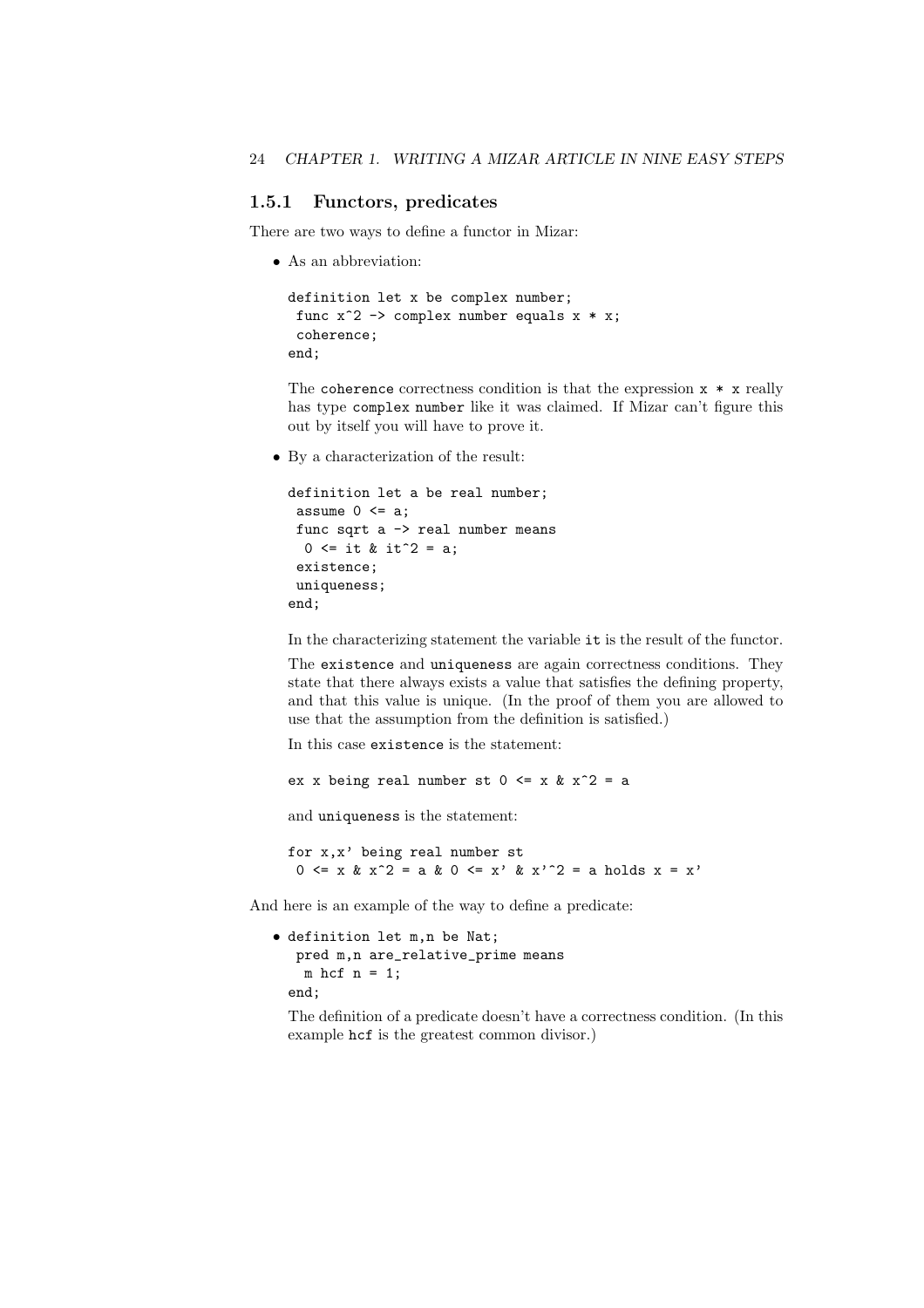#### 1.5.2 Modes and attributes

There are two ways to define a mode in Mizar:

• As an abbreviation:

```
definition let X,Y be set;
mode Function of X,Y is
 quasi_total Function-like Relation of X,Y;
end;
```
In this definition quasi\_total and Function-like are attributes.

• By a characterization of its elements.

```
definition let X,Y be set;
mode Relation of X,Y means
 it c= [:X,Y:];
 existence;
end;
```
The existence correctness condition states that the mode is inhabited. This has to be the case because Mizar's logic wants all Mizar types to be non-empty.

In this case existence is the statement:

ex  $R$  st  $R$   $c =$   $[:X, Y:]$ 

And here is an example of the way to define an attribute:

```
• definition let i be number;
   attr i is even means
    ex j being Integer st i = 2 * j;
  end;
```
The example The essential lemma for the example is that if two numbers are relative prime and their product is a square, then they are squares themselves. In Mizar syntax this is the statement:

```
m*n is square & m,n are_relative_prime implies
m is square & n is square
```
Now the attribute square is already present in the MML, but it is in the article PYTHTRIP, and that is the article that you are currently writing! So let's prentend it is not there and add it to the article, to practice writing definitions.

The way to define the attribute square (this will enable you to have a type square number) is: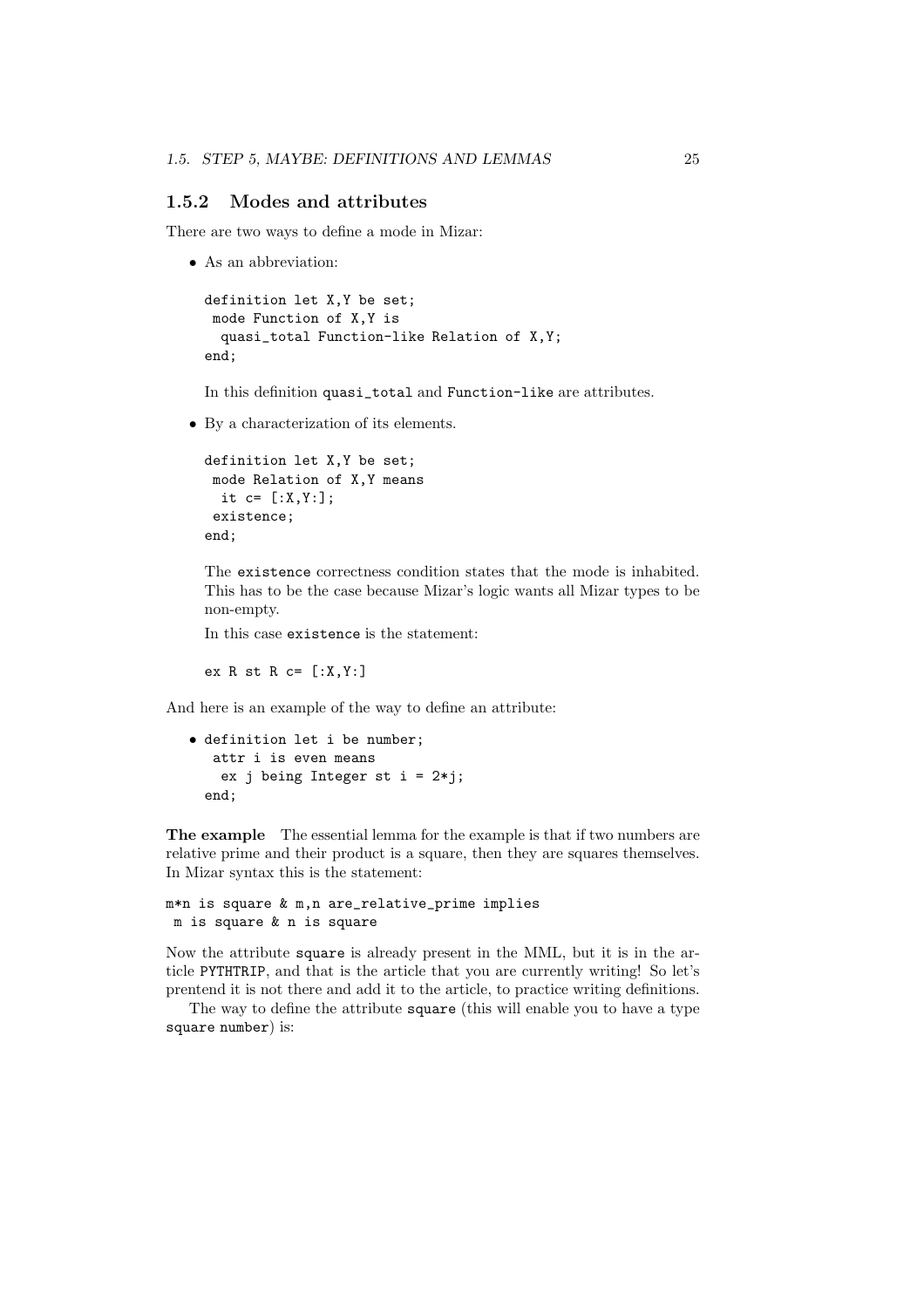```
definition let n be number;
attr n is square means
 ex m being Nat st n = m^2;
end;
```
(Note that we do not only define the attribute square for expressions of type Nat, but for all Mizar terms. Else statements like not -1 is square would not be well typed.)

Part of most definitions is the introduction of a new symbol. In this case it is the attribute symbol square. Again, it is already in the MML, in vocabulary PYTHTRIP. But again, we do not want to use that, so let's add it to the vocabulary of the MY\_MIZAR that you are writing.

So add the line:

#### Vsquare

to the my\_mizar.voc file.

The V in front means that this is an attribute symbol. Vocabularies have an O in front for functors, R in front for predicates, M in front for modes and V in front for attributes.

The statements in a Mizar article can be local to the article or be visible to the outside of the article. In the latter case they have to be preceded by the keyword theorem. So add theorem in front of the statements, like this:

```
theorem Th1:
```

```
m*n is square & m,n are_relative_prime implies
 m is square & n is square;
\cdot : \cdot *4,4
theorem Th2:
a^2 + b<sup>2</sup> = c<sup>2</sup> & a,b are_relative_prime & a is odd implies
 ex m, n st m <= n & a = n^2 - m^2 & b = 2*m*n & c = n^2 + m^2;
\cdot :> *4
```

```
::> 4: This inference is not accepted
```
(Note that there are two \*4 errors below theorem Th1. The reason for this is that the Mizar checker considers the two conclusions m is square and n is square to be two different proof obligations.)

Exercise 1.5.1 Show that in Mizar definition by abbreviation is secondary to definition by characterization:

How can you simulate the equals variant of a func definition with the means variant of a func definition? Similarly: how can you simulate the is variant of a mode definition with the means variant of a mode definition?

Exercise 1.5.2 We claimed that Mizar's types are always non-empty. However you can write the type:

Element of {}

Explain why this is not a problem.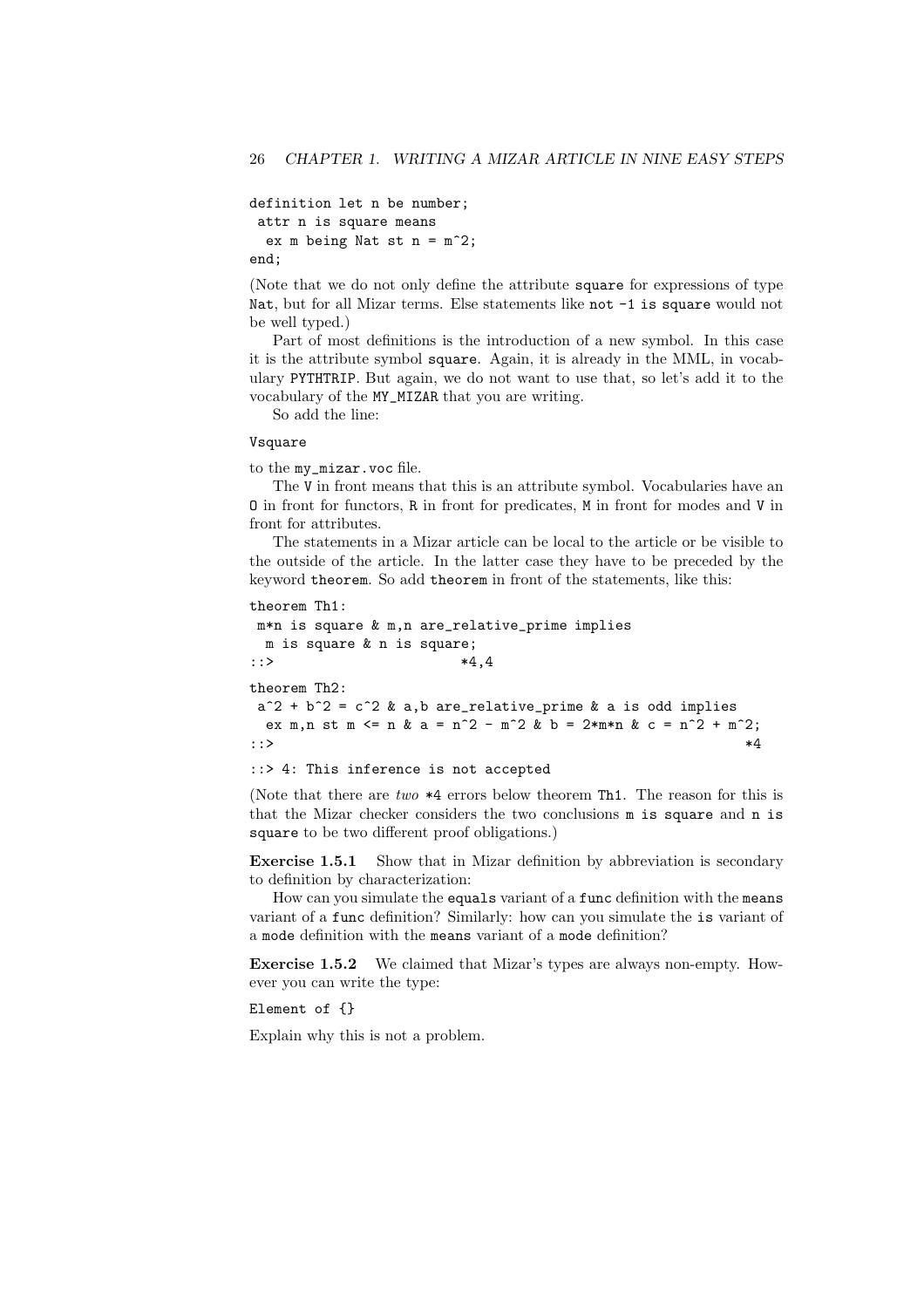## 1.6 Step 6: proof skeleton

Mizar is a block structured language like the Pascal programming language. Instead of begin/end blocks it has proof/end blocks. And instead of procedures it has theorems. Apart from that it is a rather similar language.

We will now write the proof of the theorem. For the moment we just write the steps and not link them together. Linking the steps in the proof will be step 7 of the nine easy steps.

A Mizar proof begins with the keyword proof and ends with the keyword end.

Important! If you have a proof after a statement there should not be a semicolon after the statement. So:

statement ; proof proof steps end; is wrong! It should be: statement

proof proof steps end;

This is easy to do wrong. Then you will get a \*4 error at the semicolon that shouldn't be there.

In this section we will discuss the following kinds of proof step. There are some more but these are the frequently used ones:

| step                      | section |
|---------------------------|---------|
| compact                   | 1.6.2   |
| assume                    | 1.6.1   |
| thus                      | 1.6.1   |
| 1et.                      | 1.6.1   |
| take                      | 1.6.1   |
| consider                  | 1.6.2   |
| per cases/suppose         | 1.6.2   |
| set.                      | 1.6.3   |
| reconsider                | 1.6.3   |
| <i>iterative equality</i> | 1.6.4   |

#### 1.6.1 Skeleton steps

During the steps of the proof the statement that needs to be proved is kept track of. This is the 'goal' of the proof. It is called the thesis and can be referred to with the keyword thesis.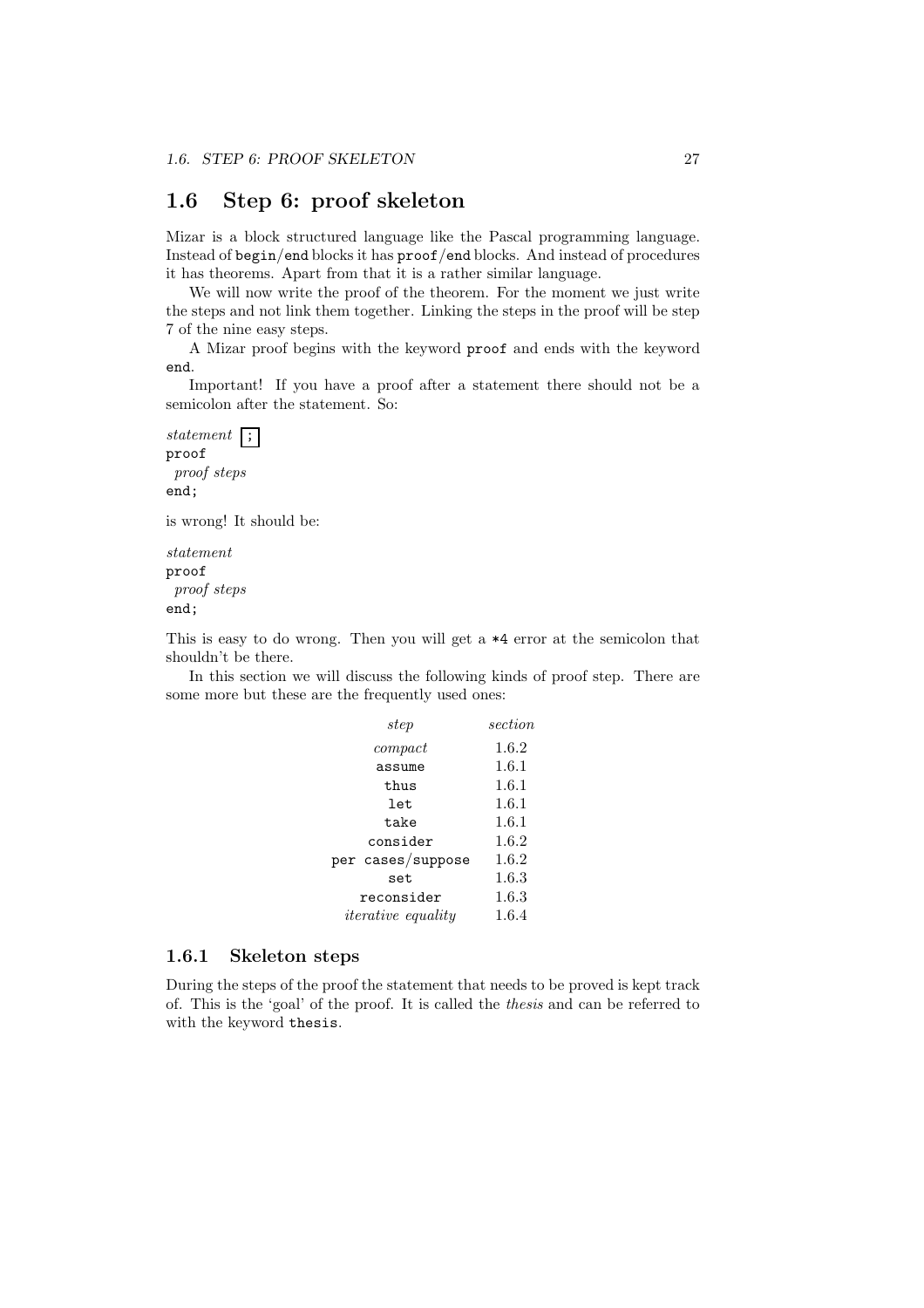A Mizar proof consists of steps. Steps contain statements that you know to be true in the given context. Some of the steps reduce the thesis. At the end of the proof the thesis should be reduced to ⊤ or else you will get error \*70 meaning Something remains to be proved. Steps that change the thesis are called skeleton steps.

The four basic skeleton steps are assume, thus, let and take. They correspond to the shape of the thesis in the following way:

| thesis to be proved, before the step |                              | <i>thesis to be proved, after</i> |
|--------------------------------------|------------------------------|-----------------------------------|
| $\phi$ implies $\psi$                | assume $\phi$                |                                   |
| $\phi$ & $\psi$                      | thus $\phi$                  |                                   |
| for x being $T$ holds $\psi$         | let x be ${\cal T}$          | $\psi$                            |
| ex x being $T$ st $\psi$             | take $t \qquad \psi[x := t]$ |                                   |
|                                      |                              |                                   |

Just like with for the typing can be left out of the let if the variable is in a reserve statement.

Here is an example of how these skeleton steps work in a very simple proof:

```
for x,y st x = y holds y = xproof
let x,y;
assume x = y;
thus y = x;
end;
```
At the start of the proof the thesis is for x,y st  $x = y$  holds  $y = x$ . After the let step it is reduced to  $x = y$  implies  $y = x$ . After the assume step it is reduced to  $y = x$ . After the thus step it is reduced to  $\top$  and the proof is complete.

The skeleton steps of the proof of the example will be:

```
theorem Th2:
a^2 + b<sup>2</sup> = c<sup>2</sup> & a,b are_relative_prime & a is odd implies
  ex m,n st m <= n & a = n^2 - m^2 & b = 2*m*n & c = n^2 + m^2
proof
 assume a^2 + b^2 = c^2;
 assume a,b are_relative_prime;
 assume a is odd;
 take m.n:
 thus m \leq n;
 thus a = n^2 - m^2;thus b = 2*m*n;thus c = n^2 + m^2;
end;
```
At this point we don't have anything to put in the place of the  $m$  and  $n$ . We need another kind of step for that.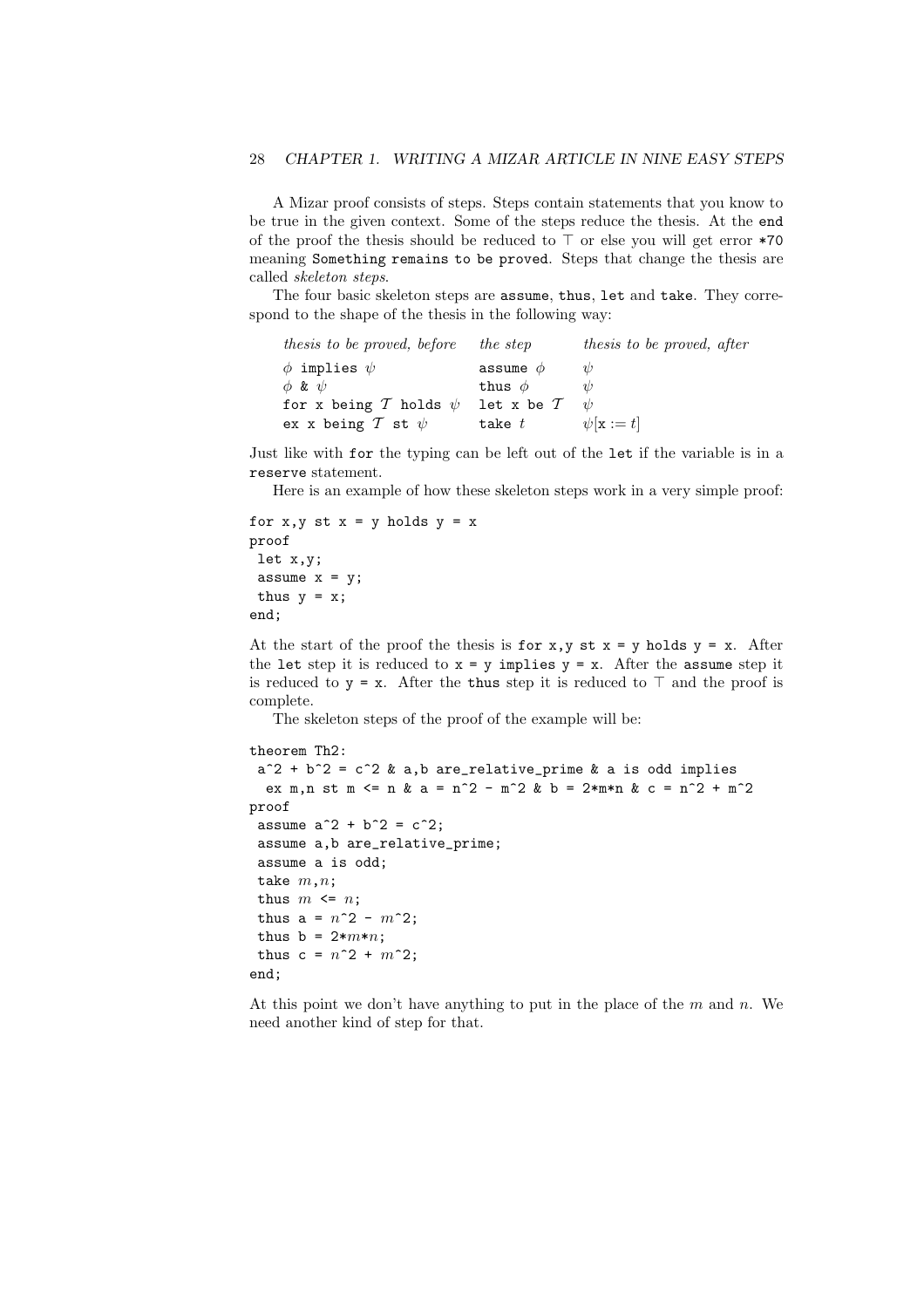Exercise 1.6.1 Explain why you can always end a proof with a thus thesis step. This is the Mizar version of quod erat demonstrandum. Count in the MML how many times this construction occurs. (Include in your count hence thesis which is the same thing.) Is there an occurence of thesis in the MML which is *not* part of this construction?

Exercise 1.6.2 Write the skeleton steps in the proofs for the following Mizar statements:

```
x = 0 & y = 0 implies x + y = 0 & x*y = 0ex x st x in X implies for y holds y in X
for n st not ex m st n = 2*m holds ex m st n = 2*m + 1(ex n st n in X) implies
 ex n st n in X & for m st m < n holds not m in X
```
Write a fresh variable in the take steps if there is no good choice for the term.

#### 1.6.2 Compact statements and elimination

The simplest step is a compact step. This is just a statement that is true in the current context. This is the most common step in a Mizar proof. So a Mizar proof skeleton for the most part just looks like:

```
. . .
statement;
statement;
statement;
```
. . .

where each statement in the list is a consequence of a combination of some of the preceding statements.

And then there are the consider and per cases/suppose constructions. They are both related to a statement:

```
if you can prove this \ldots you can have this as a proof step
              ex x st \phi consider x such that \phi;
\phi_1 or \phi_2 or ... or \phi_n per cases;
                                  suppose \phi_1;
                                   proof for the case \phi_1end;
                                  suppose \phi_2;
                                   proof for the case \phi_2end;
                                  . . .
                                  suppose \phi_n;
                                   proof for the case \phi_nend;
```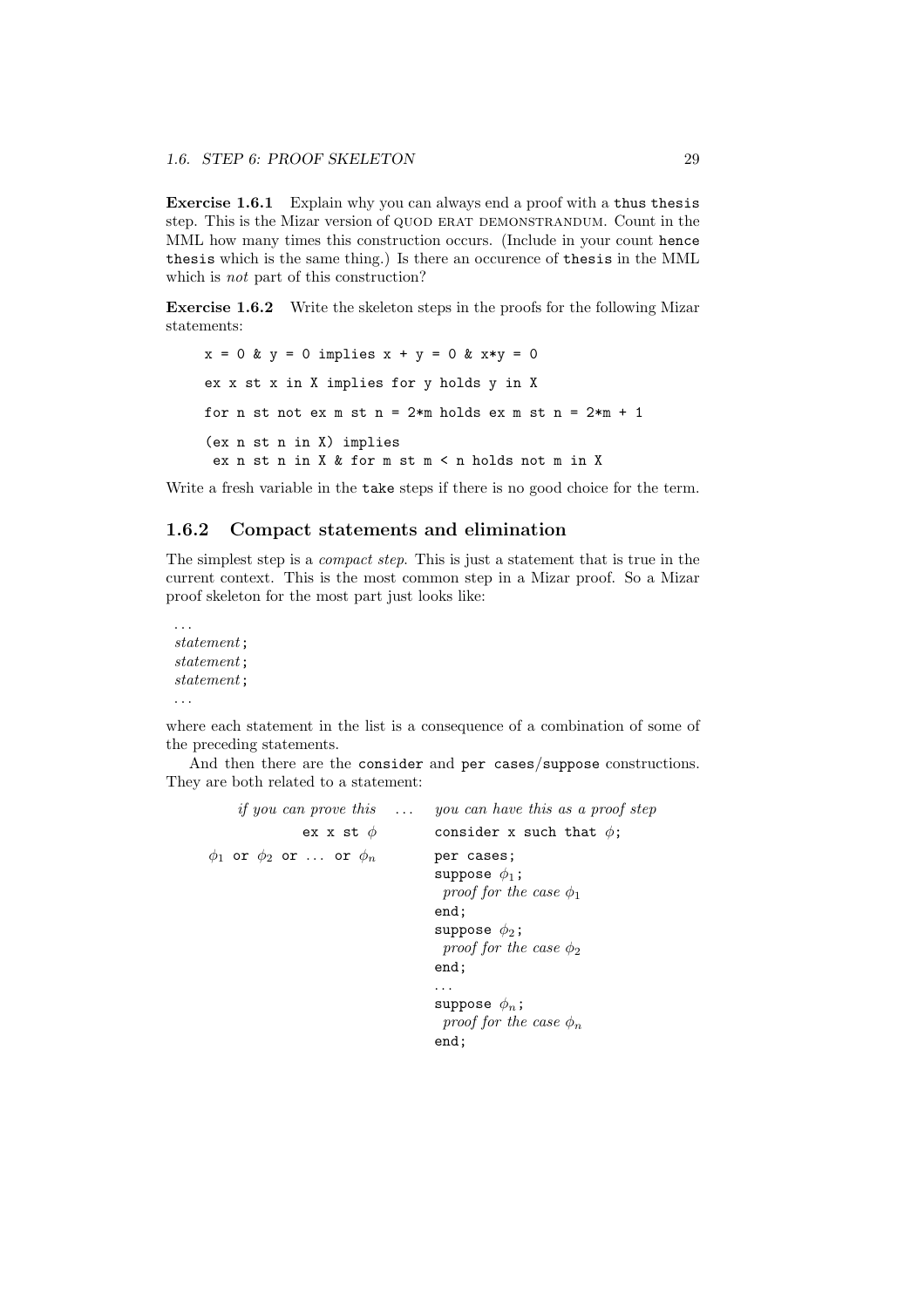To use natural deduction terminology, these steps correspond to existential and disjuction elimination. The consider step introduces a variable that you can refer to in your proof, just like the let step.

We can now add the following steps to the example proof to give us terms  $m$ and n for the take step:

```
((c - a)/2)*((c + a)/2) = (b/2)^2;((c - a)/2)*((c + a)/2) is square;
(c - a)/2, (c + a)/2 are_relative_prime;
(c - a)/2 is square & (c + a)/2 is square;
consider m such that (c - a)/2 = m^2;consider n such that (c + a)/2 = n^2;
take m,n;
```
. . .

. . .

The first four steps are compact statements. The two consider steps use the existential statement that's part of the definition of square.

#### 1.6.3 Macros and casts

Often in proofs certain expressions occur many times. It is possible to give such expressions a name using set commands:

```
set h = b/2;
set m2 = (c - a)/2;
set n2 = (c + a)/2;
```
A set command is a definition of a constant that is local to the proof. It behaves very much like a macro.

When writing Mizar articles, often you want to use an expression with a different type than it's got. You can change the type of an expression with the reconsider command. This is like a set, but also gives the type of the new variable.

In the example we will need the abbreviated variables h, m2 and n2 to have type Nat. This can be accomplished by changing the set lines in the previous paragraph to:

reconsider  $h = b/2$  as Nat; reconsider  $m2 = (c - a)/2$  as Nat; reconsider  $n2 = (c + a)/2$  as Nat;

Again the new variables behave like macros, but now with a different type. So reconsider is a way to *cast* the type of a term.

#### 1.6.4 Iterative equalities

In mathematical calculations one often has a chain of equalities. Mizar has this feature too.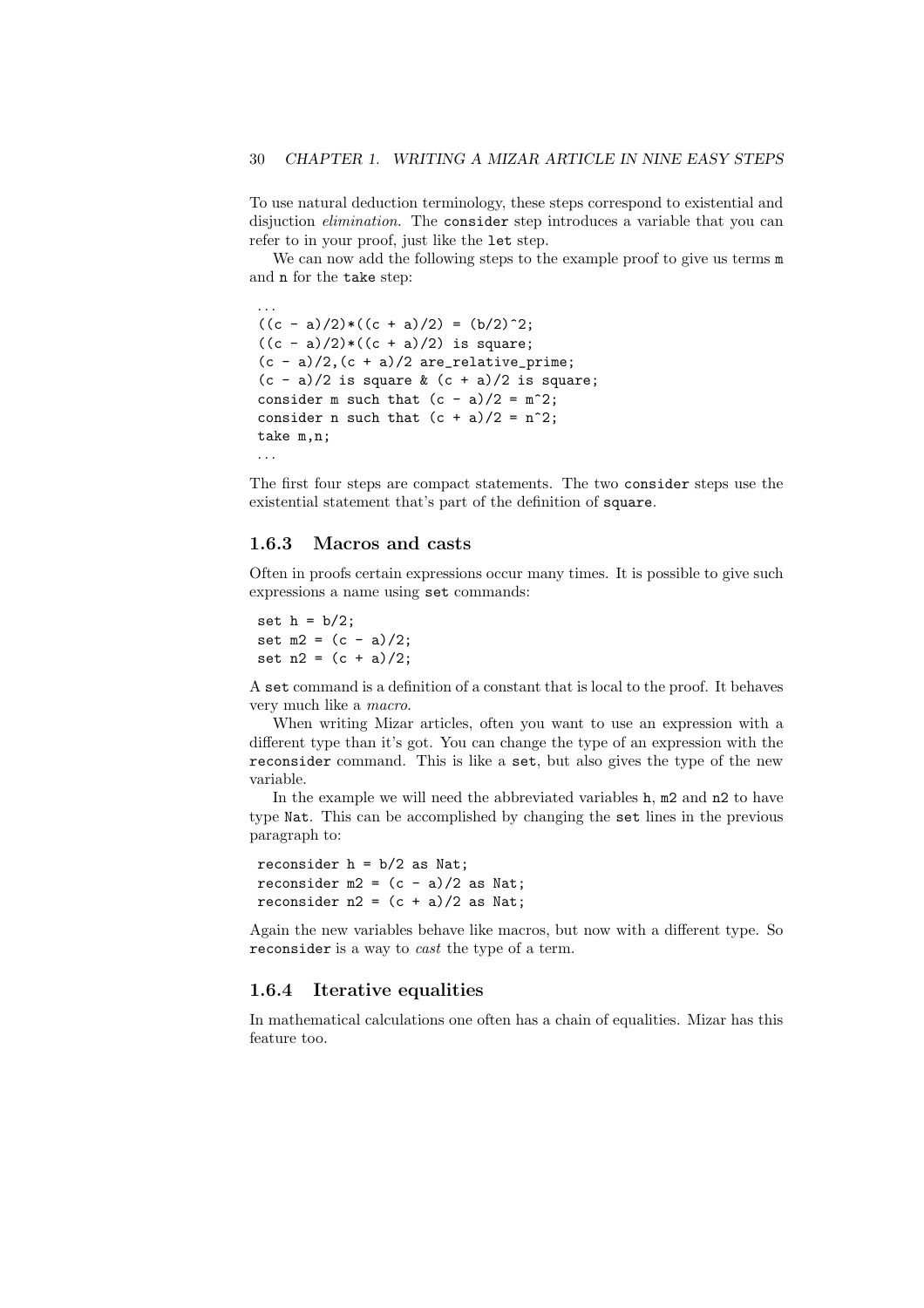You can write a calculation:

$$
\left(\frac{c-a}{2}\right)\left(\frac{c+a}{2}\right) = \frac{(c-a)(c+a)}{4} = \frac{c^2 - a^2}{4} = \frac{b^2}{4} = \left(\frac{b}{2}\right)^2
$$

in Mizar as:

$$
((c - a)/2)*((c + a)/2) = (c - a)*(c + a)/4
$$
  
=  $(c^2 - a^2)/4$   
=  $b^2/4$   
=  $(b/2)^2$ ;

Such a chain of .= equalities is called an iterative equality. Note that the first equality in the chain is written with the = symbol instead of with the .= symbol.

Exercise 1.6.3 Collect the steps for the proof of Th2 that were given in this section. Put them in the proper order in your my\_mizar.miz file. Use the reconsider lines (not the set lines) and replace the abbreviated expressions everywhere by their abbreviation. Put in the iterated equality as well.

Add two compact statements before the reconsider lines stating that b is even and that c is odd. They will be needed to justify the reconsider lines. Add two compact statements relating m2 and n2 to a and c after the reconsider lines.

Now check your file with mizf. Update the environment if necessary until you have only \*4 errors left. How many \*4 errors do you get?

## 1.7 Step 7: completing the proof

In this section you will add justifications to the steps of your proof. That will finish your article.

#### 1.7.1 Getting rid of the \*4 errors

There are three ways to justify a step in Mizar:

• By putting a semicolon ; after it:

statement ;

This is the empty justification. It tells Mizar: figure this out by yourself.

• By putting by after it with a list of labels of previous statements:

statement by reference,  $\ldots$ , reference;

In fact the previous way to justify a step is the special case of this in which the list of references is empty.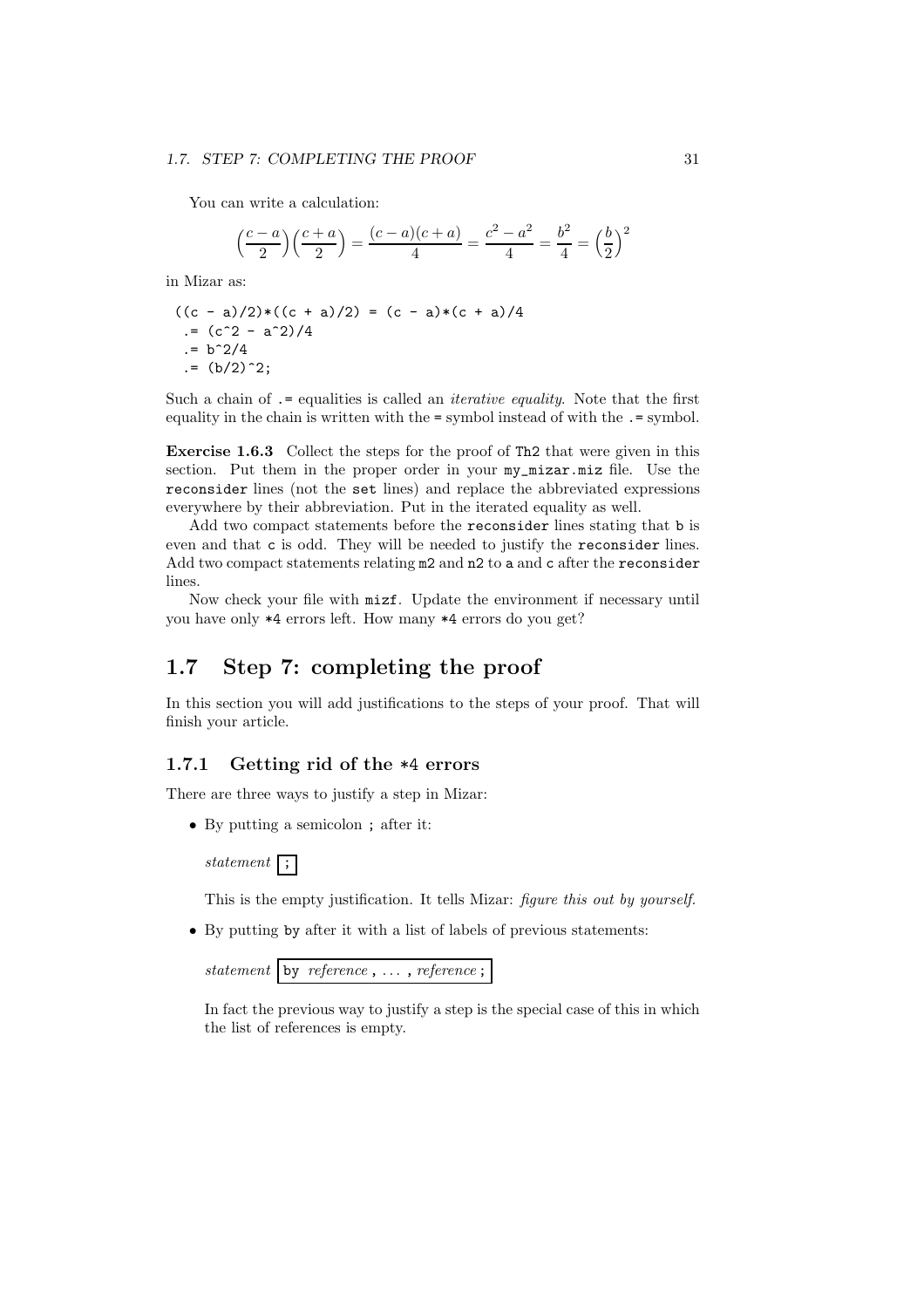• By putting a subproof after it:

| statement proof steps in the subproof end; |
|--------------------------------------------|
|--------------------------------------------|

The subproofs are what gives Mizar proofs the block structured look.

If you don't use thesis in a subproof, the statement can be reconstructed from the skeleton steps in that subproof. Therefore you might want to omit the statement. You can do this by using now:

now steps in the subproof end;

This is exactly the same as the statement with the subproof, but you don't need to write the statement.

Here is a small example that shows how by is used:

```
(x in X implies x in Y) & x in X implies x in Y
proof
assume
A1: x in X implies x in Y;
assume
A2: x in X;
thus x in Y by A1, A2;
end;
```
Of course this one is so easy that Mizar can do it on its own:

```
(x in X implies x in Y) & x in X implies x in Y \boxed{;}
```
Often in the list of references after a by justification, there is a reference to the previous statement. This can also be written by putting the keyword 'then' in front of the step. Using then you can often avoid having to label statements. So you can replace:

```
A1: statement;
A2: statement;
statement by A1, A2:
```
by

```
A1: statement;
statement;
then statement by A1;
```
Some people like writing the then on the previous line, after the statement that it refers to:

```
A1: statement;
 statement; then
 statement by A1;
```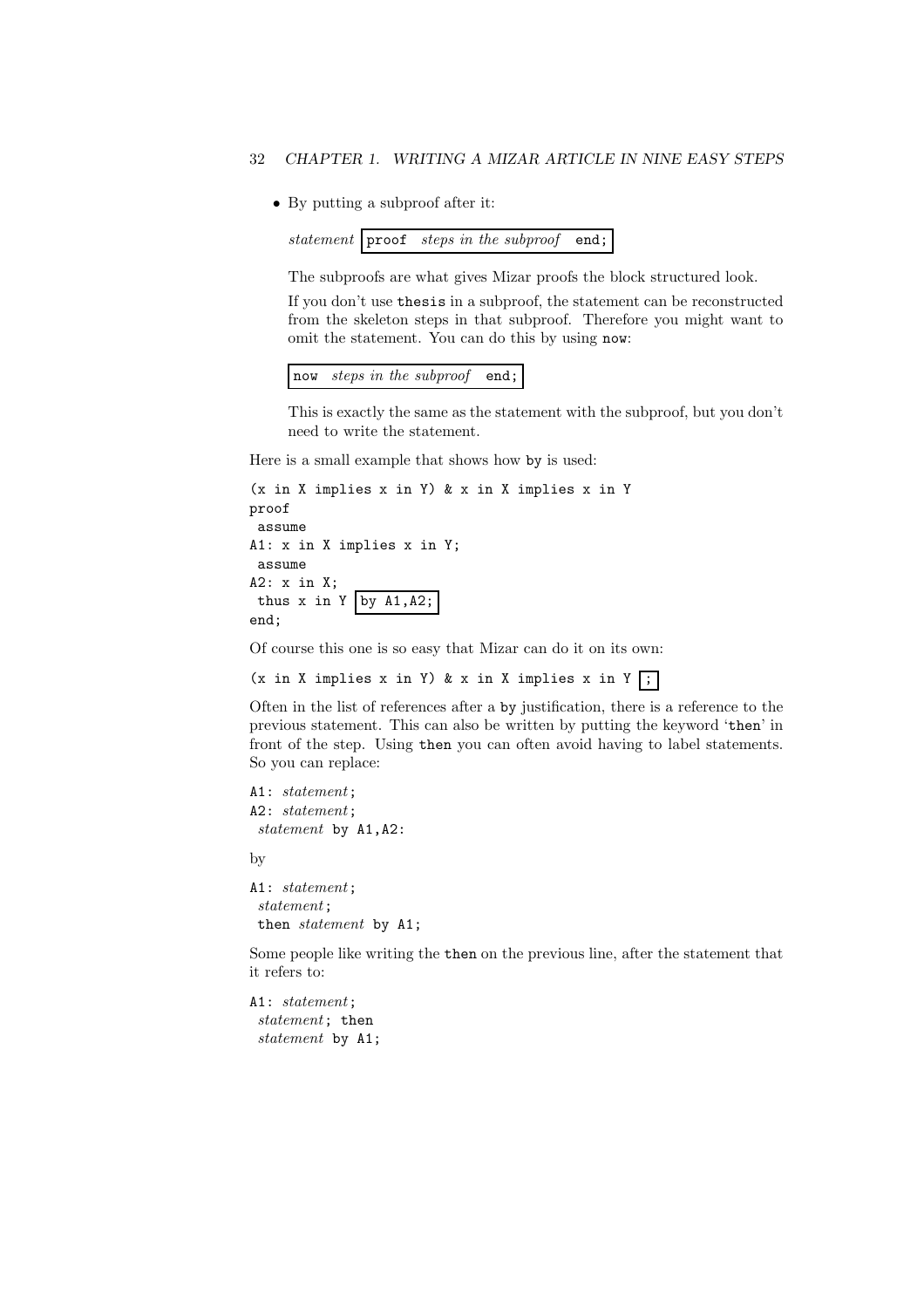This is a matter of taste. Other people choose the position of the then depending on whether the statement after the then has a label or not.

When you want to use then to justify a thus step you are not allowed to write then thus. You have to write hence. In Mizar when in certain combinations of two keyword get together you have to replace the combination by something else. Here are the two relevant equations:

> $then + thus = hence$ thus  $+$  now  $=$  hereby

So the hence keyword means two things:

- 1. This follows from the previous step.
- 2. This is part of what was to be proved.

A common Mizar idiom is hence thesis. You see that many times in any Mizar article.

#### 1.7.2 Properties and requirements

So now you need to hunt the MML for relevant theorems. This is made difficult by three reasons:

- The MML is big.
- The MML is not ordered systematically but chronologically. It is like a mediaeval library in which the books are put on the shelf in the order that they have been acquired.
- Mizar is smart. The theorem you can use might not look very much like the theorem you are looking for.

As an example of the fact that theorems can be in unexpected places, the basic theorem that relates the two kinds of dividability that are in the Mizar libary:

```
m divides n iff m divides (n qua Integer);
```
is in an article called SCPINVAR which is about loop invariants of a certain small computer program (SCP stands for SCMPDS program and SCMPDS stands for small computer model with push-down stack).

The best way to find theorems in the MML is by using the grep command to search all the .abs abstract files. Although the MML is huge it's small enough for this to be practical. For instance this is an appropriate command to search for the theorem in the SCPINVAR article:

% grep 'divides .\* qua' \$MIZFILES/abstr/\*.abs /usr/local/lib/mizar/abstr/scpinvar.abs: m divides n iff m divides (n qua Integer);  $\mathcal{O}'$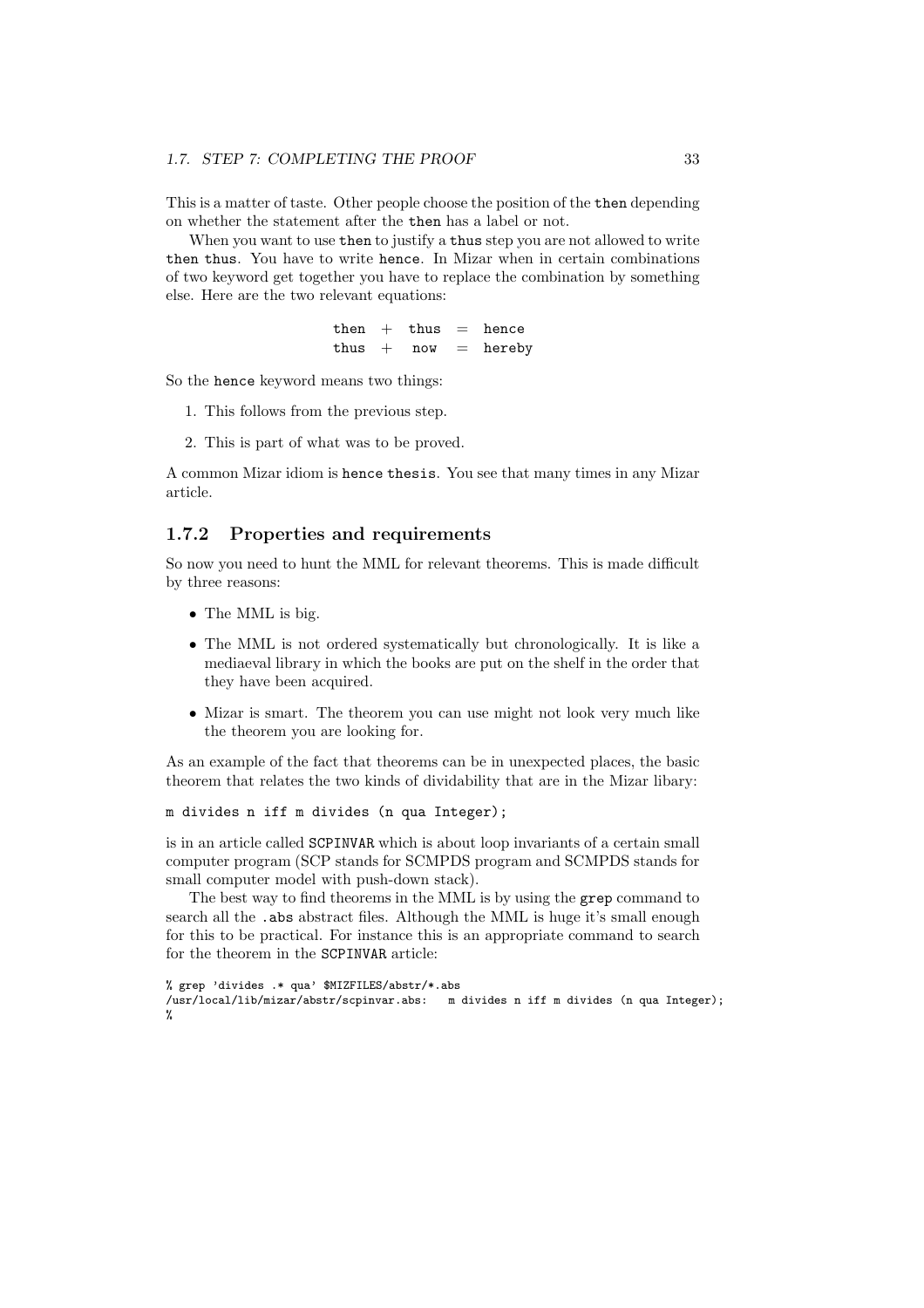#### 34 CHAPTER 1. WRITING A MIZAR ARTICLE IN NINE EASY STEPS

Another problem when looking for theorems is that Mizar is too smart.

If you look at the definitions of  $+$ ,  $*$  and  $\leq$  you will find that they contain the keywords commutativity, reflexivity, connectedness, synonym and antonym:

```
definition let x,y be complex number;
func x + y means
:: XCMPLX_0:def 4
  . . .
  commutativity;
 func x * y means
:: XCMPLX_0:def 5
  . . .
  commutativity;
end;
definition let x,y be ext-real number;
pred x \le y means
:: XXREAL_0:def 5
  . . .
 reflexivity;
  connectedness;
end;
notation let x,y be real number;
  synonym y \geq x for x \leq y;
  antonym y < x for x \le y;
  antonym x > y for x \le y;
end;
```
These keywords mean two things:

• If you use a synonym or antonym then Mizar will internally use the real name. So if you write:

a < b

then internally Mizar will consider this to be an abbreviation of:

```
not b \leq a
```
and if you write:

 $a \geq b$ 

then internally Mizar will consider this to mean:

 $b \leq a$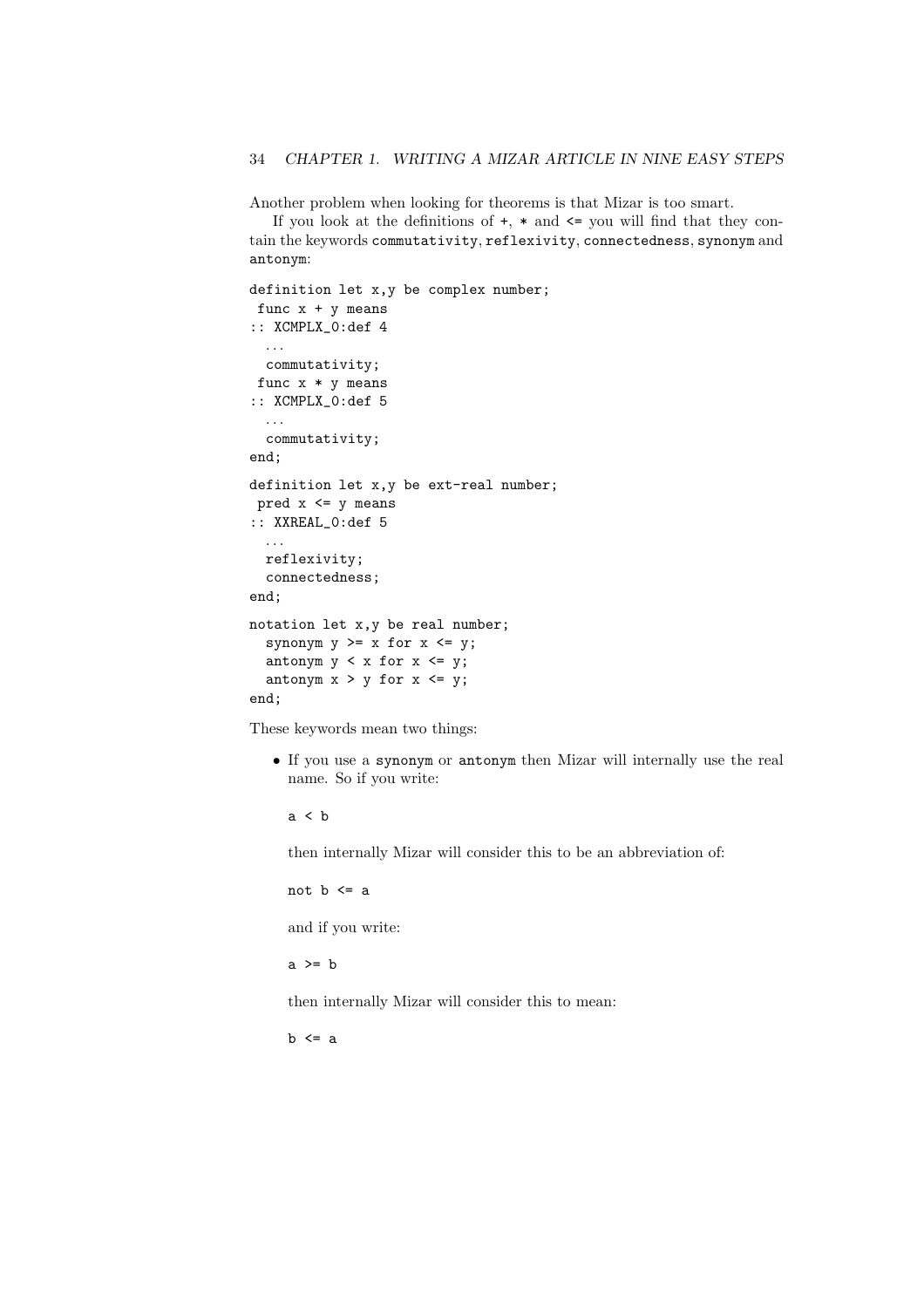• Mizar will always 'know' when justifying a step, about the properties commutativity, reflexivity and connectedness. So if you have a statement:

. . . x\*y . . .

then Mizar behaves as if this statement is exactly the same as:

. . . y\*x . . .

Also Mizar will use all implication of the shape:

$$
x = y \Rightarrow x \le y
$$

and:

$$
x \le y \lor y \le x
$$

when trying to do a justification. These properties mean for the  $\lt$  relation that:

 $\neg(x < x)$ 

and:

$$
x < y \Rightarrow x \le y
$$

For instance if you have proved:

a < b

then you can refer to this when you only need:

 $a \Leftrightarrow b$ 

This is all very nice but let's look at three examples of the subtlety it leads to:

• Suppose you want to justify the following step:

 $a \ge 0$ ; then  $c - a \leq c$  by  $\dots$ ;

It turns out that the theorem that you need is:

```
theorem :: REAL_2:173
 (a<0 implies a+b<br/>b> & b-a>b) & (a+b<br/>b> or b-a>b implies a<0);
```
It will give you:

 $c - a > c$  implies  $a < 0$ 

but because of the antonym definition of < and > this really means: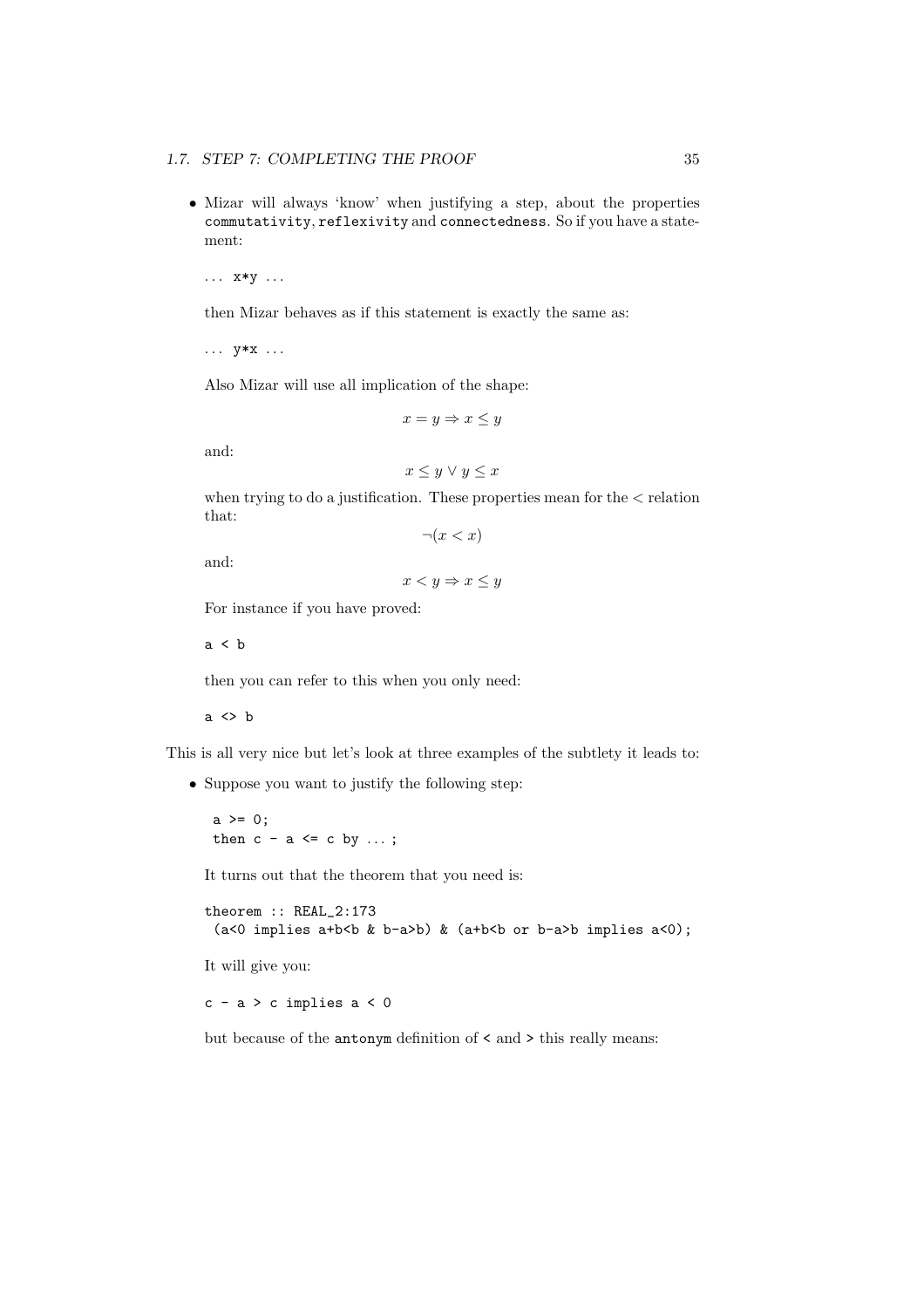not  $c - a \leq c$  implies not  $0 \leq a$ 

which is equivalent to:

 $0 \leq a$  implies  $c - a \leq c$ 

Which is what you need.

• Suppose you need to prove the equation:

 $(c + a + c - a)/2 = (c + c + a - a)/2$ 

The + and - operators have the same priority and are left associative, so this has to be read as:

 $(((c + a) + c) - a)/2 = (((c + c) + a) - a)/2$ 

Because of commutativity of + this really is the same as:

 $((c + (c + a)) - a)/2 = (((c + c) + a) - a)/2$ 

So you need to show that:  $c + (c + a) = (c + c) + a$  which is associativity of +, a theorem from the XCMPLX\_1 article:

theorem :: XCMPLX\_1:1  $a + (b + c) = (a + b) + c;$ 

Note that the original equation doesn't look very much like an instance of associativity!

• Consider the transitive law for <=:

theorem :: AXIOMS:22  $x \leq y \& y \leq z$  implies  $x \leq z$ ;

It's good to have this, but where is the analogous law for  $\leq$ :

 $x < y$  &  $y < z$  implies  $x < z$ ;

It turns out that this also is AXIOMS:22! To see why this is the case, note that it is a consequence of the stronger theorem:

 $x \leq y \& y \leq z$  implies  $x \leq z$ ;

and becase of the antonym definition of < this is the same as:

 $x \leq y \leq x$  not  $z \leq y$  implies not  $z \leq x$ ;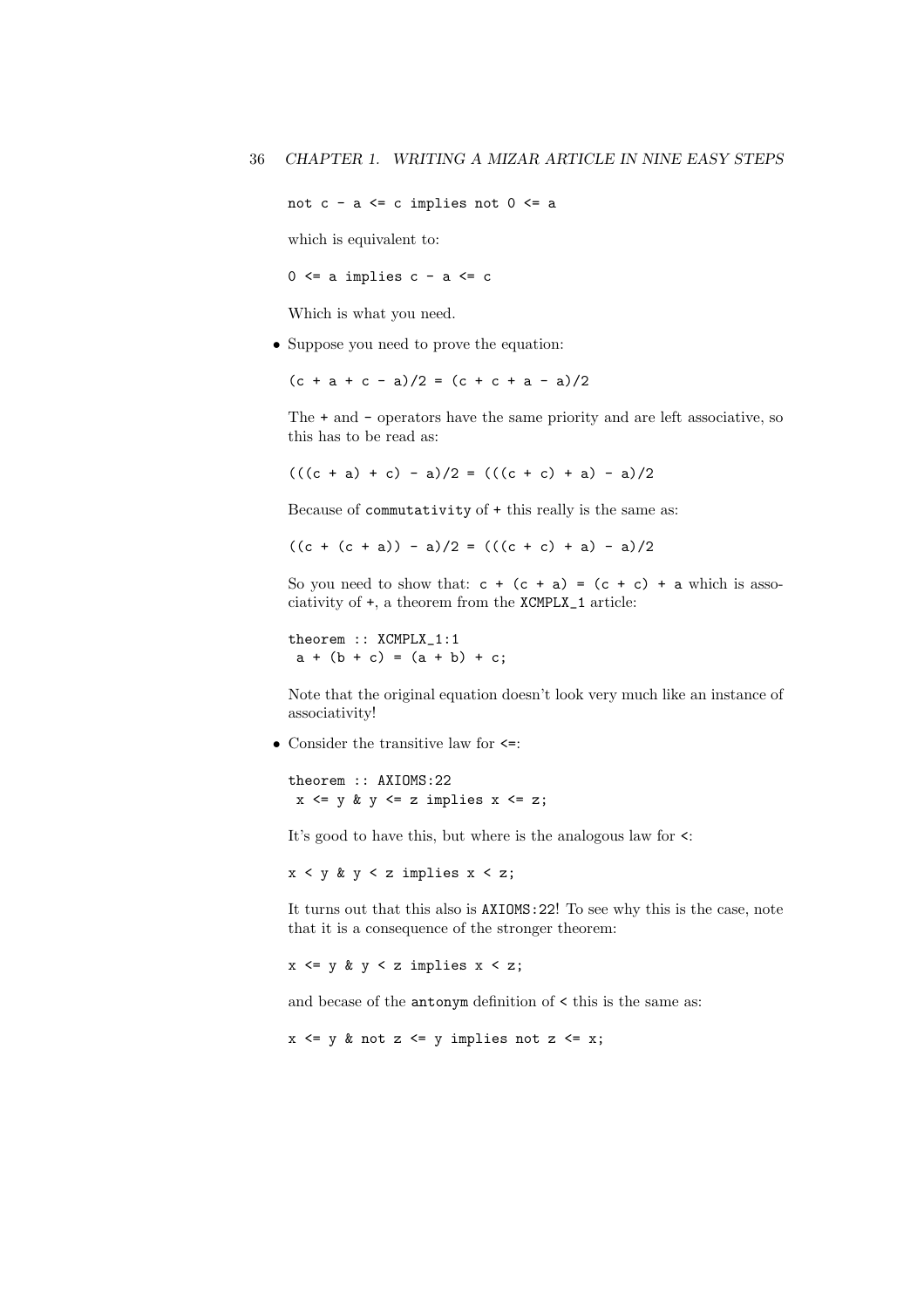which is equivalent to:

 $z \leq x \& x \leq y$  implies  $z \leq y$ ;

which is indeed AXIOMS:22.

(The 'arithmetical lemmas' for the arithmetical operations that we have used as examples here all are in the articles AXIOMS, REAL\_1, REAL\_2 and XCMPLX\_1. The rule is that if the lemma that your are looking for is valid in the complex numbers (which generally means that it just involves equality and not  $\leq$  or  $\leq$ ) then it is in XCMPLX<sub>1</sub>1. Unfortunately if it *does* talk about inequalities, then you will have to look in all the other three articles. In that case there is not an easy rule that will tell you where it has to be.)

Sometimes you should not go look for a theorem. If you have requirements ARITHM then Mizar knows many facts about the natural numbers without help. Sometimes those facts even don't have a theorem in the library anymore, so you search for a long time if you don't realize that you should use requirements. For instance if you use requirements ARITHM:

 $x + 0 = x$ ; and:  $0*x = 0;$ and:  $1 * x = x;$ and:  $0 < 1$ ; and:  $0 \leq 1$ ; all don't need any justification. Suppose you want to justify:  $a \ge 1$ :

then  $a > 0$  by  $\dots$ ;

If you had 0 < 1 then this would just be an instance of AXIOMS:22 (as we just saw). But requirements ARITHM gives that to you for free! So you can just justify this step with AXIOMS:22.

Exercise 1.7.1 We claim that the MML is big. Count how many source lines there are in the .miz articles in the MML. Try to guess how many lines of Mizar a competent Mizar author writes per day and then estimate the number of man-years that are in the MML.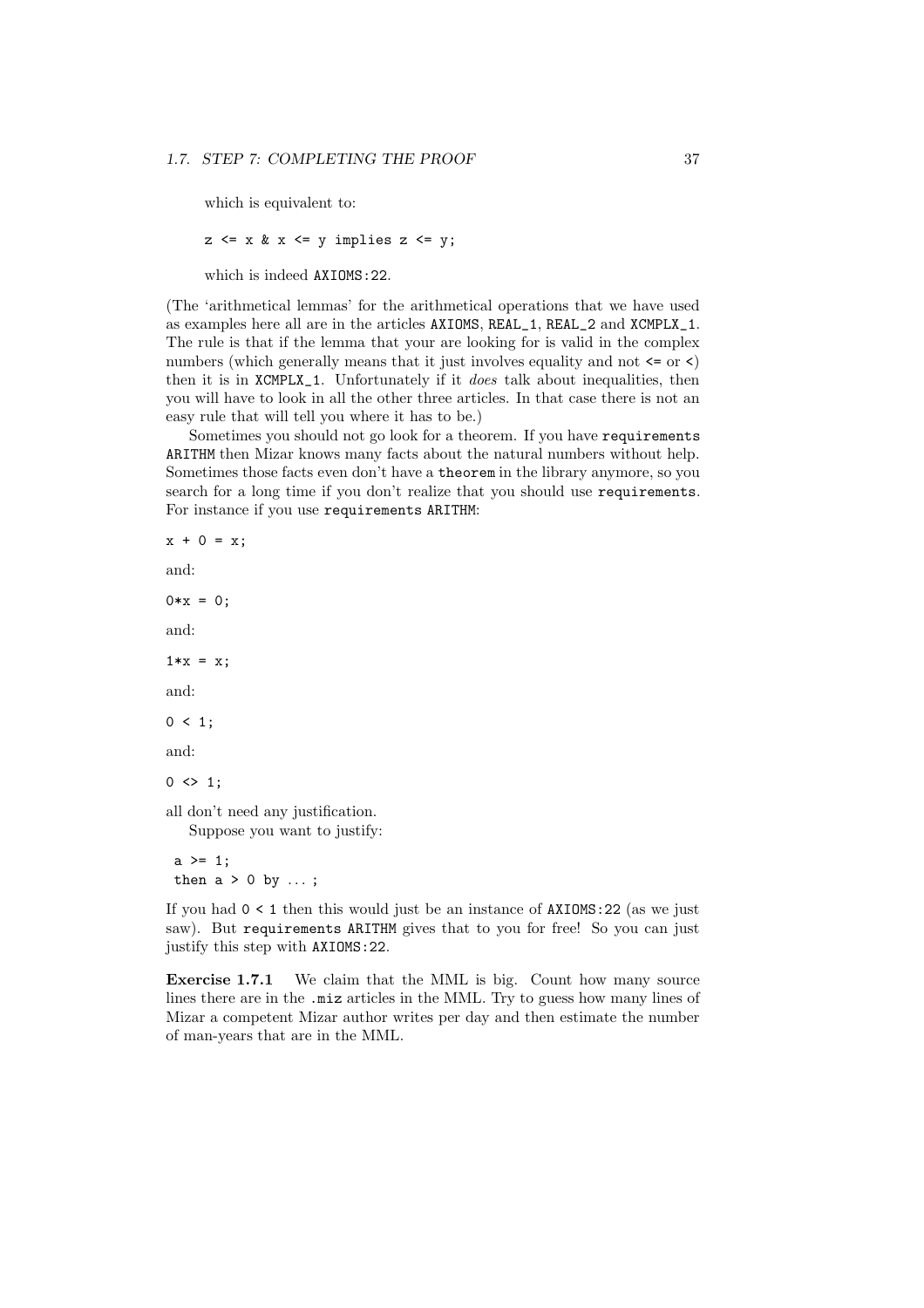#### 1.7.3 Automation in Mizar

In Mizar it's not possible to write *tactics* to automate part of your proof effort like you can do in other proof checkers. All Mizar's automation is built into the Mizar system by its developers.

Mizar has four kinds of automation:

Semantic correlates Internally Mizar stores its formulas in some kind of conjunctive normal form that only uses  $\wedge$ ,  $\neg$  and  $\forall$ .

This means that it automatically identifies some equivalent formulas. These equivalence classes of formulas are called semantic correlates. Because of semantic correlates, the skeleton steps of a formula are more powerful than you might expect. For instance you can prove:

```
φ
proof
 assume not \phi;
 . . .
 thus contradiction;
end;
and also you can prove:
\phi or \psiproof
```

```
assume not \phi;
 . . .
 thus \psi:
end;
```
(Mizar does not identify  $\phi \& \psi$  with  $\psi \& \phi$ . You have to put the thus steps in a proof in the same order as the conjuncts appear in the thesis.)

Properties and requirements Properties and requirements were discussed in the previous section.

Clusters Clusters automatically generate adjectives for expressions. Often theorems can be rephrased as clusters, after which they will become automatic. Consider for instance the theorem:

m is odd square & n is odd square implies m + n is non square;

which says that a square can never be the sum of two odd squares. (The reason for this is that odd squares are always 1 modulo 4, so the sum would be 2 modulo 4, but an even square is always 0 modulo 4.)

This theorem can be rephrased as a cluster: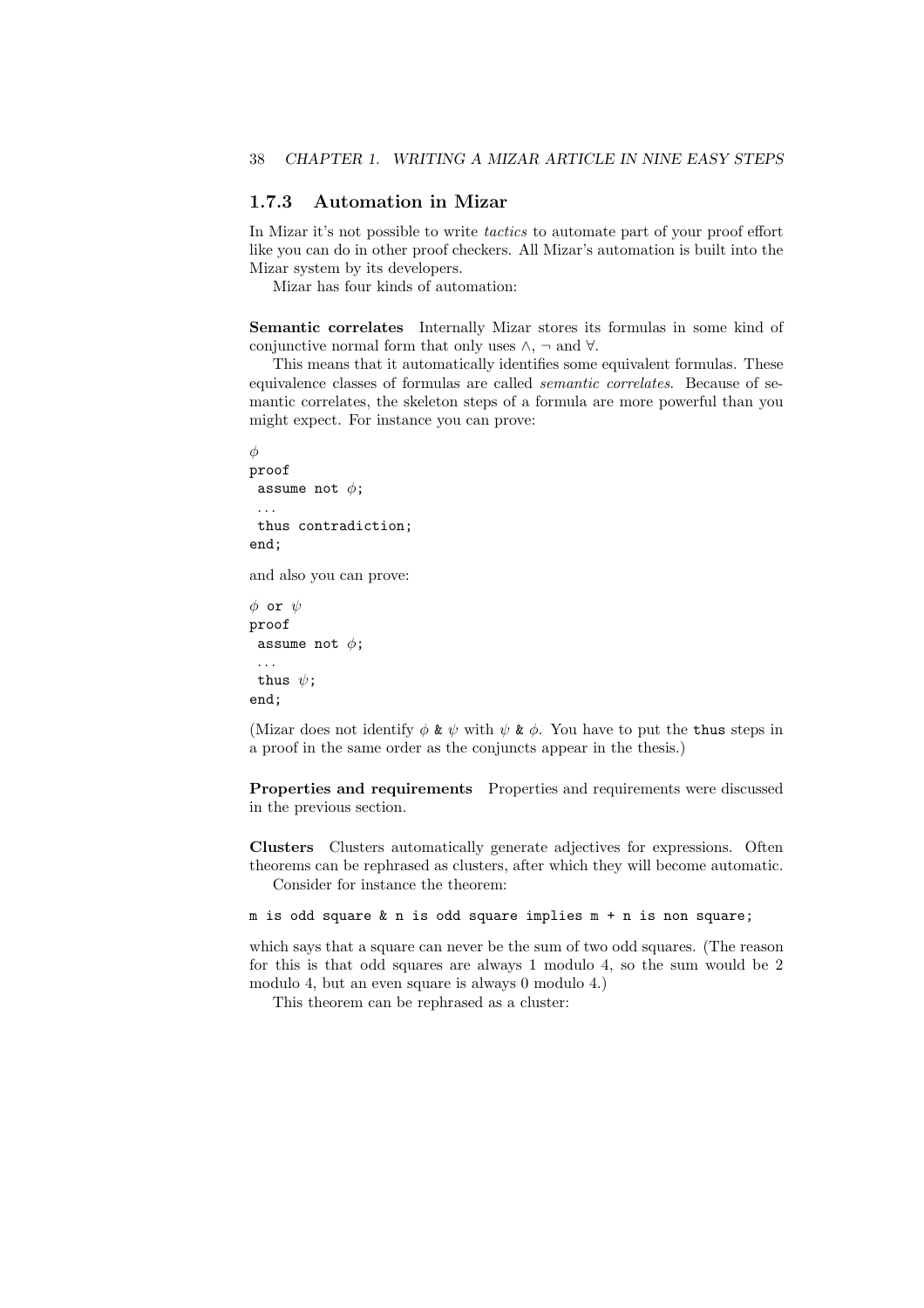```
definition let m,n be odd square Nat;
 cluster m + n \rightarrow non square;
end;
```
Once you have proved this cluster Mizar will apply the theorem automatically when appropriate and you don't have to give a reference to it in your proofs.

Justification using by The by justifier is a weak first order prover. It tries to deduce the statement in front of the by from the statements that are referred to after the by.

A by justification pretty much feels like a 'natural reasoning step'. When one studies the proofs that humans write, it turns out that they tend to choose slightly smaller steps than by can do.

The way by works is:

• It puts the implication that it has to prove in conjunctive normal form. Then it tries to do each conjunct separately.

That's why you often get more than one \*4 error for a failed justification. Mizar puts in an error for every conjunct that has not been justified.

• It then tries to prove the inference. In only one of the antecedents can a universal quantifier be instantiated. Therefore:

```
A1: for x holds x in X;
A2: for x holds not x in X;
contradiction by A1,A2;
```
won't work because it both has to instantiate the for in A1 and A2. You will need to split this into:

```
A1: for x holds x in X;
A2: for x holds not x in X;
 a in X by A1;
 then contradiction by A2;
```
- The by prover will do congruence closure of all the equalities that it knows. It also will combine the typing information of equal terms.
- A conclusion that has an existential quantifier is equivalent to an antecedent that has a universal quantifier. Therefore by is able to derive existential statements from instantiations of it.

#### 1.7.4 Unfolding of definitions

Here is a table that shows when Mizar will unfold definitions: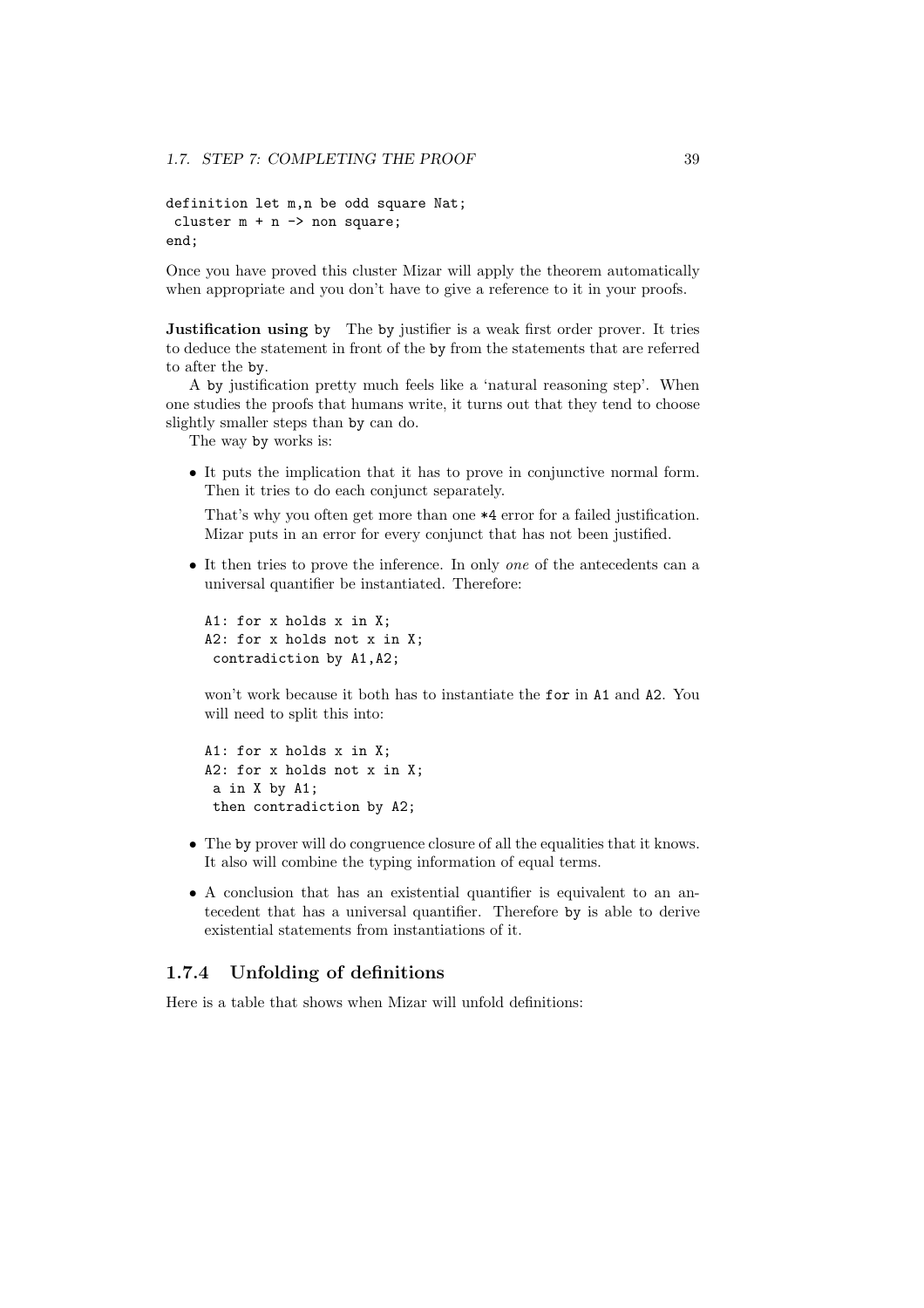$func/equals$ func/means  $-\frac{1}{2}$ <br>pred/means  $\diamond$  $pred/means$  <br>  $mode/is$  +  $mode/is$ mode/means  $\diamond$ <br>attr/means  $\diamond$ attr/means ⋄ set

The items in this table that have  $a + b$  behave like macros. For instance the definition of Nat is:

```
definition
mode Nat is Element of NAT;
end;
```
If you write Nat it's exactly like writing Element of NAT. So theorems about the Element mode will automatically apply to Nat.

The items in the table that have  $a - will$  never be expanded. All you get is a definitional theorem about the notion. You will need to refer to this theorem if you want to use the definition.

The items in the table that have a  $\diamond$  will be expanded if you use the definitions directive. Expansion only happens in the thesis. It takes place if a skeleton step is attempted that disagrees with the shape of the thesis.

For instance the definition of  $c=$  is:

```
definition let X,Y;
pred X c= Y means
:: TARSKI:def 3
 x in X implies x in Y;
reflexivity;
end;
```
If you have TARSKI in your definitions you can prove set inclusion as follows:

```
X C= Yproof
let x be set;
assume x in X;
. . .
thus x in Y;
end;
```
Similarly consider the definition of equality in XBOOLE\_0:

```
definition let X,Y;
redefine pred X = Y means
:: X_BOOLE_0:def 10
 X c= Y & Y c= X;
end;
```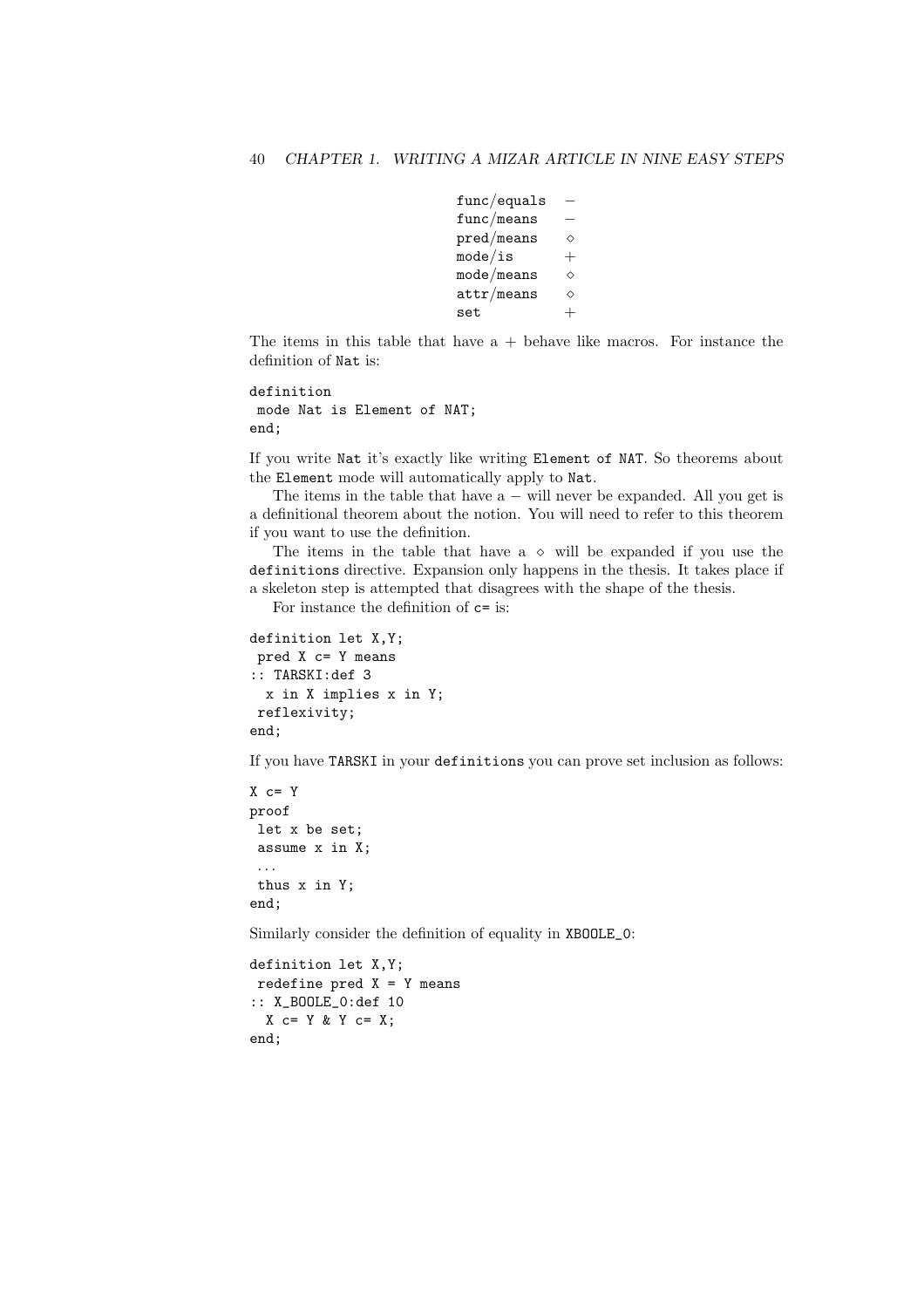If you add XBOOLE\_0 to your definitions it will allow you to prove:

```
X = Yproof
. . .
 thus X c = Y;
 . . .
 thus Y c= X;
end;
or even:
X = Yproof
hereby
  let x be set;
  assume x in X;
  . . .
  thus x in Y;
 end;
 let x be set;
 assume x in Y;
 . . .
 thus x in X;
end;
```
Exercise 1.7.2 Write Mizar proofs of the following three statements:

reserve X,Y,Z,x for set; for X holds X c= X; for  $X, Y$  st  $X$  c=  $Y$  &  $Y$  c=  $X$  holds  $X = Y$ ; for  $X, Y, Z$  st  $X$  c=  $Y$  &  $Y$  c=  $Z$  holds  $X$  c=  $Z$ ; that only make use of the following two theorems from the MML:

```
theorem :: TARSKI:2
for X,Y holds
 X = Y iff for x holds x in X iff x in Y;
theorem :: TARSKI:def 3
 for X,Y holds
 X c= Y iff for x st x in X implies x in Y;
```
(If you look in the MML, it will turn out that in the TARSKI article this is not exactly what's there. We present it like this for didactic purposes.)

The approach you should follow in your proof, is that in order to prove a statement like X c= Z you should first prove that: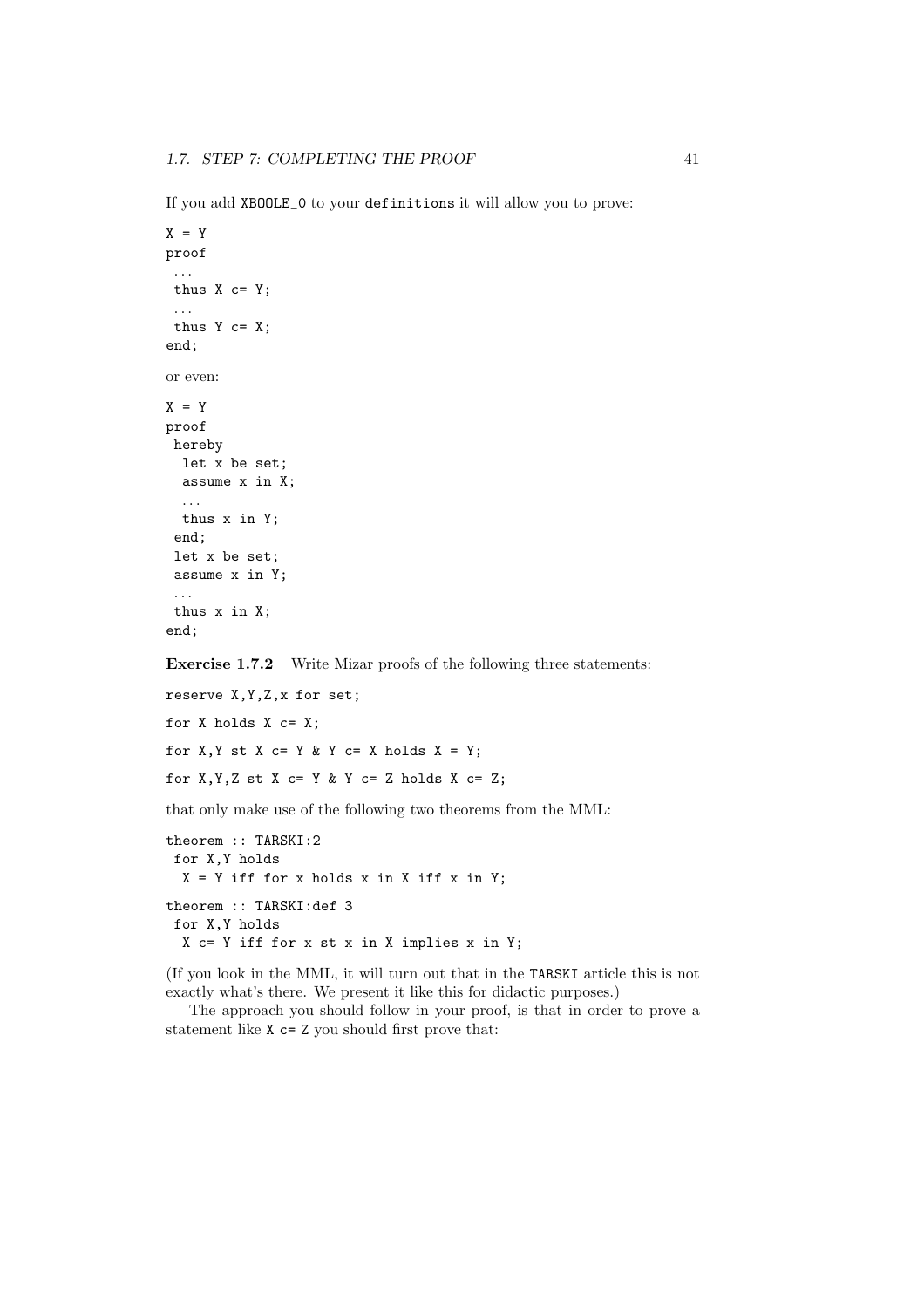```
. . .
A1: for x holds x in X implies x in Z;
proof
 . . .
end;
. . .
```
and then justify the  $X \subset Z$  by referring to this for statement, together with TARSKI:def 3:

```
X c= Z by A1,TARSKI def:3;
. . .
```
. . .

Try to make proofs in which the argumentation is as clear as possible, but also make a second set of proofs that are as small as possible.

Exercise 1.7.3 Take the following skeleton proof of the the drinker's principle. It is called the drinker's principle because if X is the set of people in a room that are drinking, then it says that in each room there is a person such that if that person is drinking, then everyone in that room is drinking. This sounds paradoxical (why should one person have the power to make all other people in the room drink?) but when you really understand what it says, it is not.

```
reserve X,x,y for set;
```

```
ex x st x in X implies for y holds y in X
proof
 per cases;
 suppose ex x st not x in X;
  consider x such that not x in X;
  take x;
  assume x in X;
  contradiction;
  let y;
 thus y in X;
 end;
 suppose not ex x st not x in X;
  for x holds x in X;
  assume x in X;
  thus thesis;
 end;
end;
```
Add labels to the statements and put in justifications for all the steps.

Experiment with other proofs of the same statement. If you know constructive logic: write a Mizar proof of this statement that shows where the non-constructive steps in the proof are.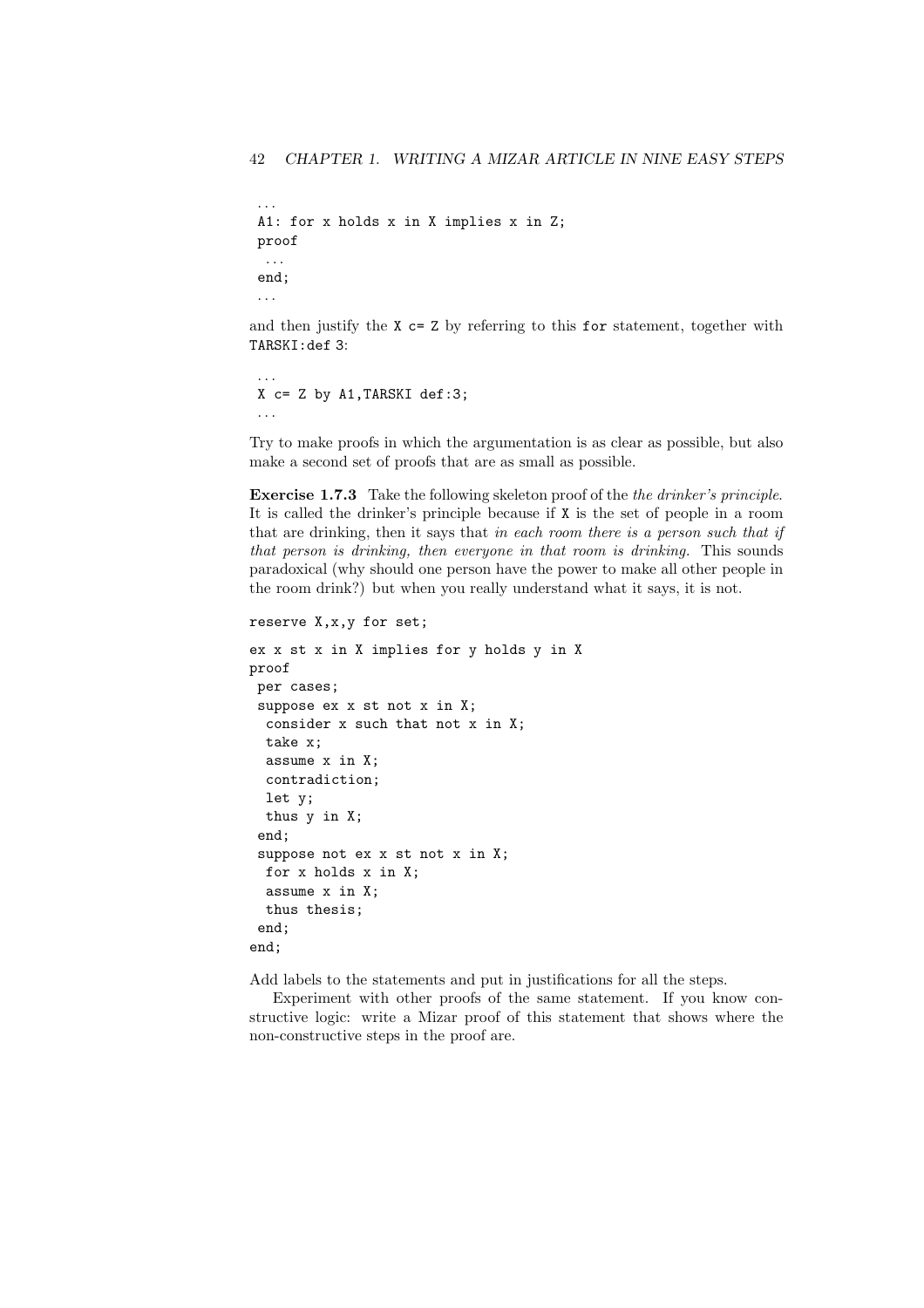Exercise 1.7.4 Write a proof of the following statement:

```
reserve X,Y,x,y for set;
for X,Y,y holds
 ((ex x st x in X implies y in Y) &
  (ex x st y in Y implies x in X))
 iff (ex x st x in X iff y in Y);
```
Can you think of a proof that doesn't need per cases?

Exercise 1.7.5 Finish the proof of Th2. Add as many clusters and lemmas as you need. For instance you might use:

```
Lm1: m is odd square & n is odd square implies
     m + n is non square;
Lm2: n is even iff n/2 is Nat;
Lm3: m,n are_relative_prime iff
      for p being prime Nat holds not (p divides m & p divides n);
Lm4: m^2 = n^2 iff m = n;
```
but if you choose to use different lemmas that's fine too. Just put them before the theorem (you can prove them later if you like). If you don't think a lemma will be useful to others you don't have to put theorem in front of it.

Now add compact statements and justifications to the proof of Th2 until all the \*4 errors are gone.

## 1.8 Step 8: cleaning the proof

Now that you finished your article the fun starts! Mizar has several utilities to help you improve your article. These utilities will point out to you what is in your article that is not necessary.

Those utilities don't put their error messages inside your file on their own. You need to put the name of the program as an argument to the program revf to accomplish that.

relprem This program points out references in a by justifications – as well occurrences of then – that are not necessary. These references can be safely removed from your article.

This program also points out the real errors in the article. Some people prefer to always use relprem instead of mizf.

relinfer This program points out steps in the proof that are not necessary. It will indicate references to statements that can be short-circuited. You can omit such a reference and replace it with the references from the step that it referred to.

As an example of relinfer consider the following part of a proof: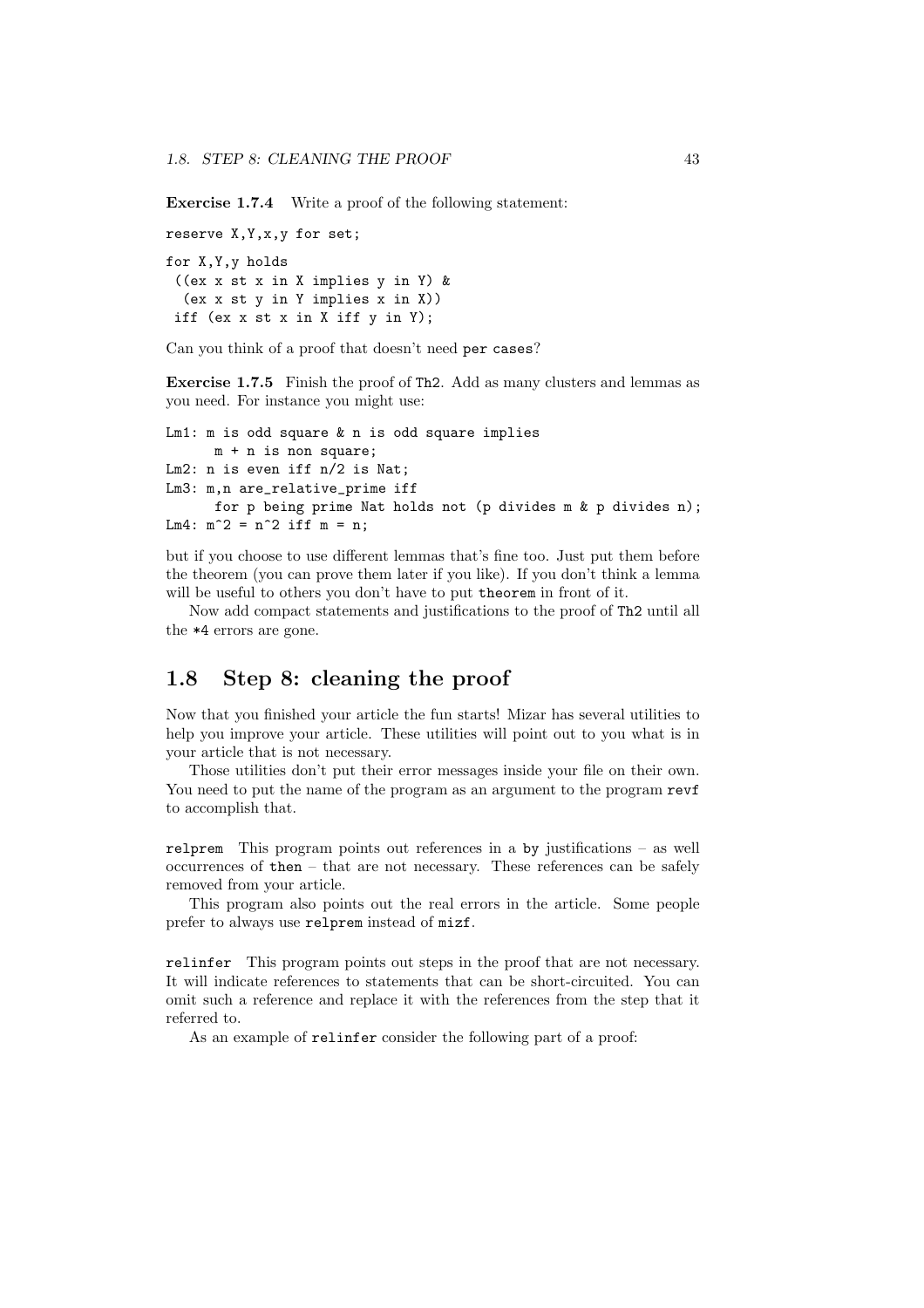```
44 CHAPTER 1. WRITING A MIZAR ARTICLE IN NINE EASY STEPS
A1: m2*n2 = h^2 by ...;A2: m2*n2 is square by A1;
A3: m2, n2 are_relative_prime by ...;
A4: m2 is square & n2 is square by A2,A3,Th1;
consider m such that m2 = m^2 by A4;
 . . .
If you run:
revf relinfer my_mizar
then you will get *604 meaning Irrelevant inference:
A1: m2*n2 = h^2 by ...;
A2: m2*n2 is square by A1;
A3: m2, n2 are_relative_prime by ...;
A4: m2 is square & n2 is square by A2,A3,Th1;
::> *604
consider m such that m2 = m^2 by A4;
 . . .
```
It means that you can replace the reference to A2 in step A4 with the references in the justification of A2 itself. In this case that's A1. So the proof can be shortened to:

```
A1: m2*n2 = h^2 by ...;A3: m2, n2 are_relative_prime by ...;
A4: m2 is square & n2 is square by A1,A3,Th1;
consider m such that m2 = m^2 by A4;
. . .
```
Please take note that the relinfer program is dangerous! Not because your proofs will break but because they might become ugly. relinfer encourages you to cut steps that a human might want to see.

reliters (pronounced *rel-iters*, not *re-liters*) This program points out steps in an interative equality that can be skipped. If you omit such a step you have to add its references to the references of the next one.

As an example of reliters consider the following iterative equality:

```
m2*n2 = (c - a)*(c + a)/(2*2) by XCMPLX_1:77
 .= (c - a)*(c + a)/4.= (c^2 - a^2)/4 by SQUARE_1:67
 .5 - b^2/4 by A1, XCMPLX<sub>-1</sub>:26
 . = b^2/(2*2).- b^2/2^2 by SQUARE_1:def 3
 . = h^2 by SQUARE_1:69;
```
If you run: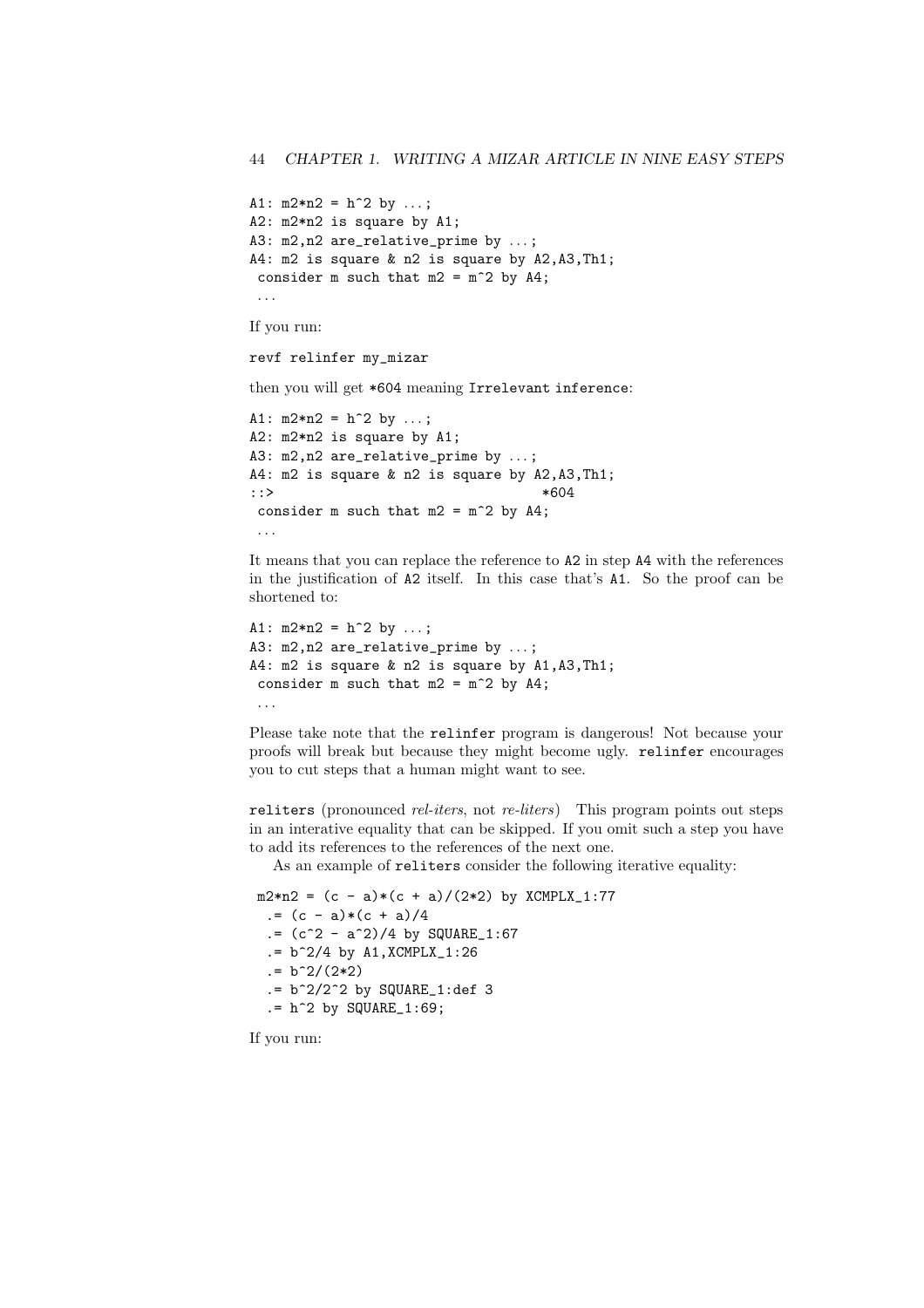#### revf reliters my\_mizar

then you will get \*746 meaning References can be moved to the next step of this iterative equality:

```
m2*n2 = (c - a)*(c + a)/(2*2) by XCMPLX_1:77
 .= (c - a)*(c + a)/4::> *746
 .=(c^2 - a^2)/4 by SQUARE 1:67
 .= b^2/4 by A1,XCMPLX_1:26
::> *746
 . = b^2/(2*2).- b^2/2^2 by SQUARE_1:def 3
 .- h<sup>2</sup> by SQUARE<sub>1:69;</sub>
```
So you can remove the terms with the \*746 from the iterative equality. You then have to move the references in the justification to that of the next term in the sequence. So the iterative equality can be shortened to:

 $m2*n2 = (c - a)*(c + a)/(2*2)$  by XCMPLX\_1:77  $.=(c^2 - a^2)/4$  by SQUARE\_1:67  $.5 - b^2/(2*2)$  by A1, XCMPLX\_1:26  $.-$  b^2/2^2 by SQUARE\_1:def 3 .= h^2 by SQUARE\_1:69;

trivdemo This program points out subproofs that are so simple that you can replace them with a single by justification. It's surprising how often this turns out to be the case!

chklab This program points out all labels that are not referred to. They can be safely removed from your article.

inacc This program points out the parts of the proofs that are not referred to. They can be safely removed from your article.

irrvoc This program points out all vocabularies that are not used. They can be safely removed from your article.

irrths This program points out the articles in the theorem directive that are not used for references in the proofs. They can be safely removed from your article.

Cleaning your article is fun! It really feels like polishing something after it is finished and making it beautiful.

Remember to check your article once more with mizf after you have finished optimizing it, to make sure that you haven't accidentally introduced any new errors.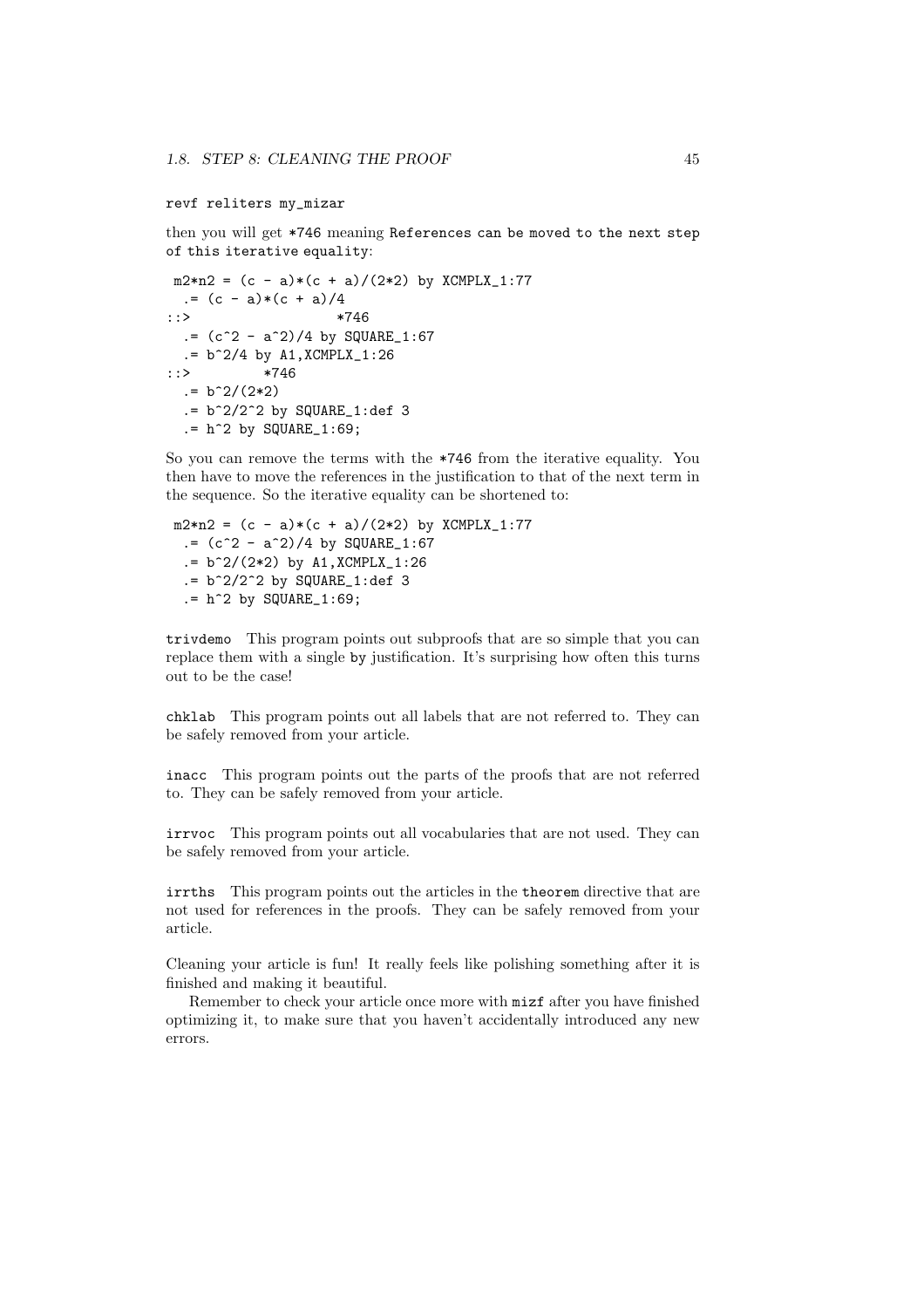Exercise 1.8.1 Take the proof that you made in exercise 1.7.3 and run the programs that are discussed in this section on it. Which of the programs advise you to change your proof?

Exercise 1.8.2 Consider the statements in a Mizar proof to be points in a graph and references to the statements to be the edges. What are the relprem and relinfer optimizations when you consider them as transformations of these graphs? Draw a picture!

## 1.9 Step 9: submitting to the library

So now your article is finished and clean. You should consider submitting it to the MML.

There are two rules that articles for the MML have to satisfy:

• It is mathematics that's not yet in the MML.

There should not be alternate formalizations of the same concepts in the MML. There's too much double work in the MML already.

• It is significant.

As a rule of thumb the article should be at least a 1000 lines long. If it's too short consider extending your article until it's long enough.

There are many reasons to submit your article to the MML:

- People will be able to use your work and build on it.
- Your definitions will be the standard for your subject in later Mizar articles.
- When the Mizar system changes your article will be kept compatible by the people of the Mizar group.
- An automatically generated T<sub>EX</sub> version of your article will be published in a journal called Formalized Mathematics.

To find the details of how to submit an article to the MML go to the web page of the Mizar project and click on the appropriate link. Be aware that to submit your article to the MML you need to sign a form that gives the Mizar people the right to change it as they see fit.

If your article is not suitable for submission to the MML but you still want to use it to write further articles, you can put it in a local library of your own. Currently this kind of local library will only support a few articles before it becomes rather inefficient. The MML has been optimized such that library files don't grow too much. You can't do this optimization for your local library yourself, because the tool for it is not distributed. So it's really better to submit your work to the MML if possible.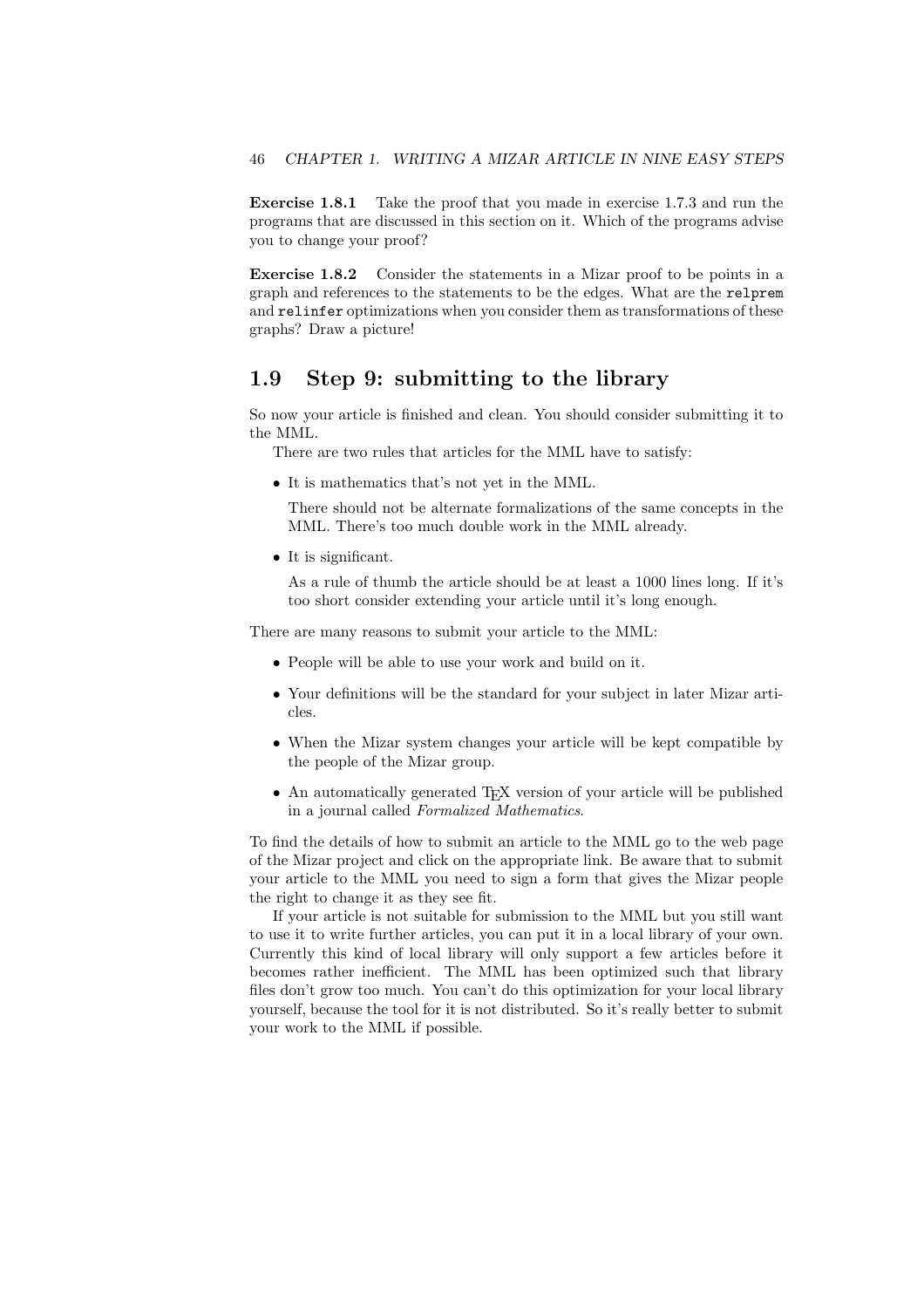#### 1.9. STEP 9: SUBMITTING TO THE LIBRARY 47

If you want a local library of your own there need to be a third directory called prel next to the already existing dict directory. To put the files for your article in this directory you need to run the command:

#### miz2prel text\my\_mizar

outside your text and prel directories (it will put some files in your prel directory.) After you have run miz2prel you can then use your article in further articles.

Exercise 1.9.1 How many Mizar authors are there in the MML? Shouldn't you be one?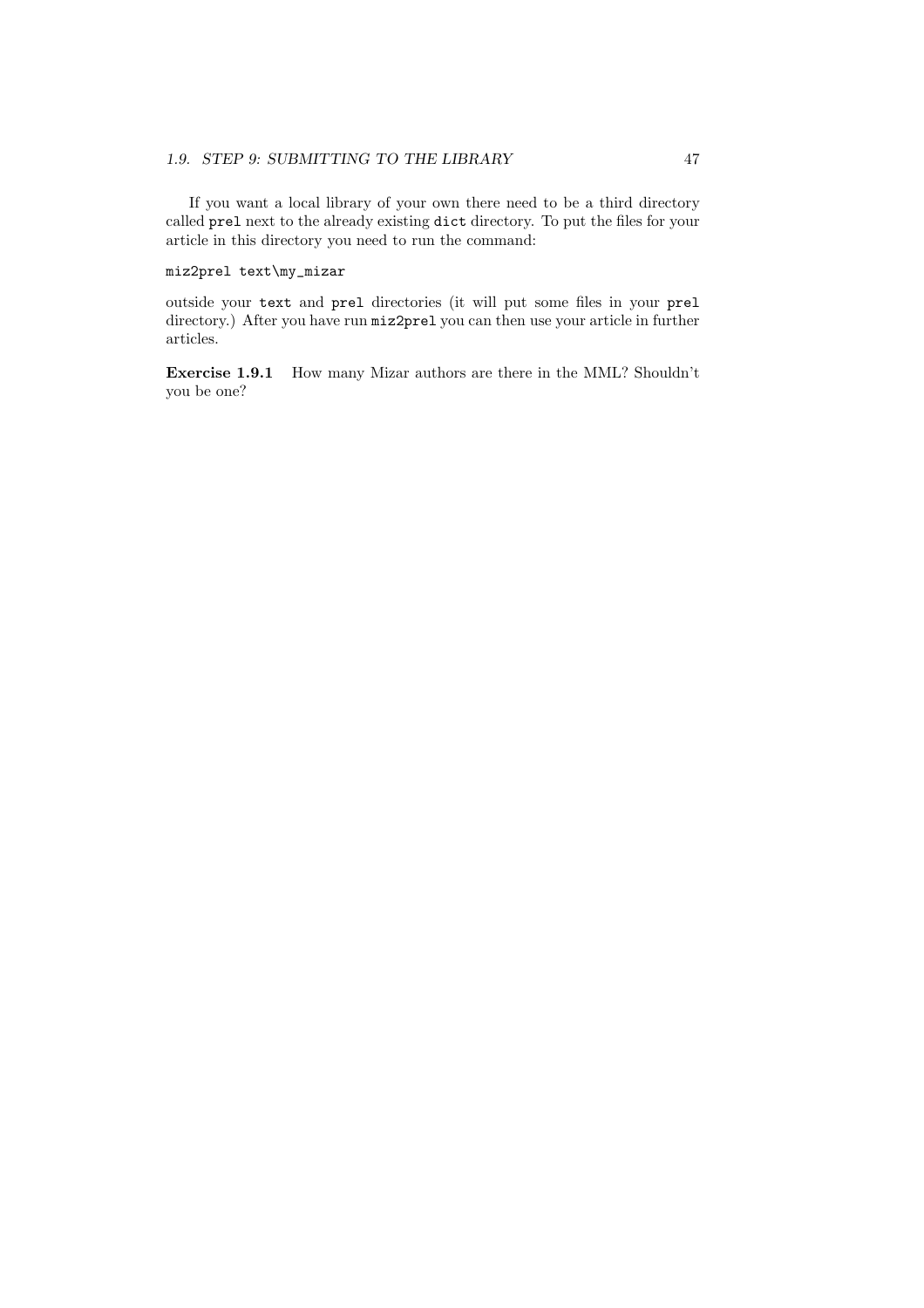CHAPTER 1. WRITING A MIZAR ARTICLE IN NINE EASY STEPS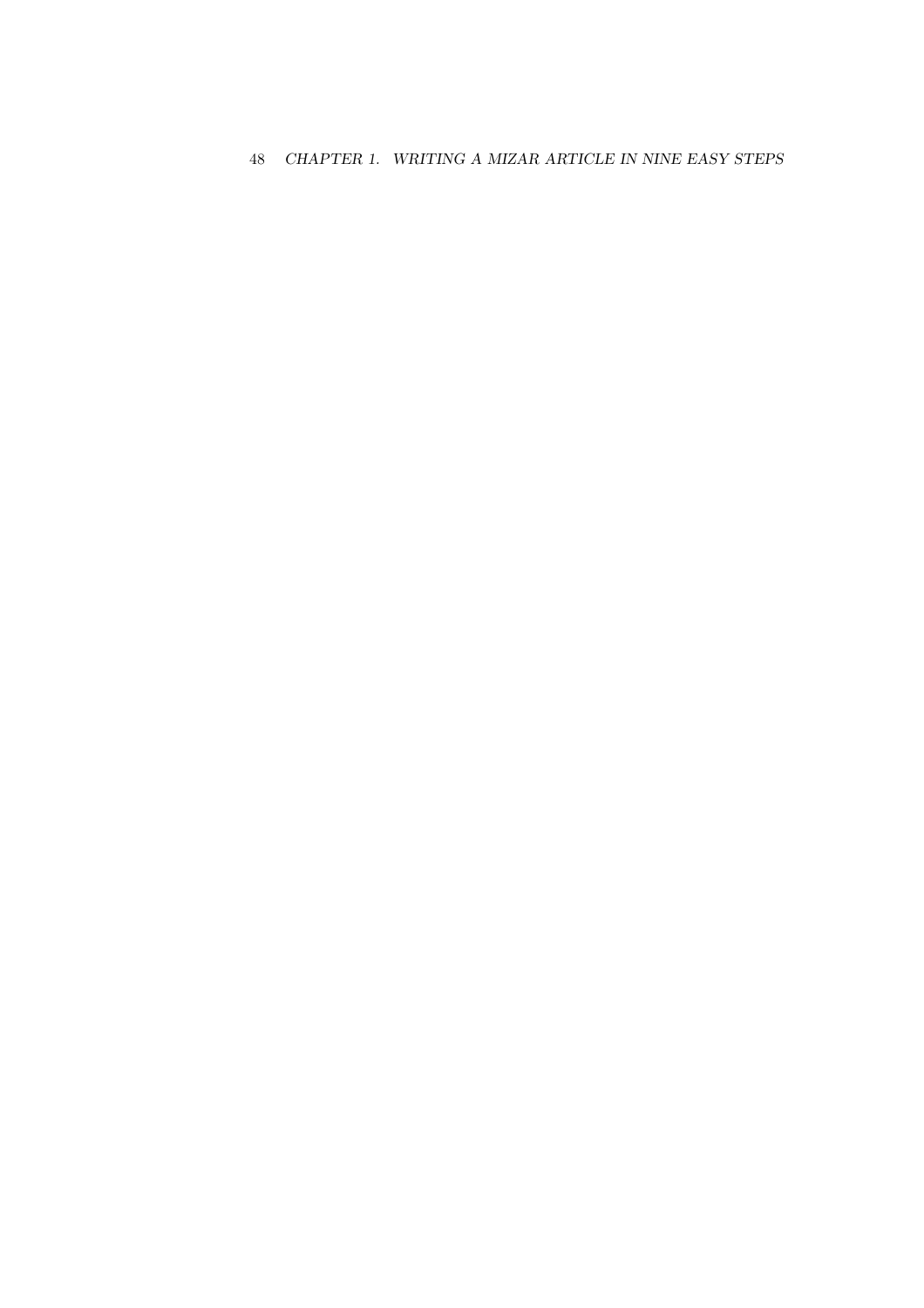## Chapter 2

# Some advanced features

Now that you know how to write a Mizar article, let's take a look at some more advanced features of Mizar that you haven't seen yet.

To show these features we use a small proof by Grzegorz Bancerek from the article quantal1.miz. This article is about the mathematical notion of quantales. It is not important that you know what quantales are. We just use this proof to show some of Mizar's features.

```
reserve
Q for left-distributive right-distributive complete Lattice-like
     (non empty QuantaleStr),
a, b, c, d for Element of Q;
theorem Th5:
for Q for X, Y being set holds "\/"(X,Q) [*] "\/"(Y,Q) = "\/"({a[*]
b: a in X & b in Y}, Q)
 proof let Q; let X,Y be set;
deffunc F(Element of Q) = $1[*] "\sqrt"(Y,Q);deffunc G(Element of Q) = "\sqrt{"({$1[*]}b: b in Y}, Q);defpred P[set] means $1 in X;
deffunc H(Element of Q, Element of Q) = $1[*]$2;A1: for a holds F(a) = G(a) by Def5;
      {F(c): P[c]} = {G(a): P[a]} from FRAENKEL:sch 5(A1);
  hence
    "\ \\/"\ (X,Q) [*] "\ \\/"\ (Y,Q) ="\\/"({"\/"({H(a,b) where b is Element of Q: b in Y}, Q)
       where a is Element of Q: a in X}, Q) by Def6 .=
    "\/"({H(c,d) where c is Element of Q,
                  d is Element of Q: c in X & d in Y}, Q)
       from LUBFraenkelDistr;
  end;
```
This proof is about a more abstract kind of mathematics than the example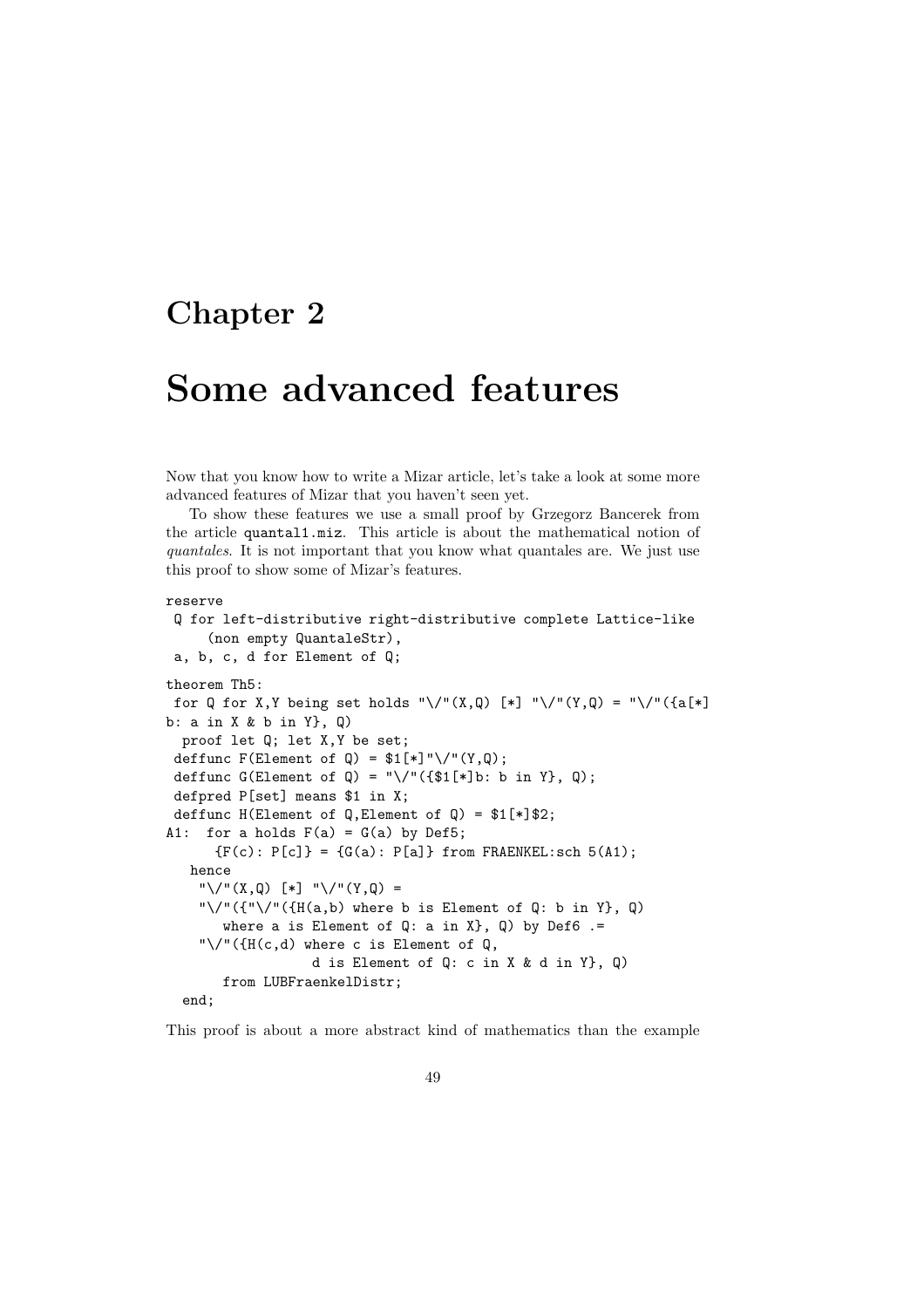from the previous chapter. Mizar is especially good at formalizing abstract mathematics.

## 2.1 Set comprehension: the Fränkel operator

The proof of theorem Th5 from quantal1.miz contains expressions like:

{ H(a,b) where b is Element of Q: b in Y }

This corresponds to:

$$
\{H(a,b) \mid b \in Y\}
$$

where  $a$  is a fixed parameter and  $b$  is allowed to range over the elements of  $Q$ that satisfy  $b \in Y$ .

In Mizar this style of set comprehension is called the Fränkel operator. It corresponds to the axiom of replacement in set theory, which was first proposed by Adolf Fränkel, the F in ZF.

The general form of the Fränkel operator is:

{ term where declaration of the variables: formula }

As you can see in some of the other Fränkel operator terms in the proof, if all variables in the term occur in a reserve statement their declarations can be left implicit.

To be allowed to write a Fränkel operator, the types of the variables involved need to *widen* to a Mizar type that has the form **Element** of A. Only then can Mizar know that the defined set is really a set. Because else you could write proper classes like:

#### { X where X is set: not X in X }

But in Mizar this expression is illegal because set doesn't widen to a type of the form Element of.

Exercise 2.1.1 Write in Mizar syntax the statement that the set of prime numbers is infinite. Prove it.

## 2.2 Beyond first order: schemes

The proof of theorem Th5 from quantal1.miz uses the from justification.

Mizar is based on first order predicate logic. However first order logic is slightly too weak to do ZF-style set theory. With first order logic ZF-style set theory needs infinitely many axioms. That's because ZF set theory contains an axiom scheme, the axiom of replacement.

Here is a table that shows how scheme and from is similar to theorem and by: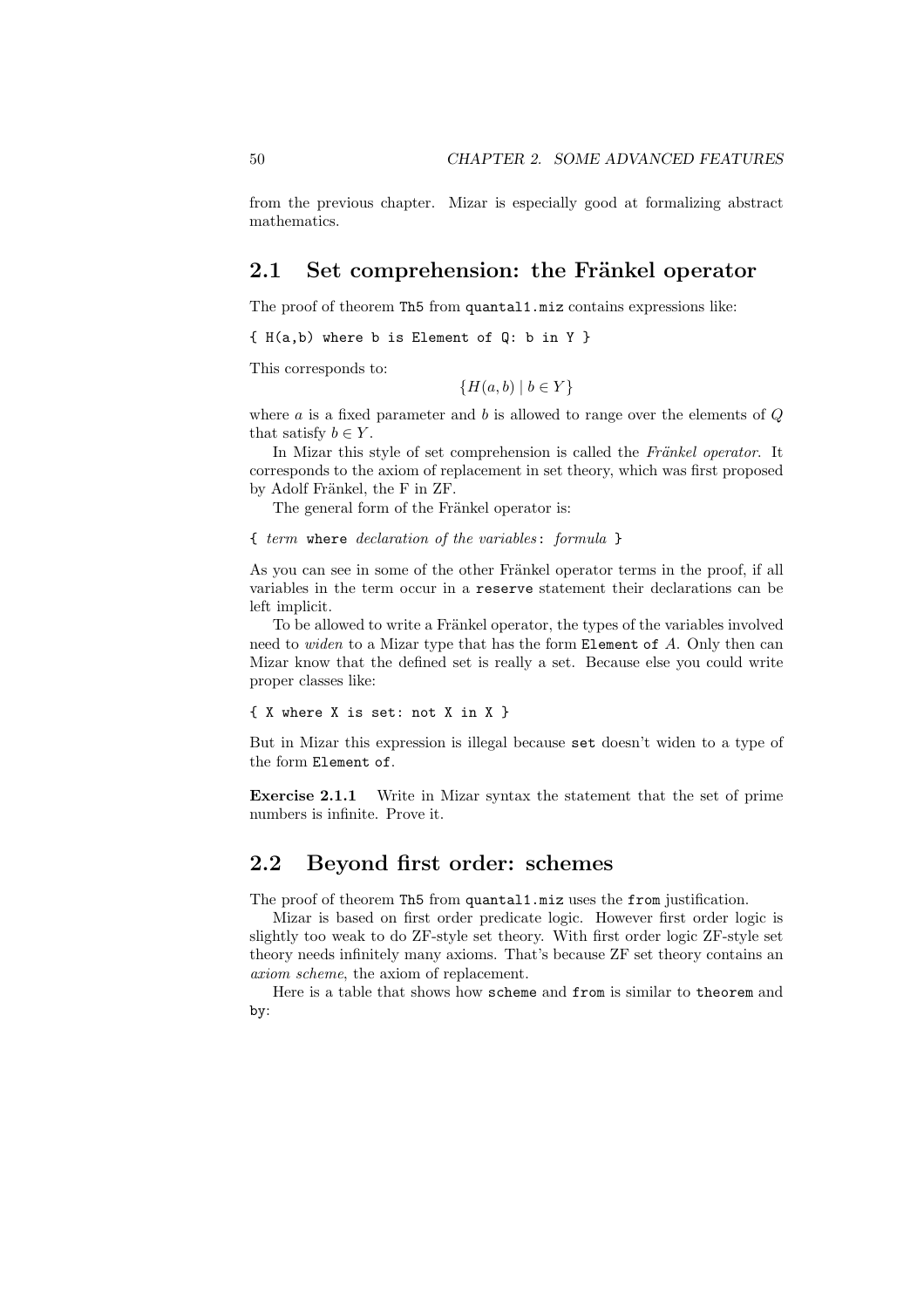| order        | <i>item</i> | used |
|--------------|-------------|------|
| first order  | theorem     | bv   |
| higher order | scheme      | from |

Schemes are higher order but only in a very weak sense. It has been said that Mizar schemes are not second order but 1.001th order.

Let's study the first from that occurs in the proof. It justifies an equality:

 ${F(c): P[c]} = {G(a): P[a]}$  from FRAENKEL:sch 5(A1);

The justification refers to the statement:

A1: for a holds  $F(a) = G(a)$ ;

The scheme that is used here is:

```
scheme :: FRAENKEL:sch 5
FraenkelF' { B() -> non empty set,
  F(set) \rightarrow set, G(set) \rightarrow set, P[set] } :
  {F(v1)} where v1 is Element of B() : P[v1]{G(v2)} where v2 is Element of B() : P[v2]
provided
  for v being Element of B() holds F(v) = G(v);
```
The statement that this scheme proves has been underlined. It clearly is the same statement as the one that is being justified in the example. The general structure of a scheme definition is:

```
scheme label { parameters } :
 statement
provided
 statements
proof
 . . .
end;
```
In the case of the FRAENKEL:sch 5 scheme, the parameters are B, F, G and P. The first three are functions (those are written with round brackets), and the last is a predicate (written with square brackets).

To use a scheme you have to define macros with deffunc and defpred, that match the parameters of the scheme. In macro definitions the arguments to the macro are written as  $$1, $2, \ldots$  In this specific case the macros that are defined are:

deffunc  $F(Element of Q) = $1[*] "\sqrt"(Y,Q);$ deffunc  $G(Element of Q) = "\sqrt{"({$1[*]}b: b in Y}, Q);$ defpred P[set] means \$1 in X;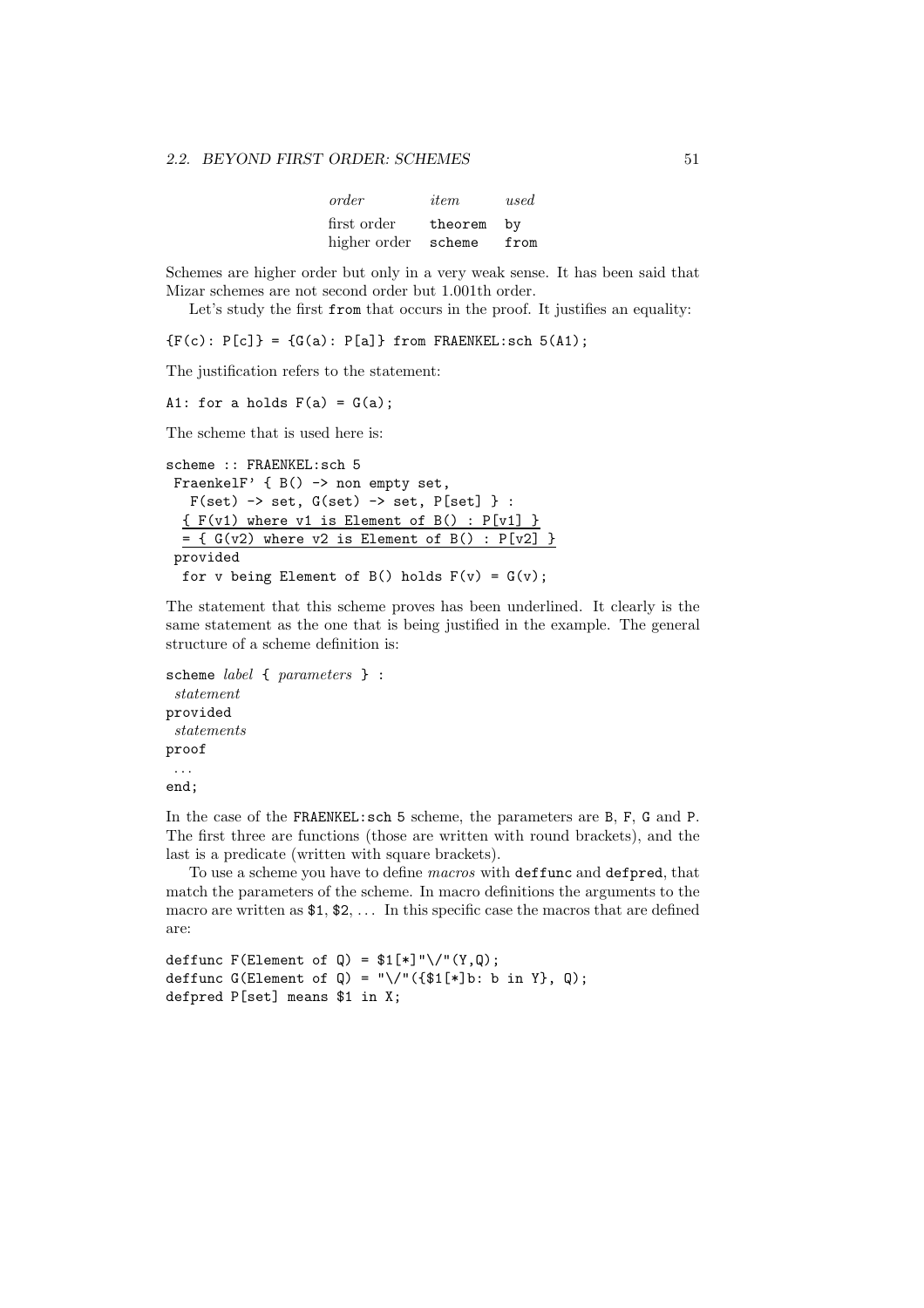(Apparently B() there doesn't need to be a macro. So Mizar can figure out by itself that in this specific example B() has to be instantiated with carrier of Q.)

For another example of a scheme let's look at the most commonly used scheme, which is NAT\_1:sch 1. It allows one to do induction over the natural numbers. This scheme is:

```
scheme :: NAT_1:sch 1
Ind { P[Nat] } :
 for k being Nat holds P[k]
provided
 P[0]
and
 for k being Nat st P[k] holds P[k + 1];
```
So let's show how to use this scheme to prove some statement about the natural nummbers. For example consider the non-negativity of the natural numbers:

```
for n being Nat holds n \geq 0;
```
Clearly to prove this using the induction scheme, we need to define the following macro:

```
defpred P[Nat] means $1 > = 0;
```
And then, the structure of the proof will be:

```
defpred P[Nat] means $1 > = 0;A1: P[0] by \ldots;
A2: for k being Nat st P[k] holds P[k + 1]proof
     let k be Nat;
     assume k \geq 0;
     . . .
     thus k + 1 >= 0 by ...;
    end;
    for n being Nat holds P[n] from NAT_1:sch 1(A1,A2);
```
In the statement that is justified and the arguments to the scheme, the macros really have to be present (else Mizar won't know how to match things to the statements in the scheme), so you cannot write  $0 \ge 0$  after A1, but everywhere else it doesn't matter whether you write  $P[k]$  or  $k \ge 0$ , because almost immediately the macro P[k] will be expanded to its definition.

Exercise 2.2.1 Write the natural deduction rules as Mizar schemes and prove them. For instance the rule of implication elimination ('modus ponens') becomes: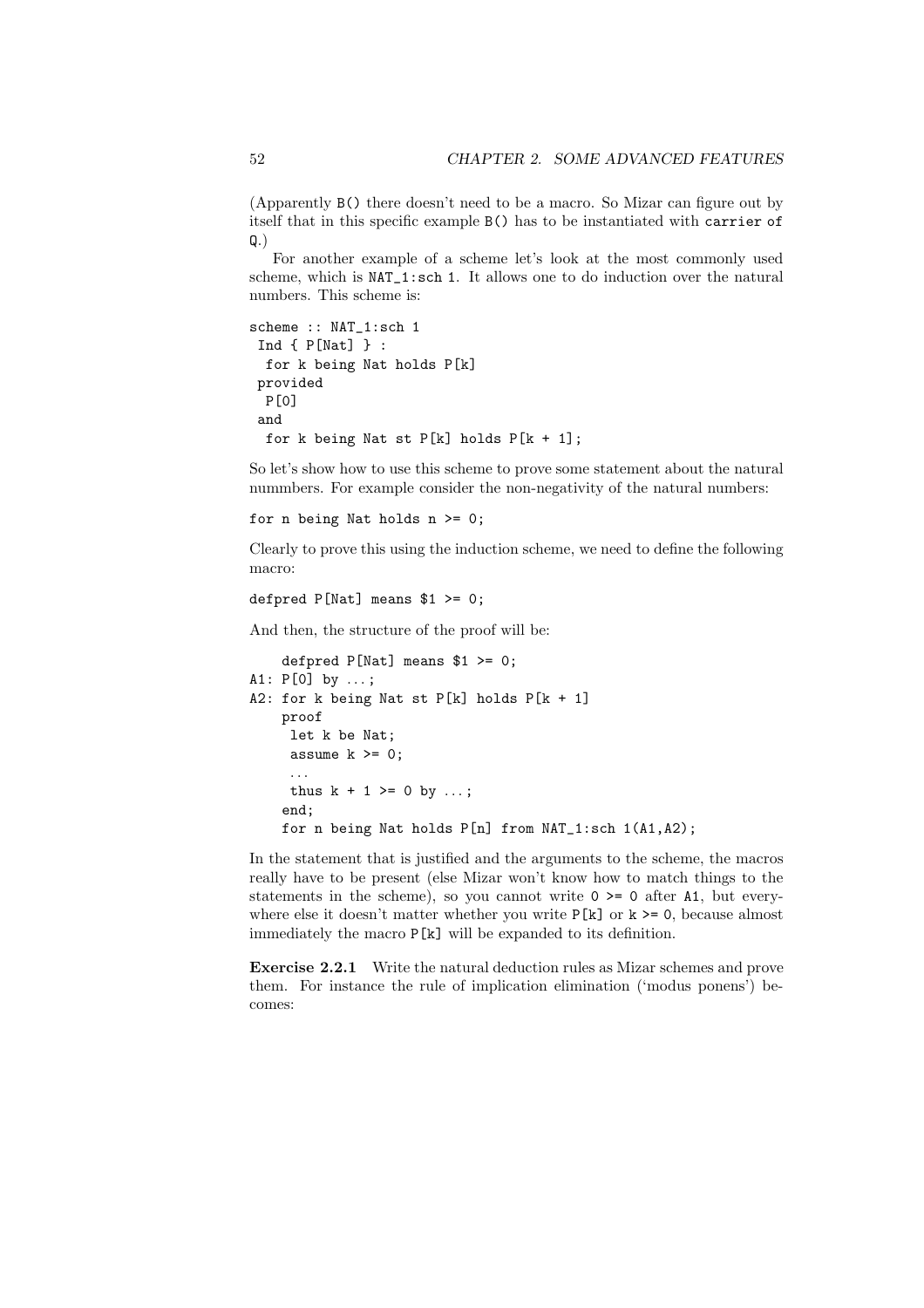```
scheme implication_elimination \{ P[], Q[] \}: Q[]provided
A1: P[] implies Q[] and
A2: P[]
by A1,A2;
```
Exercise 2.2.2 The axioms of the Mizar set theory are in the article called TARSKI. It's called that way because it contains the axioms of a theory called Tarski-Grothendieck set theory, which is ZF set theory with an axiom about the existence of big cardinal numbers. The TARSKI article contains one scheme:

```
scheme :: TARSKI:sch 1
Fraenkel { A()-> set, P[set, set] }:
 ex X st for x holds x in X iff ex y st y in A() & P[y, x]provided
 for x,y,z st P[x,y] & P[x,z] holds y = z;
```
Is it possible to prove this scheme using the Fränkel operator from the previous section (and without using other schemes from the MML)?

Conversely, is it possible to eliminate the use of the Fränkel operator from Mizar proofs by using the TARSKI:sch 1 scheme?

## 2.3 Structures

The proof of theorem Th5 from quantal1.miz uses the exciting type:

```
left-distributive right-distributive complete Lattice-like
    (non empty QuantaleStr)
```
In this type left-distributive, right-distributive, complete, Latticelike and empty are just attributes like before, but the mode QuantaleStr is something new.

The mode QuantaleStr is a *structure*. Structures are the records of Mizar. They contain *fields* that you can select using the construction:

the field of structure

An example is the expression:

the carrier of Q

In this the structure is Q and the field name is carrier. Many Mizar structures have the carrier field.

The definition of the QuantaleStr structure is:

```
struct (LattStr, HGrStr) QuantaleStr
   (# carrier -> set,
    L_join, L_meet, mult -> BinOp of the carrier #);
```